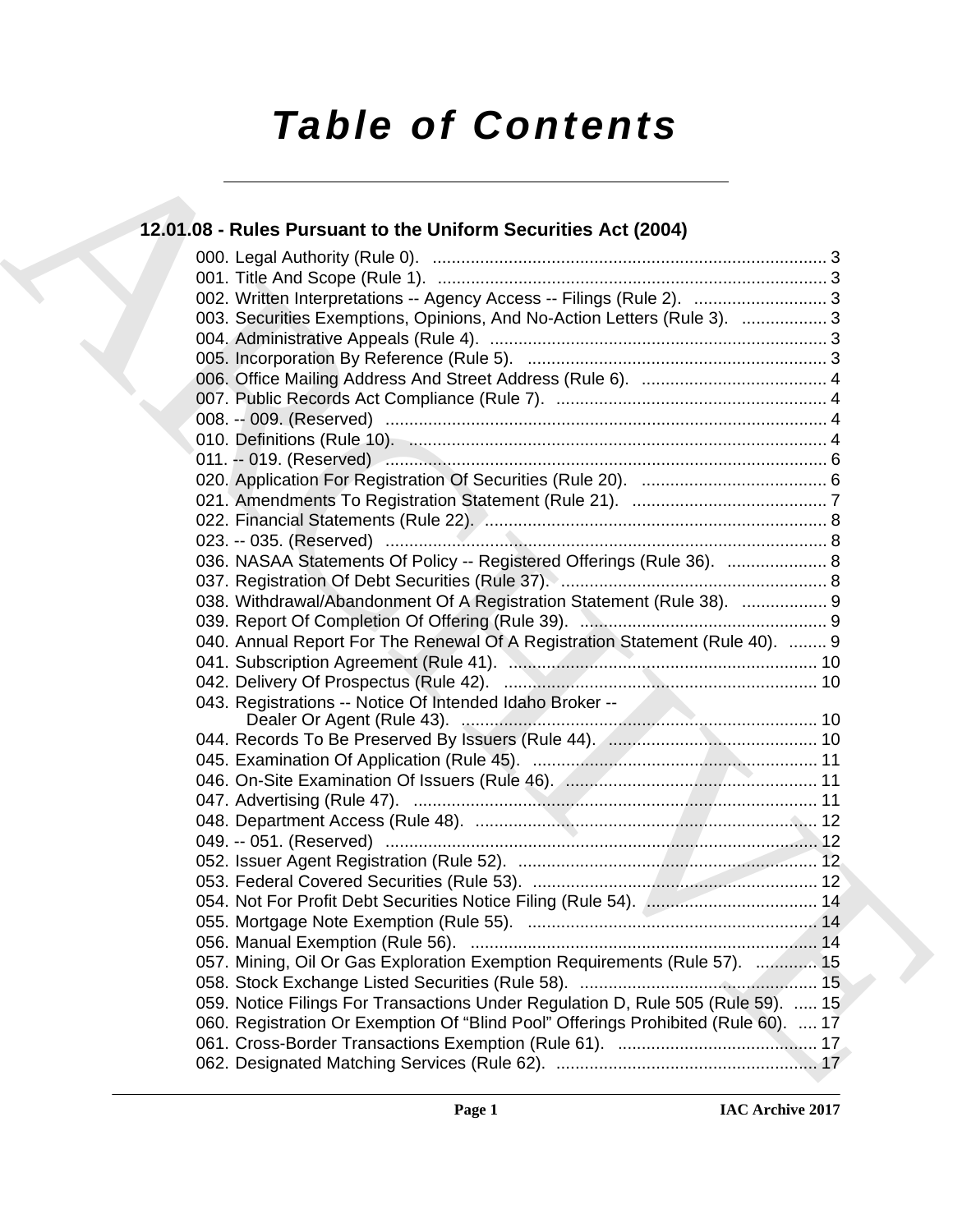### *Table of Contents (cont'd)*

| 080. Broker-Dealer Registration -- Application/Renewal (Rule 80).  21<br>081. Withdrawal Of Broker -- Dealer And Agent Registration (Rule 81).  22<br>085. Relicensing (Formerly Temporary Agent Transfer (TAT) System) (Rule 85). . 25<br>087. Net Capital Requirements For Broker-Dealers (Rule 87).  26<br>089. Investment Adviser Registration -- Application/Renewal (Rule 89).  26<br>090. Investment Adviser Representative Registration - Application/Renewal<br>091. Withdrawal Of Investment Adviser And Investment Adviser<br>092. Notice Filing Requirements For Federal Covered Advisers (Rule 92).  29<br>097. Investment Adviser Affiliation With Broker-Dealers/Issuers/Agents (Rule 97). 30<br>098. Names Used By Broker-Dealers And Investment Advisers (Rule 98).  30<br>101. Notification Of Opening, Closing Or Relocation Of Branch Offices<br>102. Cancellation Of Registration Or Application -- Grounds (Rule 102).  31<br>104. Fraudulent, Dishonest And Unethical Practices - Broker-Dealer,<br>105. Supervision Of Agents, Investment Adviser Representatives And Employees |  |  |  |
|---------------------------------------------------------------------------------------------------------------------------------------------------------------------------------------------------------------------------------------------------------------------------------------------------------------------------------------------------------------------------------------------------------------------------------------------------------------------------------------------------------------------------------------------------------------------------------------------------------------------------------------------------------------------------------------------------------------------------------------------------------------------------------------------------------------------------------------------------------------------------------------------------------------------------------------------------------------------------------------------------------------------------------------------------------------------------------------------------------|--|--|--|
|                                                                                                                                                                                                                                                                                                                                                                                                                                                                                                                                                                                                                                                                                                                                                                                                                                                                                                                                                                                                                                                                                                         |  |  |  |
|                                                                                                                                                                                                                                                                                                                                                                                                                                                                                                                                                                                                                                                                                                                                                                                                                                                                                                                                                                                                                                                                                                         |  |  |  |
|                                                                                                                                                                                                                                                                                                                                                                                                                                                                                                                                                                                                                                                                                                                                                                                                                                                                                                                                                                                                                                                                                                         |  |  |  |
|                                                                                                                                                                                                                                                                                                                                                                                                                                                                                                                                                                                                                                                                                                                                                                                                                                                                                                                                                                                                                                                                                                         |  |  |  |
|                                                                                                                                                                                                                                                                                                                                                                                                                                                                                                                                                                                                                                                                                                                                                                                                                                                                                                                                                                                                                                                                                                         |  |  |  |
|                                                                                                                                                                                                                                                                                                                                                                                                                                                                                                                                                                                                                                                                                                                                                                                                                                                                                                                                                                                                                                                                                                         |  |  |  |
|                                                                                                                                                                                                                                                                                                                                                                                                                                                                                                                                                                                                                                                                                                                                                                                                                                                                                                                                                                                                                                                                                                         |  |  |  |
|                                                                                                                                                                                                                                                                                                                                                                                                                                                                                                                                                                                                                                                                                                                                                                                                                                                                                                                                                                                                                                                                                                         |  |  |  |
|                                                                                                                                                                                                                                                                                                                                                                                                                                                                                                                                                                                                                                                                                                                                                                                                                                                                                                                                                                                                                                                                                                         |  |  |  |
|                                                                                                                                                                                                                                                                                                                                                                                                                                                                                                                                                                                                                                                                                                                                                                                                                                                                                                                                                                                                                                                                                                         |  |  |  |
|                                                                                                                                                                                                                                                                                                                                                                                                                                                                                                                                                                                                                                                                                                                                                                                                                                                                                                                                                                                                                                                                                                         |  |  |  |
|                                                                                                                                                                                                                                                                                                                                                                                                                                                                                                                                                                                                                                                                                                                                                                                                                                                                                                                                                                                                                                                                                                         |  |  |  |
|                                                                                                                                                                                                                                                                                                                                                                                                                                                                                                                                                                                                                                                                                                                                                                                                                                                                                                                                                                                                                                                                                                         |  |  |  |
|                                                                                                                                                                                                                                                                                                                                                                                                                                                                                                                                                                                                                                                                                                                                                                                                                                                                                                                                                                                                                                                                                                         |  |  |  |
|                                                                                                                                                                                                                                                                                                                                                                                                                                                                                                                                                                                                                                                                                                                                                                                                                                                                                                                                                                                                                                                                                                         |  |  |  |
|                                                                                                                                                                                                                                                                                                                                                                                                                                                                                                                                                                                                                                                                                                                                                                                                                                                                                                                                                                                                                                                                                                         |  |  |  |
|                                                                                                                                                                                                                                                                                                                                                                                                                                                                                                                                                                                                                                                                                                                                                                                                                                                                                                                                                                                                                                                                                                         |  |  |  |
|                                                                                                                                                                                                                                                                                                                                                                                                                                                                                                                                                                                                                                                                                                                                                                                                                                                                                                                                                                                                                                                                                                         |  |  |  |
|                                                                                                                                                                                                                                                                                                                                                                                                                                                                                                                                                                                                                                                                                                                                                                                                                                                                                                                                                                                                                                                                                                         |  |  |  |
|                                                                                                                                                                                                                                                                                                                                                                                                                                                                                                                                                                                                                                                                                                                                                                                                                                                                                                                                                                                                                                                                                                         |  |  |  |
|                                                                                                                                                                                                                                                                                                                                                                                                                                                                                                                                                                                                                                                                                                                                                                                                                                                                                                                                                                                                                                                                                                         |  |  |  |
|                                                                                                                                                                                                                                                                                                                                                                                                                                                                                                                                                                                                                                                                                                                                                                                                                                                                                                                                                                                                                                                                                                         |  |  |  |
|                                                                                                                                                                                                                                                                                                                                                                                                                                                                                                                                                                                                                                                                                                                                                                                                                                                                                                                                                                                                                                                                                                         |  |  |  |
|                                                                                                                                                                                                                                                                                                                                                                                                                                                                                                                                                                                                                                                                                                                                                                                                                                                                                                                                                                                                                                                                                                         |  |  |  |
|                                                                                                                                                                                                                                                                                                                                                                                                                                                                                                                                                                                                                                                                                                                                                                                                                                                                                                                                                                                                                                                                                                         |  |  |  |
|                                                                                                                                                                                                                                                                                                                                                                                                                                                                                                                                                                                                                                                                                                                                                                                                                                                                                                                                                                                                                                                                                                         |  |  |  |
|                                                                                                                                                                                                                                                                                                                                                                                                                                                                                                                                                                                                                                                                                                                                                                                                                                                                                                                                                                                                                                                                                                         |  |  |  |
|                                                                                                                                                                                                                                                                                                                                                                                                                                                                                                                                                                                                                                                                                                                                                                                                                                                                                                                                                                                                                                                                                                         |  |  |  |
|                                                                                                                                                                                                                                                                                                                                                                                                                                                                                                                                                                                                                                                                                                                                                                                                                                                                                                                                                                                                                                                                                                         |  |  |  |
|                                                                                                                                                                                                                                                                                                                                                                                                                                                                                                                                                                                                                                                                                                                                                                                                                                                                                                                                                                                                                                                                                                         |  |  |  |
|                                                                                                                                                                                                                                                                                                                                                                                                                                                                                                                                                                                                                                                                                                                                                                                                                                                                                                                                                                                                                                                                                                         |  |  |  |
|                                                                                                                                                                                                                                                                                                                                                                                                                                                                                                                                                                                                                                                                                                                                                                                                                                                                                                                                                                                                                                                                                                         |  |  |  |
|                                                                                                                                                                                                                                                                                                                                                                                                                                                                                                                                                                                                                                                                                                                                                                                                                                                                                                                                                                                                                                                                                                         |  |  |  |
|                                                                                                                                                                                                                                                                                                                                                                                                                                                                                                                                                                                                                                                                                                                                                                                                                                                                                                                                                                                                                                                                                                         |  |  |  |
|                                                                                                                                                                                                                                                                                                                                                                                                                                                                                                                                                                                                                                                                                                                                                                                                                                                                                                                                                                                                                                                                                                         |  |  |  |
|                                                                                                                                                                                                                                                                                                                                                                                                                                                                                                                                                                                                                                                                                                                                                                                                                                                                                                                                                                                                                                                                                                         |  |  |  |
|                                                                                                                                                                                                                                                                                                                                                                                                                                                                                                                                                                                                                                                                                                                                                                                                                                                                                                                                                                                                                                                                                                         |  |  |  |
|                                                                                                                                                                                                                                                                                                                                                                                                                                                                                                                                                                                                                                                                                                                                                                                                                                                                                                                                                                                                                                                                                                         |  |  |  |
|                                                                                                                                                                                                                                                                                                                                                                                                                                                                                                                                                                                                                                                                                                                                                                                                                                                                                                                                                                                                                                                                                                         |  |  |  |
|                                                                                                                                                                                                                                                                                                                                                                                                                                                                                                                                                                                                                                                                                                                                                                                                                                                                                                                                                                                                                                                                                                         |  |  |  |
|                                                                                                                                                                                                                                                                                                                                                                                                                                                                                                                                                                                                                                                                                                                                                                                                                                                                                                                                                                                                                                                                                                         |  |  |  |
|                                                                                                                                                                                                                                                                                                                                                                                                                                                                                                                                                                                                                                                                                                                                                                                                                                                                                                                                                                                                                                                                                                         |  |  |  |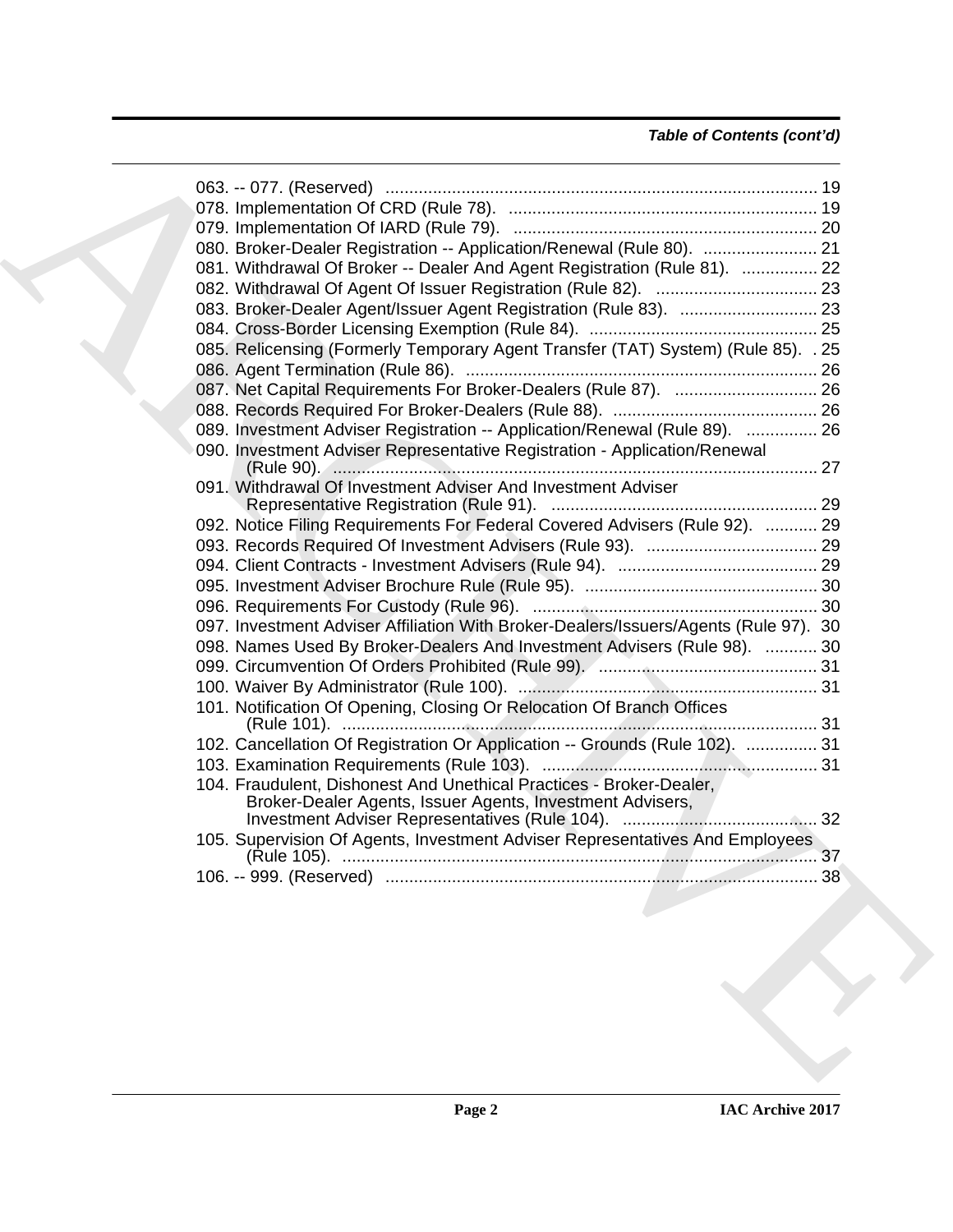#### **IDAPA 12 TITLE 01 CHAPTER 08**

#### **12.01.08 - RULES PURSUANT TO THE UNIFORM SECURITIES ACT (2004)**

#### <span id="page-2-1"></span><span id="page-2-0"></span>**000. LEGAL AUTHORITY (RULE 0).**

This chapter is promulgated pursuant to Section 30-14-605, Idaho Code. (3-24-05)

#### <span id="page-2-2"></span>**001. TITLE AND SCOPE (RULE 1).**

**01. Title**. The title of this chapter is the "Securities Rules of the Idaho Department of Finance"; and may be cited as IDAPA 12.01.08, "Rules Pursuant to the Uniform Securities Act (2004)." (3-24-05)

**02.** Implementation. These rules implement statutory intent with respect to the offer and sale of s and the giving of investment advice in the state of Idaho by licensed individuals and others. (3-24-05) securities and the giving of investment advice in the state of Idaho by licensed individuals and others.

#### <span id="page-2-3"></span>**002. WRITTEN INTERPRETATIONS -- AGENCY ACCESS -- FILINGS (RULE 2).**

Written interpretations of these rules, if any, are available by mail from the Idaho Department of Finance, P.O. Box 83720, Boise, Idaho 83720-0031. Interpretive opinions including no-action letters are rendered only in writing. Informal discussions with the Administrator or Department staff shall not be taken to signify any determination or approval concerning the matters discussed.

#### <span id="page-2-4"></span>**003. SECURITIES EXEMPTIONS, OPINIONS, AND NO-ACTION LETTERS (RULE 3).**

**CHAPTER 08**<br>
12.01.08 - RULES PURSUANT TO THE UNIFORM SECURITIES ACT (2004)<br>
19.1. LETTER AND SCOPE (RULE 16.<br>
19.1. LETTER AND SCOPE (RULE 11.<br>
19.1. LETTER AND SCOPE (RULE 11.<br>
19.1. LETTER AND SCOPE (RULE 11.<br>
19. LET Interpretative Opinions. The Administrator, in his discretion, may honor requests from interested persons for formal interpretive opinions and no-action positions, including consideration of waivers, relating to an actual specific factual circumstance where appropriate and in the public interest, on the basis of facts stated and submitted in writing, with respect to the provisions of the Act or any rule or statement of policy adopted thereunder, provided such requests satisfy and conform to the following requirements: (3-24-05) satisfy and conform to the following requirements:

**01. Written Requests**. Such requests shall be in writing and shall include or be accompanied by all information and material required by any statute, rule or statement of policy under which an exception or exemption may be claimed, including but not limited to, copies of prospectuses or offering circulars if applicable or appropriate.  $(3-24-05)$ 

**02. Narrative**. The letter should contain a brief narrative of the fact situation and should set out all of the facts necessary to reach a conclusion in the matter; however, such narratives should be concise and to the point.  $(3-24-05)$ 

**03. Hypotheticals Not Considered**. The names of the company or companies, organization or organizations and all other persons involved should be stated and should relate and be limited to a particular factual circumstance. Letters relating to hypothetical situations will not warrant a formal response. (3-24-05)

**04.** Fee. Each request for a no-action position or interpretive opinion letter shall be accompanied by of a fee in the amount of fifty dollars (\$50).  $(3-24-05)$ payment of a fee in the amount of fifty dollars (\$50).

#### <span id="page-2-5"></span>**004. ADMINISTRATIVE APPEALS (RULE 4).**

Administrative appeals are not available within the department. (3-24-05)

#### <span id="page-2-6"></span>**005. INCORPORATION BY REFERENCE (RULE 5).**

**01. Incorporated Documents**. IDAPA 12.01.08, "Rules Pursuant to the Uniform Securities Act (2004)," adopts and incorporates by reference the full text of the following Statements of Policy and guidelines adopted by the North American Securities Administrators Association (NASAA): (3-24-05) adopted by the North American Securities Administrators Association (NASAA):

**a.** "Loans and Other Material Affiliated Transactions," as adopted with amendments through March 31, 2008; (3-29-17)  $31, 2008;$  (3-29-17)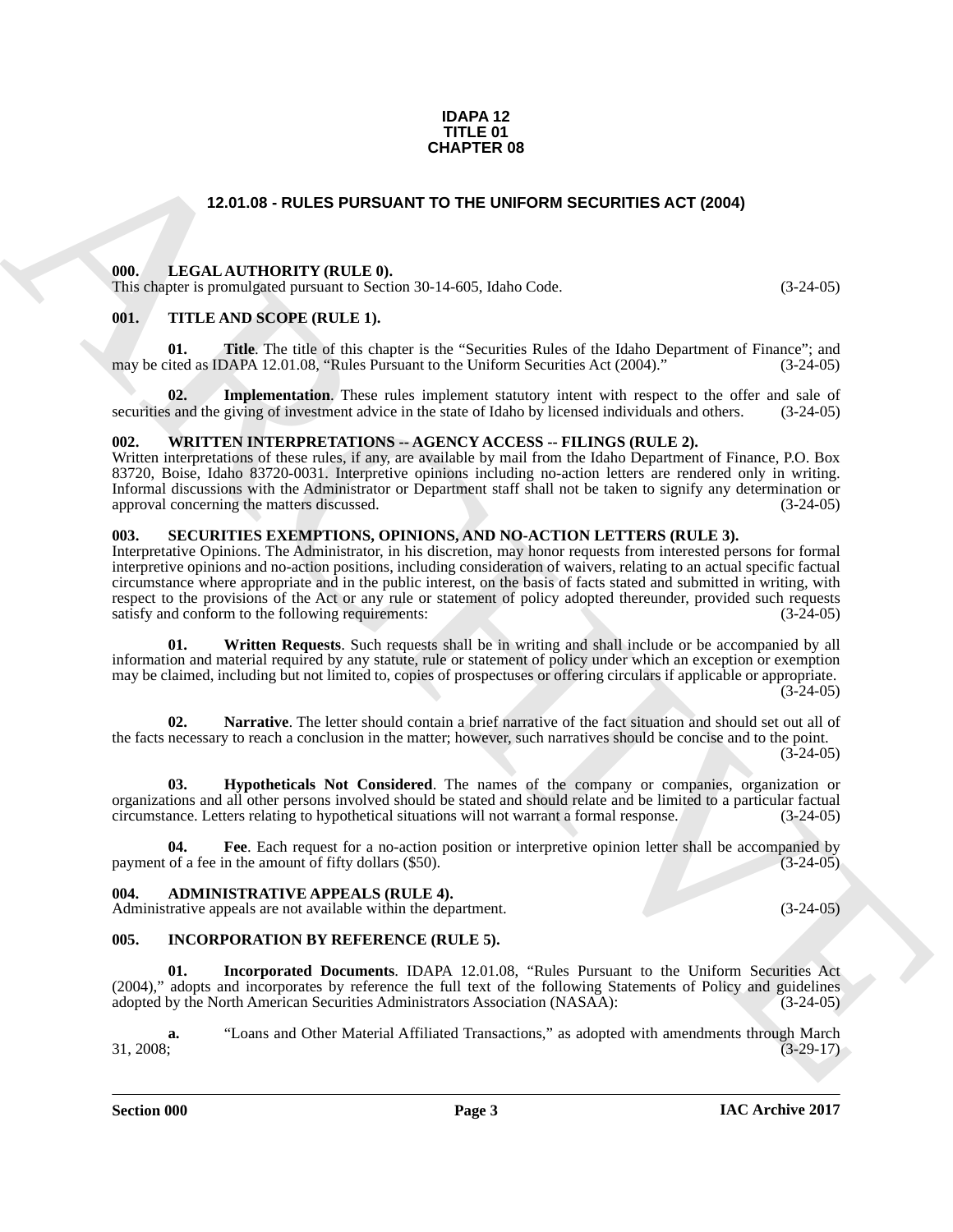<span id="page-3-6"></span><span id="page-3-5"></span><span id="page-3-4"></span><span id="page-3-3"></span><span id="page-3-2"></span><span id="page-3-1"></span><span id="page-3-0"></span>

| <b>Department of Finance</b>  | <b>IDAHO ADMINISTRATIVE CODE</b>                                                                                                                                                                                                                                                                                                                                                                                                                                                                                                                                                                                                                                                                        | <b>Rules Pursuant to the Uniform Securities Act (2004)</b> | <b>IDAPA 12.01.08</b> |
|-------------------------------|---------------------------------------------------------------------------------------------------------------------------------------------------------------------------------------------------------------------------------------------------------------------------------------------------------------------------------------------------------------------------------------------------------------------------------------------------------------------------------------------------------------------------------------------------------------------------------------------------------------------------------------------------------------------------------------------------------|------------------------------------------------------------|-----------------------|
| b.                            | "Options and Warrants," as adopted with amendments through March 31, 2008;                                                                                                                                                                                                                                                                                                                                                                                                                                                                                                                                                                                                                              |                                                            | $(3-29-17)$           |
| $c_{\bullet}$                 | "Corporate Securities Definitions," as adopted with amendments through March 31, 2008;                                                                                                                                                                                                                                                                                                                                                                                                                                                                                                                                                                                                                  |                                                            | $(3-29-17)$           |
| d.                            | "Impoundment of Proceeds," as adopted with amendments through March 31, 2008;                                                                                                                                                                                                                                                                                                                                                                                                                                                                                                                                                                                                                           |                                                            | $(3-29-17)$           |
| е.                            | "Preferred Stock," as adopted with amendments through March 31, 2008;                                                                                                                                                                                                                                                                                                                                                                                                                                                                                                                                                                                                                                   |                                                            | $(3-29-17)$           |
| f.                            | "Promotional Shares," as adopted with amendments through March 31, 2008;                                                                                                                                                                                                                                                                                                                                                                                                                                                                                                                                                                                                                                |                                                            | $(3-29-17)$           |
| g.                            | "Promoters' Equity Investment," as adopted with amendments through March 31, 2008; (3-29-17)                                                                                                                                                                                                                                                                                                                                                                                                                                                                                                                                                                                                            |                                                            |                       |
| h.                            | "Specificity in Use of Proceeds," as adopted with amendments through March 31, 2008; (3-29-17)                                                                                                                                                                                                                                                                                                                                                                                                                                                                                                                                                                                                          |                                                            |                       |
|                               | "Underwriting Expenses, Underwriter's Warrants, Selling Expenses, and Selling Securities<br>Holders," as adopted with amendments through March 31, 2008;                                                                                                                                                                                                                                                                                                                                                                                                                                                                                                                                                |                                                            | $(3-29-17)$           |
| j.                            | "Unsound Financial Condition," as adopted with amendments through March 31, 2008; (3-29-17)                                                                                                                                                                                                                                                                                                                                                                                                                                                                                                                                                                                                             |                                                            |                       |
| k.                            | "Unequal Voting Rights," as adopted March 31, 2008;                                                                                                                                                                                                                                                                                                                                                                                                                                                                                                                                                                                                                                                     |                                                            | $(3-29-17)$           |
| $\mathbf{l}$ .                | "Debt Securities," as adopted April 25, 1993;                                                                                                                                                                                                                                                                                                                                                                                                                                                                                                                                                                                                                                                           |                                                            | $(3-24-05)$           |
| m.                            | "NASAA Guidelines Regarding Viatical Investments," as adopted October 1, 2002;                                                                                                                                                                                                                                                                                                                                                                                                                                                                                                                                                                                                                          |                                                            | $(3-24-05)$           |
| n.<br>adopted April 28, 1996. | "NASAA Statement of Policy Regarding Small Company Offering Registrations (SCOR)," as                                                                                                                                                                                                                                                                                                                                                                                                                                                                                                                                                                                                                   |                                                            | $(3-24-05)$           |
| 02.                           | Availability of Referenced Documents. Copies of the "NASAA Statements of Policy" are<br>available at the following locations:                                                                                                                                                                                                                                                                                                                                                                                                                                                                                                                                                                           |                                                            | $(3-24-05)$           |
| a.                            | NASAA, 750 First Street, N.E., Suite 1140, Washington, D.C. 20002.                                                                                                                                                                                                                                                                                                                                                                                                                                                                                                                                                                                                                                      |                                                            | $(3-24-05)$           |
| b.                            | Department of Finance, 800 Park Blvd., Suite 200, Boise, ID 83712.                                                                                                                                                                                                                                                                                                                                                                                                                                                                                                                                                                                                                                      |                                                            | $(3-29-17)$           |
| c.                            | NASAA Web site at http://www.nasaa.org/regulatory-activity/statements-of-policy/.                                                                                                                                                                                                                                                                                                                                                                                                                                                                                                                                                                                                                       |                                                            | $(3-24-05)$           |
| 006.                          | OFFICE MAILING ADDRESS AND STREET ADDRESS (RULE 6).<br>The mailing address of the department is Idaho Department of Finance, P.O. Box 83720, Boise, Idaho 83720-0031.<br>The street address of the department is Idaho Department of Finance, 800 Park Blvd., Suite 200, Boise, ID 83712.<br>The telephone numbers of the department include (208) 332-8000, Administration; and (208) 332-8004, Securities<br>Bureau. The telephone number of the facsimile machine is (208) 332-8099. All filings with the department in<br>connection with rulemaking or contested cases shall be made with the Administrator of the Idaho Department of<br>Finance, and shall include an original and one (1) copy. |                                                            | $(3-29-17)$           |
| 007.                          | PUBLIC RECORDS ACT COMPLIANCE (RULE 7).<br>All rules contained in this chapter are public records.                                                                                                                                                                                                                                                                                                                                                                                                                                                                                                                                                                                                      |                                                            | $(3-24-05)$           |
| $008. - 009.$                 | (RESERVED)                                                                                                                                                                                                                                                                                                                                                                                                                                                                                                                                                                                                                                                                                              |                                                            |                       |
| 010.                          | <b>DEFINITIONS (RULE 10).</b>                                                                                                                                                                                                                                                                                                                                                                                                                                                                                                                                                                                                                                                                           |                                                            |                       |
| 01.                           | Act. The Uniform Securities Act (2004) set forth in Chapter 14, Title 30, Idaho Code.                                                                                                                                                                                                                                                                                                                                                                                                                                                                                                                                                                                                                   |                                                            | $(3-24-05)$           |
|                               |                                                                                                                                                                                                                                                                                                                                                                                                                                                                                                                                                                                                                                                                                                         |                                                            |                       |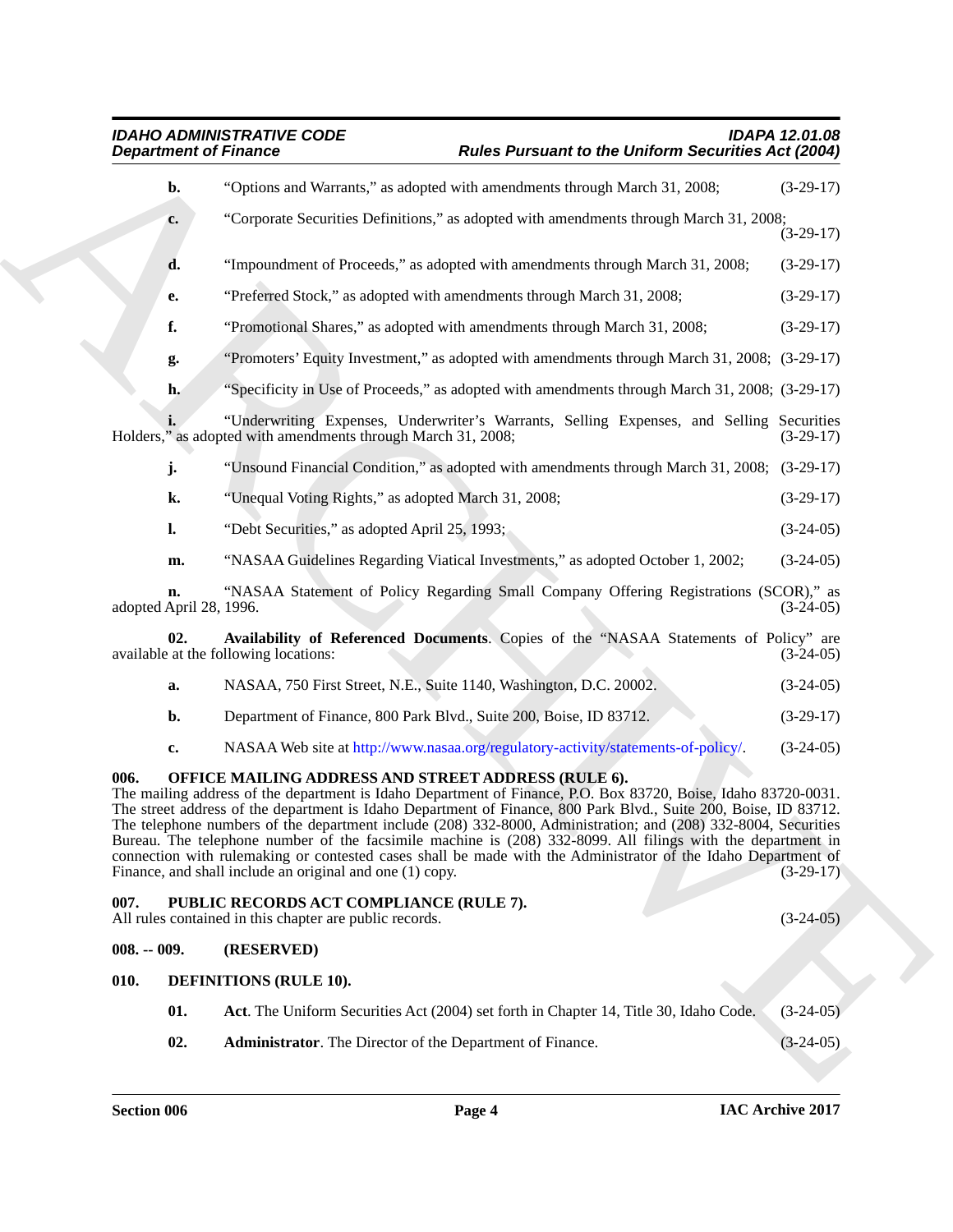<span id="page-4-25"></span><span id="page-4-24"></span><span id="page-4-23"></span><span id="page-4-22"></span><span id="page-4-21"></span><span id="page-4-20"></span><span id="page-4-19"></span><span id="page-4-18"></span><span id="page-4-17"></span><span id="page-4-16"></span><span id="page-4-15"></span><span id="page-4-14"></span><span id="page-4-13"></span><span id="page-4-12"></span><span id="page-4-11"></span><span id="page-4-10"></span><span id="page-4-9"></span><span id="page-4-8"></span><span id="page-4-7"></span><span id="page-4-6"></span><span id="page-4-5"></span><span id="page-4-4"></span><span id="page-4-3"></span><span id="page-4-2"></span><span id="page-4-1"></span><span id="page-4-0"></span>

| <b>Department of Finance</b> |                                                                         | <b>Rules Pursuant to the Uniform Securities Act (2004)</b>                                         |             |  |  |
|------------------------------|-------------------------------------------------------------------------|----------------------------------------------------------------------------------------------------|-------------|--|--|
| 03.<br>through these rules.  |                                                                         | Agent of Issuer. The term "agent of issuer" is used interchangeably with the term "issuer agent"   | $(3-24-05)$ |  |  |
| 04.                          | <b>CRD.</b> Central Registration Depository.                            |                                                                                                    | $(3-24-05)$ |  |  |
| 05.                          | Department. The Idaho Department of Finance.                            |                                                                                                    | $(3-24-05)$ |  |  |
| 06.                          | <b>EFD.</b> Electronic Filing Depository.                               |                                                                                                    | $(3-29-17)$ |  |  |
| 07.                          | FINRA. Financial Industry Regulatory Authority.                         |                                                                                                    | $(3-29-17)$ |  |  |
| 08.                          | Form ADV. The Uniform Application for Investment Adviser Registration.  |                                                                                                    | $(3-24-05)$ |  |  |
| 09.                          |                                                                         | Form ADV-H. The Uniform Application for a Temporary or Continuing Hardship Exemption.              | $(3-24-05)$ |  |  |
| 10.                          |                                                                         | Form ADV-W. The Uniform Request for Withdrawal of Investment Adviser Registration.                 | $(3-24-05)$ |  |  |
| 11.                          | Form BD. The Uniform Application for Broker-Dealer Registration.        |                                                                                                    | $(3-24-05)$ |  |  |
| 12.                          |                                                                         | Form BDW. The Uniform Request for Withdrawal from Registration as a Broker-Dealer.                 | $(3-24-05)$ |  |  |
| 13.                          | Form BR. The Uniform Application for Broker-Dealer Branch Registration. |                                                                                                    | $(3-29-17)$ |  |  |
| 14.                          | 4(6) and or Uniform Limited Offering Exemption."                        | Form D. The federal form entitled "Notice of Sale of Securities Pursuant to Regulation D, Section  | $(3-24-05)$ |  |  |
| 15.                          | Form NF. The Uniform Notice Filing Form.                                |                                                                                                    | $(3-24-05)$ |  |  |
| 16.                          | Form 1-A. A federal securities registration form of that number.        |                                                                                                    | $(3-24-05)$ |  |  |
| 17.                          | Form S-18. A federal securities registration form of that number.       |                                                                                                    | $(3-24-05)$ |  |  |
| 18.                          | Form U-1. The Uniform Application to Register Securities.               |                                                                                                    | $(3-24-05)$ |  |  |
| 19.                          | Form U-2. The Uniform Consent to Service of Process.                    |                                                                                                    | $(3-24-05)$ |  |  |
| 20.                          |                                                                         | Form U-4. The Uniform Application for Securities Industry Registration or Transfer.                | $(3-24-05)$ |  |  |
| 21.                          |                                                                         | Form U-5. The Uniform Request for Withdrawal of Securities Industry Registration or Transfer.      | $(3-24-05)$ |  |  |
| 22.                          | Form U-7. The Uniform Small Company Offering Registration Form.         |                                                                                                    | $(3-24-05)$ |  |  |
| 23.                          | <b>IARD.</b> Investment Adviser Registration Depository.                |                                                                                                    | $(3-24-05)$ |  |  |
| 24.                          | NASAA. The North American Securities Administrators Association, Inc.   |                                                                                                    | $(3-24-05)$ |  |  |
| 25.                          | NASD. The National Association of Securities Dealers, Inc.              |                                                                                                    | $(3-24-05)$ |  |  |
| 26.                          |                                                                         | NASDAQ. The National Association of Securities Dealers Automated Quotations.                       | $(3-24-05)$ |  |  |
| 27.                          | SEC. The U.S. Securities and Exchange Commission.                       |                                                                                                    | $(3-24-05)$ |  |  |
| 28.                          |                                                                         | Transact Business. For purposes of the Act, to "transact business" shall mean to buy or to sell or |             |  |  |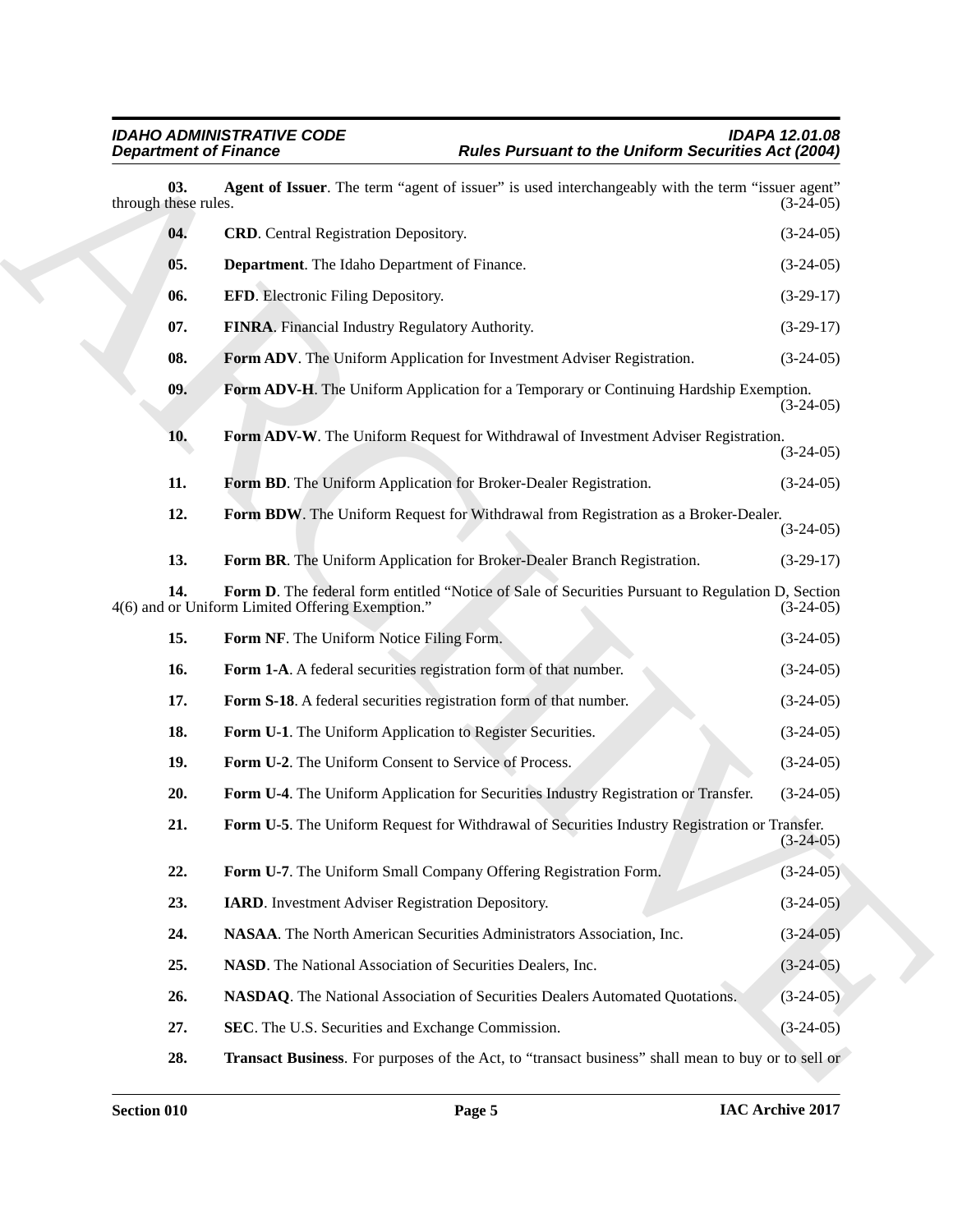**Experimental Finance C**<br> **Contact the business of a contact the formula in a contact of the <b>Contact Contact C**<br>
ARCHIVES CONTINUES IN a contact of the contact of the contact of the contact of the contact of the contact contract to buy or to sell or dispose of a security or interest in a security for value. It shall also mean any offer to buy or offer to sell or dispose of, and every solicitation of clients or of any offer to buy or to sell, a security or interest in a security for value. With respect to investment advisers and investment adviser representatives, "transact business" shall include preparation of financial plans involving securities, recommendations to buy or sell securities or interests in a security for value, and solicitation of investment advisory clients. (3-24-05)

<span id="page-5-5"></span>

| <b>USA</b> . The Uniform Securities Act (2004). | $(3-24-05)$ |
|-------------------------------------------------|-------------|
|                                                 |             |

#### <span id="page-5-4"></span>**30. Unsolicited Order or Offer**. (3-24-05)

**a.** As used in these rules, an order or offer to buy is considered "unsolicited" if:  $(3-24-05)$ 

i. The broker-dealer has not made a direct or indirect solicitation or recommendation that the customer purchase the security; and (3-24-05)

ii. The broker-dealer has not recommended the purchase of the security to the customer, either directly and (3-24-05) (3-24-05) or in a manner that would bring its recommendation to the customer; and

iii. The broker-dealer has not volunteered information on the issuer to the customer; and (3-24-05)

iv. The customer has previously, and independent of any information furnished by the broker-dealer, to buy the security. (3-24-05) decided to buy the security.

**b.** Any offer or order to buy from a customer whose first knowledge of the specific security or issuer neered to him by the broker-dealer shall be regarded as a solicited order. (3-24-05) was volunteered to him by the broker-dealer shall be regarded as a solicited order.

**c.** Any claim of exemption pursuant to Section 30-14-202(6), Idaho Code, shall be supported by the ealer's certificate that the transaction in question was, in fact, unsolicited. (3-24-05) broker-dealer's certificate that the transaction in question was, in fact, unsolicited.

#### <span id="page-5-0"></span>**011. -- 019. (RESERVED)**

#### <span id="page-5-2"></span><span id="page-5-1"></span>**020. APPLICATION FOR REGISTRATION OF SECURITIES (RULE 20).**

**01. Registration by Coordination**. A registration statement to register securities by coordination shall the following: (3-24-05) contain the following:

<span id="page-5-3"></span>**a.** The Form U-1 and accompanying documents (including subscription agreement); (3-24-05)

**b.** A consent to service of process (Form U-2) in compliance with Section 30-14-611, Idaho Code;  $(3-24-05)$ 

**c.** A copy of the prospectus, including financial statements where: (3-24-05)

i. The prospectus for a securities registration by coordination under Section 30-14-303, Idaho Code, prepared using the forms required under the Securities Act of 1933, and (3-24-05) shall be prepared using the forms required under the Securities Act of 1933, and

ii. All historical financial statements in the registration statement shall be in conformity with generally accepted accounting principles (GAAP) and financial statements filed with a registration statement by coordination shall comply with the requirements of the United States Securities and Exchange Commission. (3-24-05) shall comply with the requirements of the United States Securities and Exchange Commission.

**d.** All exhibits filed with the United States Securities and Exchange Commission in connection with the registration statement; (3-24-05)

| The filing fee specified in Section 30-14-305(b), Idaho Code; and | $(3-24-05)$ |
|-------------------------------------------------------------------|-------------|
|                                                                   |             |

**f.** Any additional information or documents requested by the Department. (3-24-05)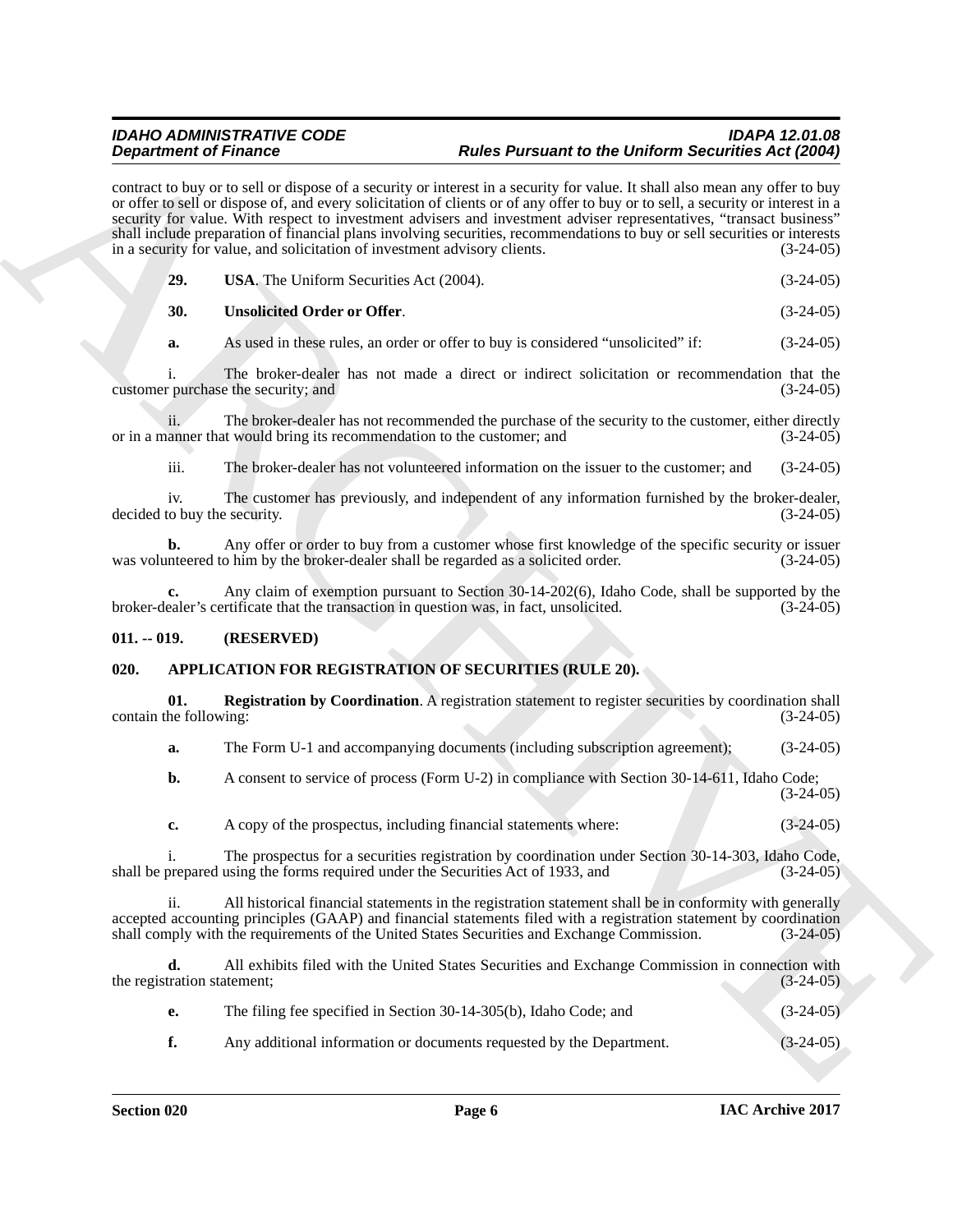<span id="page-6-3"></span>**02. Registration by Qualification**. A registration statement to register securities by qualification shall he following in addition to the requirements of Section 30-14-304. Idaho Code: (3-24-05) contain the following in addition to the requirements of Section 30-14-304, Idaho Code:

**a.** Financial Statements. Except for SCOR applications, registration statements filed pursuant to Section 30-14-304, Idaho Code, shall contain audited financial statements of the issuer for its last two (2) fiscal years. An issuer with less than one (1) year of operations may file reviewed financial statements until the end of its first fiscal year. Registration statements filed with SCOR applications on the Form U-7 shall contain the financial statements specified in the instructions to the Form U-7. (4-11-06)

**b.** Unaudited Interim Financial Statements. If the audited financial statements or unaudited financial statements required in Subsection 020.02.a. of this rule are not current to within four (4) months of the date of filing of the registration statement, additional unaudited financial statements as of the issuer's last fiscal quarter or any later date designated by the Administrator shall be included. (3-24-05) date designated by the Administrator shall be included.

**Department of Huestins by the following Finder Partment and the DePleton Securities Act (2003)<br>
Consider the Constitution of the College Constitution of the College Constitution of the College Constitution of the College c.** Small Company Offering Registration (SCOR). A SCOR registration statement shall contain the following: (3-24-05) following: (3-24-05) i. The Form U-1 and accompanying documents (including subscription agreement); (3-24-05) ii. An executed Form D; (3-24-05) iii. A consent to service of process (Form U-2) in compliance with Section 30-14-611, Idaho Code; (3-24-05) iv. For SCOR offerings, the prospectus to be used shall be the Form U-7, as adopted and revised by in September 1999; (3-24-05) NASAA in September 1999; v. The filing fee specified in Section 30-14-305(b), Idaho Code; and (3-24-05) vi. Any additional information or documents requested by the Department. (3-24-05) **d.** Registration statements by qualification shall contain the following: (3-24-05) i. The Form U-1 and accompanying documents (including subscription agreement); (3-24-05) ii. A consent to service of process (Form U-2) in compliance with Section 30-14-611, Idaho Code;  $(3-24-05)$ iii. Financial statements prepared in accordance with Subsection 020.02.a. of this rule; (3-24-05) iv. A copy of the prospectus containing the information or records specified in Sections 30-14-  $304(b)(1)$  through  $304(b)(18)$ , Idaho Code; v. The prospectus shall be prepared using one of the following forms: Part II of Form 1-A of Regulation A of the Securities Act of 1933; Parts I and II of Form SB-2 of the Securities Act of 1933; Form U-7; or any other applicable form used to prepare a prospectus under the Securities Act of 1933, if approved by the department. (3-24-05) **03. Other Forms**. Any other applicable form used to prepare a prospectus under the Securities Act of approved by the Department, containing: (3-24-05) 1933, if approved by the Department, containing: **a.** The filing fee specified in Section 30-14-305(b), Idaho Code; and (3-24-05) **b.** Any additional information or documents requested by the Department. (3-24-05)

#### <span id="page-6-2"></span><span id="page-6-1"></span><span id="page-6-0"></span>**021. AMENDMENTS TO REGISTRATION STATEMENT (RULE 21).**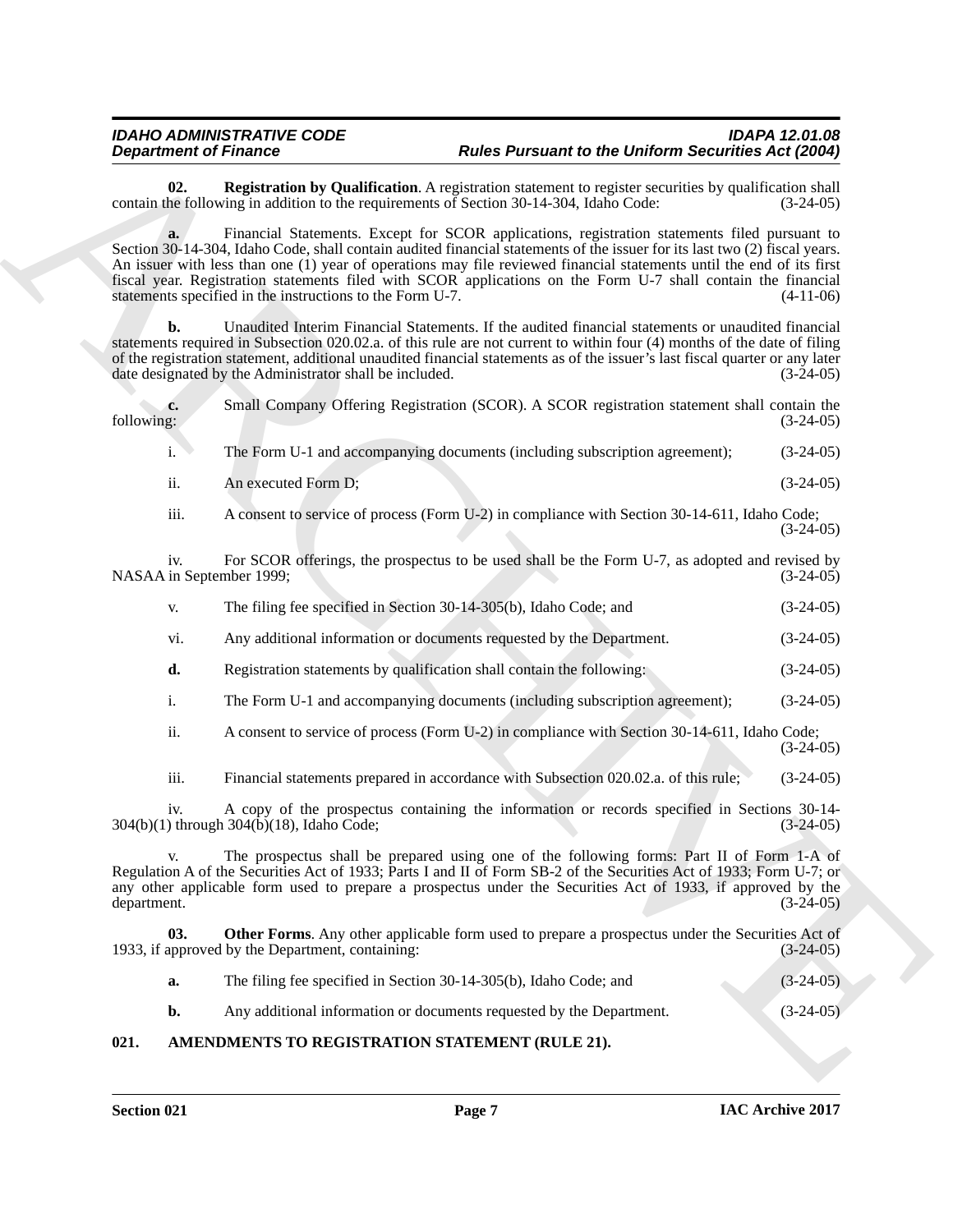<span id="page-7-5"></span><span id="page-7-4"></span>**01.** Amendments Required. A correcting amendment to an effective registration statement shall be prepared and submitted to the Department any time that the information contained therein becomes inaccurate or incomplete in any material respect. The responsibility for identifying and reporting a material change lies with the registrant. (3-24-05)

Department of Houston, the Houston Marchand Rosenwood to the Direction of Houston Marchand Adele Rosenwood and Schwarz (1998) and Schwarz (1998) and Schwarz (1998) and Schwarz (1998) and Schwarz (1998) and Schwarz (1998) **02.** Contents of Amendment Filing. Each filing of a correcting amendment to a registration statement shall contain a copy of each item of the registration statement which has been changed, with all changes clearly marked. To be complete, a filing of a correcting amendment to the registration statement shall contain a report of material changes setting forth a summary of each material change and indicating the location of such change in the documents filed. Neither the Administrator nor any member of his staff shall be held to have taken notice of any item<br>of material change not summarized in such a report. (3-24-05) of material change not summarized in such a report.

**03. Time of Filing and Undertaking**. Every registration statement shall contain an undertaking by the applicant to file correcting amendments to the registration statement whenever the information in the registration statement becomes inaccurate or incomplete in any material respect by the earlier of: (3-24-05)

<span id="page-7-7"></span>**a.** Two (2) business days after filing such amendment with the SEC; or (3-24-05)

<span id="page-7-6"></span>**b.** Fifteen (15) business days following the event giving rise to the amendment.  $(3-24-05)$ 

**c.** If not registered with the SEC, registrants shall file an amended registration statement if required freen (15) business days following the event giving rise to the amendment. (3-24-05) within fifteen  $(15)$  business days following the event giving rise to the amendment.

**04. Effect of Failure to Amend**. Solicitation of prospective investors through utilization of a prospectus containing information which is inaccurate or incomplete in any material respect is a violation of Section 30-14-501, Idaho Code, and constitutes a basis for the suspension or revocation of the registration under Section 30- 14-306(a)(1), Idaho Code. Nothing in Section 021, of these rules, shall be construed to require any open-end investment company registered under the 1940 Act and the Act to disclose fluctuations in its investment portfolio.

(3-24-05)

#### <span id="page-7-8"></span><span id="page-7-0"></span>**022. FINANCIAL STATEMENTS (RULE 22).**

<span id="page-7-10"></span>**01. Application of Regulation S-X**. As to definitions, qualifications of accountants, content of accountant's certificates, requirements for consolidated or combined statements, and actual form and content of financial statements, the Administrator shall apply Regulation S-X of the SEC (17 CFR Part 210) in its most currently amended form as of the date of the filing of the application to all financial statements filed with the Department in connection with the registration of securities. (3-24-05)

<span id="page-7-11"></span>**02. Financial Statements Incorporated by Reference**. Where financial statements in a prospectus are incorporated by reference from another document, the Administrator may require that such other document be filed with the Department and be delivered to investors with the prospectus. (3-24-05)

<span id="page-7-9"></span>**03. Application of Antifraud Provisions**. Any financial statement distributed in connection with the offer or sale of securities under the Act shall be subject to the provisions of Section 30-14-501, Idaho Code. Any financial statement filed with the Department shall be subject to the provisions of Section 30-14-505, Idaho Code.

 $(3-24-05)$ 

#### <span id="page-7-1"></span>**023. -- 035. (RESERVED)**

#### <span id="page-7-12"></span><span id="page-7-2"></span>**036. NASAA STATEMENTS OF POLICY -- REGISTERED OFFERINGS (RULE 36).**

The Department will apply the applicable statement(s) of policy adopted by NASAA and incorporated herein by reference pursuant to Section 005, of these rules, to an offering seeking registration in Idaho when conducting a review to determine whether an offering is fair, just and equitable. Such an offering must comply with the requirements of such policy or policies, unless waived by the Administrator. (3-24-05) requirements of such policy or policies, unless waived by the Administrator.

#### <span id="page-7-13"></span><span id="page-7-3"></span>**037. REGISTRATION OF DEBT SECURITIES (RULE 37).**

In addition to the requirements contained in the NASAA Statement of Policy Regarding Debt Securities, as adopted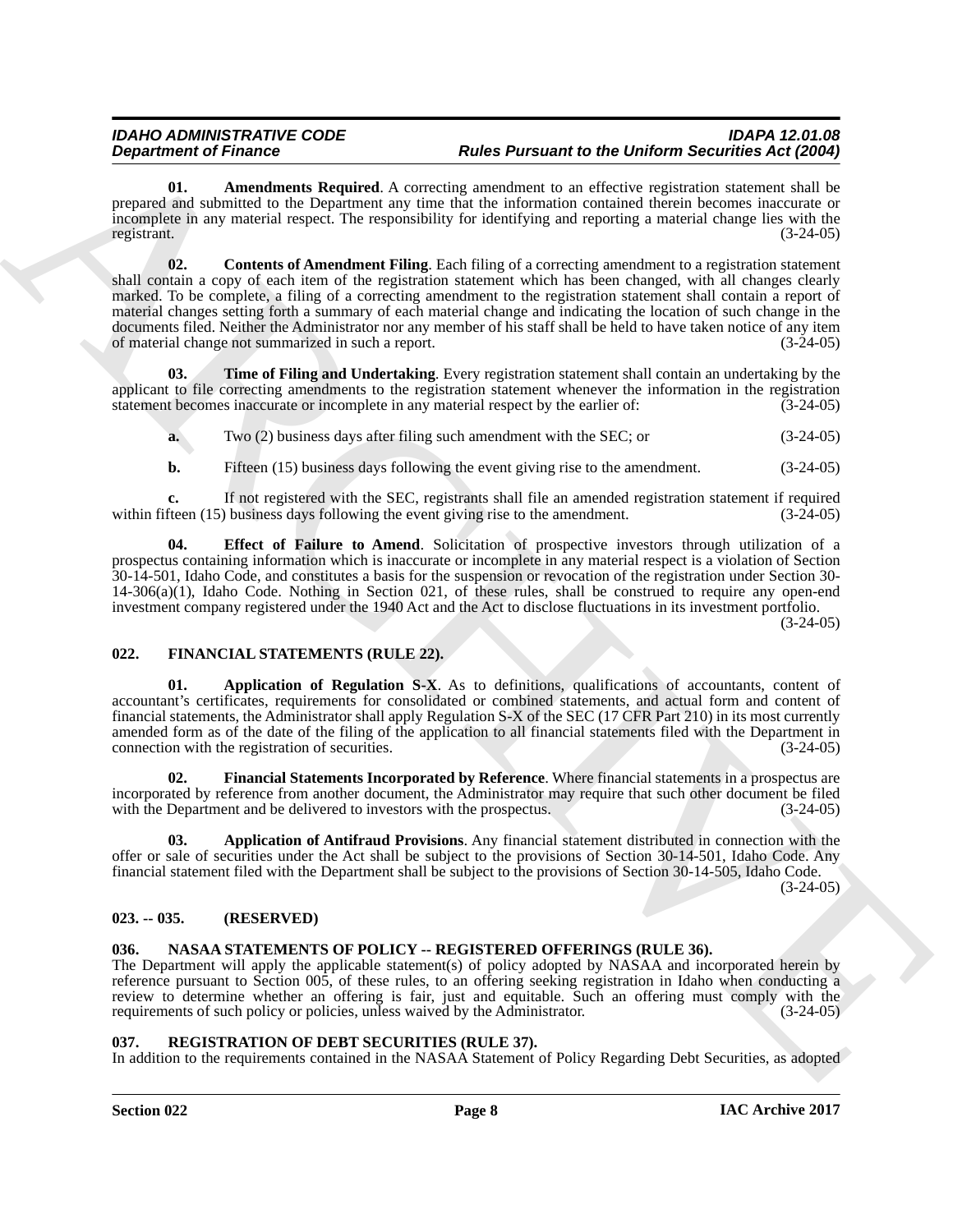on April 25, 1993, the issuer of debt securities will incorporate the following standards: (3-24-05)

<span id="page-8-7"></span>**01.** Suitability. In establishing standards of fairness and equity, the Department has established the g investor suitability guidelines for debt offerings registered under the Act:  $(3-24-05)$ following investor suitability guidelines for debt offerings registered under the Act:

**a.** No more than ten percent (10%) of any one (1) Idaho investor's net worth (exclusive of home, home furnishings, and automobiles) shall be invested in the securities being registered with the Department; and either (3-24-05) either (3-24-05)

**b.** A gross income of forty-five thousand dollars (\$45,000) and a net worth of forty-five thousand dollars (\$45,000) (exclusive of home, home furnishings and automobiles); or

**c.** A net worth of one hundred fifty thousand dollars (\$150,000) (exclusive of home, home furnishings mobiles). (3-24-05) and automobiles).

**02. Department May Establish Standards**. The suitability standard in Subsection 037.01 of this rule is a guideline. Higher or lower suitability standards may be established or may be required by the Department as a condition of registration. (3-24-05) condition of registration.

<span id="page-8-15"></span><span id="page-8-11"></span><span id="page-8-6"></span><span id="page-8-5"></span>**03. Standards To Be Disclosed**. The suitability standards must be disclosed in the prospectus.

(3-24-05)

#### <span id="page-8-0"></span>**038. WITHDRAWAL/ABANDONMENT OF A REGISTRATION STATEMENT (RULE 38).**

<span id="page-8-13"></span>**01. Withdrawal**. The withdrawal of an application (prior to effectiveness) may be permitted by the trator upon the written request of the applicant. (3-24-05) Administrator upon the written request of the applicant.

Department of Finance<br>
2016 Parameter to the Division Advisor and Euckspear and the Division Securities Advised to the Securities Advised to the Securities Advised to the Securities Advised to the Securities Control of th **02. Abandonment**. The abandonment of an application, where there has been no activity on the application by the applicant for a period of six  $(6)$  months or more, may be considered to signify a request for withdrawal.  $(3-24-05)$ withdrawal.  $(3-24-05)$ 

<span id="page-8-14"></span>**03. Time Limit**. An application for registration of securities pursuant to Section 30-14-303 or 30-14- 304, Idaho Code, shall be deemed abandoned if such registration is not effective in the state of Idaho within one (1) year from the date of receipt by the Department of the initial filing of the application for registratio year from the date of receipt by the Department of the initial filing of the application for registration.

<span id="page-8-12"></span>**04. Abandoned Applications Not Reinstated**. Once deemed abandoned, the original application shall not be reinstated. A new application including the registration statement, appropriate exhibits and filing fees shall be required. (3-24-05) required.  $(3-24-05)$ 

#### <span id="page-8-8"></span><span id="page-8-1"></span>**039. REPORT OF COMPLETION OF OFFERING (RULE 39).**

**01. Completion Statement**. Within thirty (30) days of the completion of a registered offering in Idaho, the registrant shall provide a written statement to the Department that states the following: (3-24-05)

<span id="page-8-10"></span><span id="page-8-9"></span>**a.** The date the offering was completed in Idaho; and (3-24-05)

**b.** The number and amount of registered securities sold in Idaho, for SCOR offerings and offerings d by qualification. (3-24-05) registered by qualification.

**02.** Signatures. The written statement must be signed by an officer, director or agent of the issuer or by rized signatory of the registrant. an authorized signatory of the registrant.

#### <span id="page-8-3"></span><span id="page-8-2"></span>**040. ANNUAL REPORT FOR THE RENEWAL OF A REGISTRATION STATEMENT (RULE 40).**

To renew a registration statement for an additional year, the registrant shall file the following with the Department before the anniversary of the effective date of the registration statement in Idaho:  $(3-24-05)$ before the anniversary of the effective date of the registration statement in Idaho:

<span id="page-8-4"></span>

| 01.<br><b>Cover Letter.</b> A cover letter requesting renewal; | $(3-24-05)$ |
|----------------------------------------------------------------|-------------|
|----------------------------------------------------------------|-------------|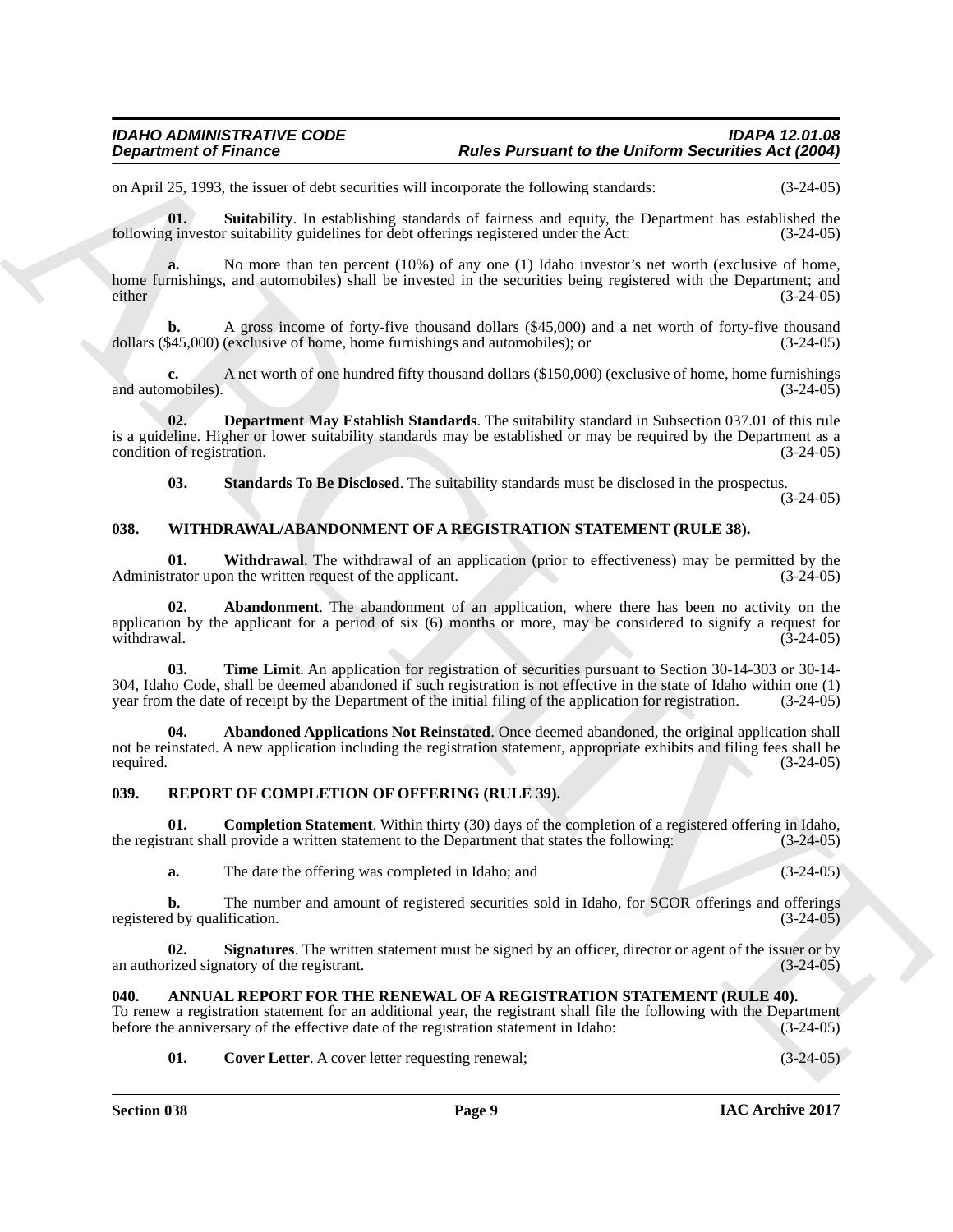#### <span id="page-9-13"></span><span id="page-9-5"></span><span id="page-9-4"></span><span id="page-9-0"></span>**041. SUBSCRIPTION AGREEMENT (RULE 41).**

#### <span id="page-9-8"></span><span id="page-9-6"></span><span id="page-9-1"></span>**042. DELIVERY OF PROSPECTUS (RULE 42).**

#### <span id="page-9-12"></span><span id="page-9-7"></span><span id="page-9-2"></span>**043. REGISTRATIONS -- NOTICE OF INTENDED IDAHO BROKER -- DEALER OR AGENT (RULE 43).**

#### <span id="page-9-11"></span><span id="page-9-10"></span><span id="page-9-9"></span><span id="page-9-3"></span>**044. RECORDS TO BE PRESERVED BY ISSUERS (RULE 44).**

| <b>Department of Finance</b>          |                                                                                                                           | <b>Rules Pursuant to the Uniform Securities Act (2004)</b>                                                                                                                                                                                                                                                                                                                                                                                                                                              |             |
|---------------------------------------|---------------------------------------------------------------------------------------------------------------------------|---------------------------------------------------------------------------------------------------------------------------------------------------------------------------------------------------------------------------------------------------------------------------------------------------------------------------------------------------------------------------------------------------------------------------------------------------------------------------------------------------------|-------------|
| 02.<br>611, Idaho Code; and           |                                                                                                                           | <b>Consent to Service.</b> A consent to service of process (Form U-2) in accordance with Section 30-14-                                                                                                                                                                                                                                                                                                                                                                                                 | $(3-24-05)$ |
| 03.                                   |                                                                                                                           | Filing Fee. A filing fee of three hundred dollars (\$300) for all registered offerings.                                                                                                                                                                                                                                                                                                                                                                                                                 | $(3-24-05)$ |
| 041.                                  | <b>SUBSCRIPTION AGREEMENT (RULE 41).</b>                                                                                  | The subscription agreement shall contain, among other things, an acknowledgment by the subscriber that he has<br>received a copy of the prospectus. Each completed subscription agreement shall be kept in the office of the issuer or<br>broker-dealer for a period of five (5) years and be subject to inspection by the Department.                                                                                                                                                                  | $(3-24-05)$ |
| 042.                                  | <b>DELIVERY OF PROSPECTUS (RULE 42).</b><br>As a condition of registration, an applicant shall comply with the following: |                                                                                                                                                                                                                                                                                                                                                                                                                                                                                                         | $(3-24-05)$ |
| 01.                                   |                                                                                                                           | <b>Registration by Qualification.</b> A person offering or selling a security under a registration by<br>qualification, other than through a broker-dealer, shall deliver a copy of the final prospectus to each prospective<br>purchaser before or at the time of the confirmation of a sale made by or for the account of the person.                                                                                                                                                                 | $(3-24-05)$ |
| 02.                                   |                                                                                                                           | <b>Registration by Coordination.</b> A person offering or selling a security under a registration by<br>coordination shall deliver a copy of the prospectus as required by the Securities Act of 1933.                                                                                                                                                                                                                                                                                                  | $(3-24-05)$ |
| 043.                                  |                                                                                                                           | REGISTRATIONS -- NOTICE OF INTENDED IDAHO BROKER -- DEALER OR AGENT (RULE                                                                                                                                                                                                                                                                                                                                                                                                                               |             |
| 43).<br>the notice has been received. |                                                                                                                           | At the time of filing of an application for registration of any security required to be registered in Idaho, written notice<br>shall be provided to the Department of the name of at least one (1) broker-dealer or agent, registered as such in this<br>state, that is intended or qualified to offer or sell such security in Idaho. The Administrator may deny or revoke<br>effectiveness of any registration pending receipt of the notice or may hold the application without further review until | $(3-24-05)$ |
| 044.                                  | RECORDS TO BE PRESERVED BY ISSUERS (RULE 44).                                                                             |                                                                                                                                                                                                                                                                                                                                                                                                                                                                                                         |             |
| 01.<br>registration:                  |                                                                                                                           | Required Records. All issuers who effect sales of registered securities, other than through a<br>broker-dealer, shall preserve the following records for at least three $(3)$ years following the expiration of the                                                                                                                                                                                                                                                                                     | $(3-24-05)$ |
| a.                                    | Copies of all documents contained in the registration statement;                                                          |                                                                                                                                                                                                                                                                                                                                                                                                                                                                                                         | $(3-24-05)$ |
| b.<br>carrying those advertisements;  |                                                                                                                           | Copies of all advertisements, including a record of the dates, names and addresses of media                                                                                                                                                                                                                                                                                                                                                                                                             | $(3-24-05)$ |
|                                       | transfer of the securities, including purchase agreements and confirmations; and                                          | Copies of all communications received and sent by the issuer pertaining to the offer, sale and                                                                                                                                                                                                                                                                                                                                                                                                          | $(3-24-05)$ |
| d.                                    | sold, and for each such person, information regarding:                                                                    | A list of the name, address and telephone number of each investor to whom the securities were                                                                                                                                                                                                                                                                                                                                                                                                           | $(3-24-05)$ |
| i.                                    | The type of securities sold;                                                                                              |                                                                                                                                                                                                                                                                                                                                                                                                                                                                                                         | $(3-24-05)$ |
| ii.                                   | The number and amount of securities sold;                                                                                 |                                                                                                                                                                                                                                                                                                                                                                                                                                                                                                         | $(3-24-05)$ |
| iii.                                  | The type of consideration paid; and                                                                                       |                                                                                                                                                                                                                                                                                                                                                                                                                                                                                                         | $(3-24-05)$ |
| iv.                                   | The name of the agent that sold the securities.                                                                           |                                                                                                                                                                                                                                                                                                                                                                                                                                                                                                         | $(3-24-05)$ |
| 02.                                   | years has lapsed since the expiration of the registration.                                                                | <b>Retention Period.</b> An issuer will need to retain the records set forth in Subsection 044,01 of this<br>rule for each investor at least three (3) years after the investor's investment has terminated, even if more than three (3)                                                                                                                                                                                                                                                                | $(3-24-05)$ |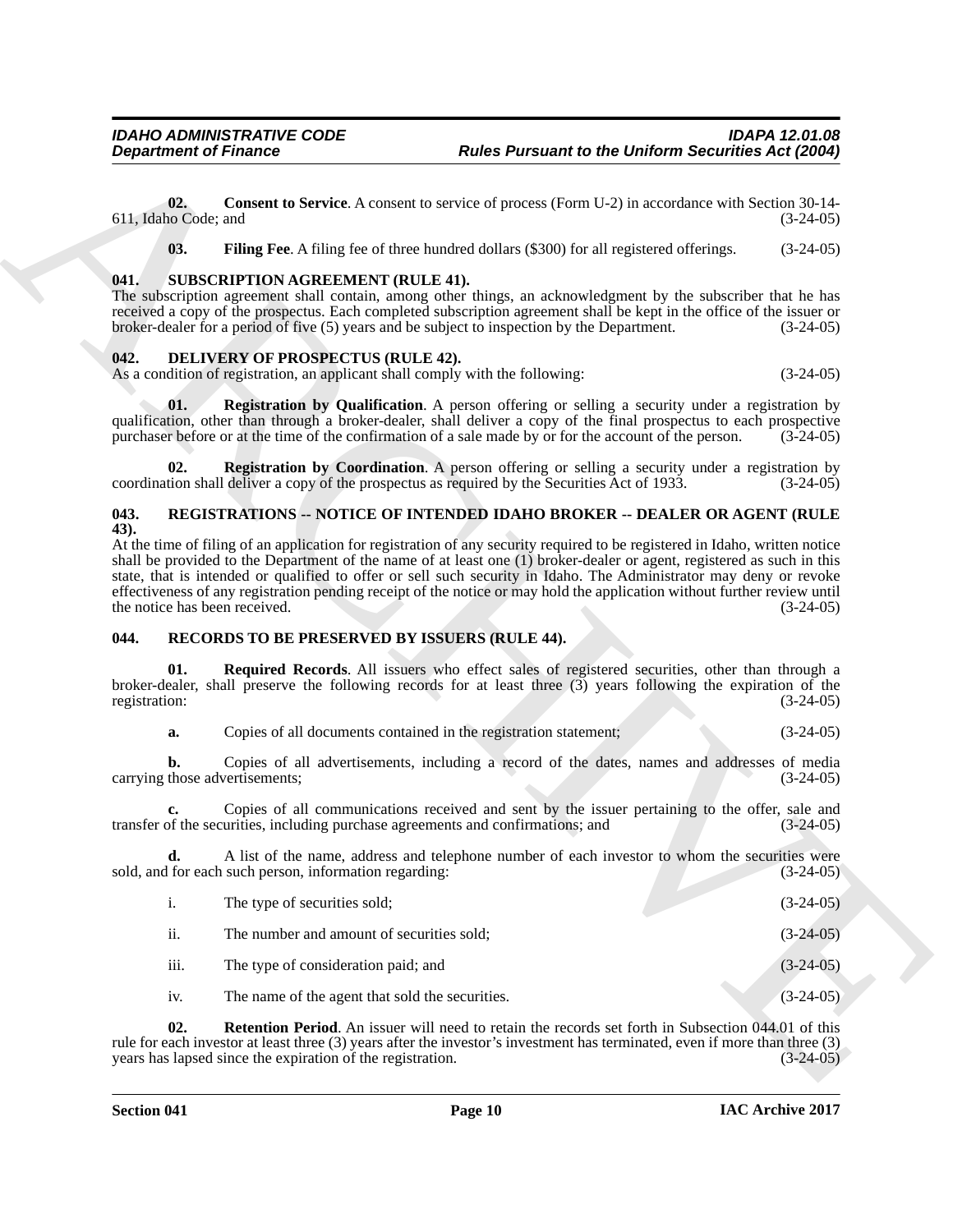<span id="page-10-9"></span><span id="page-10-7"></span>**03.** Form. Records may be stored in paper form or electronically. (3-24-05)

#### <span id="page-10-0"></span>**045. EXAMINATION OF APPLICATION (RULE 45).**

The Department shall conduct a special examination of each application for registration under Sections 30-14-303 and 30-14-304, Idaho Code, to determine the adequacy of disclosure and to fulfill the Department's obligations under Section 30-14-306, Idaho Code. This examination shall be based upon material contained in the registration statement and any other documentation which the applicant may be required to submit. Each application for registration shall be accompanied by the filing fee set forth in Section 30-14-305(b), Idaho Code. The examination report shall consist of the Department's written comments regarding the filing. (3-24-05)

#### <span id="page-10-8"></span><span id="page-10-1"></span>**046. ON-SITE EXAMINATION OF ISSUERS (RULE 46).**

The business and records of issuers offering and/or selling securities in, or out of, Idaho may be subject to periodic on-site examinations by the Administrator, or his designee, at such times as the Administrator determines necessary for the protection of the public. (3-24-05)

#### <span id="page-10-3"></span><span id="page-10-2"></span>**047. ADVERTISING (RULE 47).**

<span id="page-10-4"></span>**01. Definitions**. The following words and terms, when used in Section 047, of these rules, shall have wing meaning, unless the context clearly indicates otherwise:  $(3-24-05)$ the following meaning, unless the context clearly indicates otherwise:

**a.** "Sales literature" means material published, or designed for use, in a newspaper, magazine or other periodicals, radio, television, telephone solicitation or tape recording, videotaped display, signs, billboards, motion pictures, telephone directories (other than routine listings), other public media and any other written communication distributed or made generally available to customers or the public including, but not limited to, prospectuses, pamphlets, circulars, form letters, seminar texts, research reports, surveys, performance reports or summaries and reprints or excerpts of other sales literature or advertising to include publications in electronic format. reprints or excerpts of other sales literature or advertising to include publications in electronic format.

<span id="page-10-6"></span>**b.** "Sales literature package" means all submissions of sales literature to the Department under one (1) posting or delivery relating to a specific issue of securities.

**Department of Finance – Franche Parte Parte and the Division and European Content and the Children Content and Content and Content and Content and Content and Content and Content and Content and Content and Content and C 02. Filing Requirement**. Pursuant to Section 30-14-504, Idaho Code, this rule requires the filing of all sales literature for review and response by the Administrator before use or distribution in Idaho. A complete filing shall consist of the sales literature package and a representation by the applicant, issuer or broker-dealer, that reads substantially as follows: "I ------ hereby attest and affirm that the enclosed sales literature or advertising package contains no false or misleading statements or misrepresentations of material facts, and that all information set forth therein is in conformity with the Company's most recently amended registration statement as filed with the Department on or about -------." (3-29-17)

<span id="page-10-5"></span>**03. Exemption From Filing**. The following types of sales literature are excluded from the filing ents set forth herein: (3-24-05) requirements set forth herein:

**a.** Sales literature which does nothing more than identify a broker-dealer or investment adviser, and/or becific security at a stated price; (3-29-17) offer a specific security at a stated price;

**b.** Internal communications that are not distributed to the public;  $(3-24-05)$ 

**c.** Prospectuses, preliminary prospectuses, prospectus supplements and offering circulars which have been filed with the Department as part of a registration statement, including a final printed copy if clearly identified as such; (3-24-05) as such;  $(3-24-05)$ 

Sales literature solely related to changes in a name, personnel, location, ownership, offices, business structure, officers or partners, telephone or teletype numbers; (3-29-17)

**e.** Sales literature filed with and approved by FINRA, the SEC, or other regulatory agency with ally similar requirements; (3-29-17) substantially similar requirements;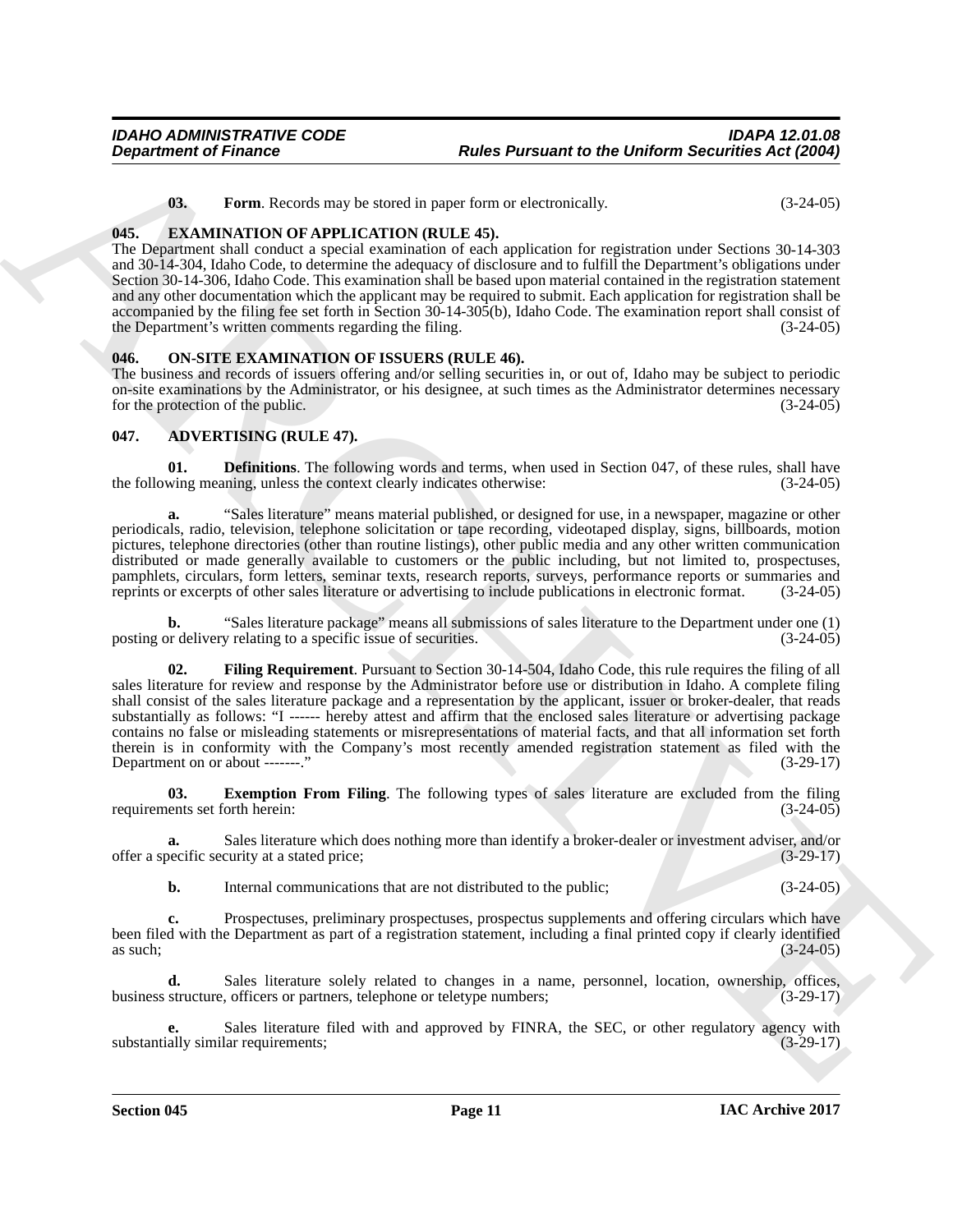#### <span id="page-11-7"></span><span id="page-11-6"></span><span id="page-11-4"></span><span id="page-11-0"></span>**048. DEPARTMENT ACCESS (RULE 48).**

#### <span id="page-11-1"></span>**049. -- 051. (RESERVED)**

#### <span id="page-11-10"></span><span id="page-11-2"></span>**052. ISSUER AGENT REGISTRATION (RULE 52).**

#### <span id="page-11-3"></span>**053. FEDERAL COVERED SECURITIES (RULE 53).**

#### <span id="page-11-9"></span><span id="page-11-8"></span>**01. Investment Company Notices**. (3-24-05)

<span id="page-11-5"></span>

|                                     | <b>Department of Finance</b>                                                                                              |                                                                                                                                                                                                                                                                                                                                                                                                                                                                                                                                                                                                                                                                                       | <b>Rules Pursuant to the Uniform Securities Act (2004)</b> |
|-------------------------------------|---------------------------------------------------------------------------------------------------------------------------|---------------------------------------------------------------------------------------------------------------------------------------------------------------------------------------------------------------------------------------------------------------------------------------------------------------------------------------------------------------------------------------------------------------------------------------------------------------------------------------------------------------------------------------------------------------------------------------------------------------------------------------------------------------------------------------|------------------------------------------------------------|
| f.<br>Idaho Code.                   |                                                                                                                           | Sales literature relating to certain federal covered securities as set forth in Section 30-14-504(b),                                                                                                                                                                                                                                                                                                                                                                                                                                                                                                                                                                                 | $(3-29-17)$                                                |
| 04.<br>therewith.                   |                                                                                                                           | Piecemeal Filings. The Department will not approve any sales literature package until a complete<br>filing is received. Piecemeal filings will not be accepted and will result in the disapproval of any materials submitted                                                                                                                                                                                                                                                                                                                                                                                                                                                          | $(3-24-05)$                                                |
| 05.                                 |                                                                                                                           | Application of Antifraud Provisions. Sales literature used in any manner in connection with the<br>offer or sale of securities is subject to the provisions of Section 30-14-501, Idaho Code, whether or not such sales<br>literature is required to be filed pursuant to Section 30-14-504, Idaho Code, or Section 047 of these rules. Further,<br>sales literature filed with the Department is subject to the provisions of Sections 30-14-501 and 30-14-505, Idaho<br>Code. Sales literature should be prepared accordingly and should not contain any ambiguity, exaggeration or other<br>misstatement or omission of material fact, which might confuse or mislead an investor. | $(3-29-17)$                                                |
| 06.                                 | or Department unless such reference is specifically requested by the Administrator.                                       | <b>Prohibited Disclosures.</b> Unless stating that the Administrator or Department has not approved the<br>merits of the securities offering or the sales literature, no sales literature shall contain a reference to the Administrator                                                                                                                                                                                                                                                                                                                                                                                                                                              | $(3-24-05)$                                                |
| 048.<br>Department.                 | <b>DEPARTMENT ACCESS (RULE 48).</b>                                                                                       | Each issuer examined shall provide the personnel of the Department access to business books, documents, and other<br>records. Each issuer shall provide personnel with office space and facilities to conduct an on-site examination, and<br>assistance in the physical inspection of assets and confirmation of liabilities. Failure of any issuer to comply with any<br>provision here of shall constitute a violation of Section 048, of these rules, and shall be a basis for denial, suspension<br>or revocation of the registration or application for registration or other administrative or civil action by the                                                              | $(3-24-05)$                                                |
| $049. - 051.$                       | (RESERVED)                                                                                                                |                                                                                                                                                                                                                                                                                                                                                                                                                                                                                                                                                                                                                                                                                       |                                                            |
| 052.                                | <b>ISSUER AGENT REGISTRATION (RULE 52).</b><br>based, directly or indirectly, on transactions in those securities.        | Any individual not exempted pursuant to Sections $30-14-402(b)(3)$ , (4) or (5), Idaho Code, must be registered as an<br>issuer agent or comply with the registration requirement of Section 30-14-402(a), Idaho Code, if the individual is<br>compensated in connection with the agent's participation by the payment of commissions or other remuneration                                                                                                                                                                                                                                                                                                                           | $(3-29-17)$                                                |
| 053.                                | FEDERAL COVERED SECURITIES (RULE 53).                                                                                     |                                                                                                                                                                                                                                                                                                                                                                                                                                                                                                                                                                                                                                                                                       |                                                            |
| 01.                                 | <b>Investment Company Notices.</b>                                                                                        |                                                                                                                                                                                                                                                                                                                                                                                                                                                                                                                                                                                                                                                                                       | $(3-24-05)$                                                |
| a.                                  | 203, Idaho Code, the issuer must file a notice with the Administrator relating to such series or portfolio of securities. | Notice Requirement. Pursuant to Section 30-14-302, Idaho Code, prior to the offer in this state of a<br>series or portfolio of securities of an investment company that is registered, or that has filed a registration statement,<br>under the Investment Company Act of 1940, that is not otherwise exempt under Sections 30-14-201 through 30-14-                                                                                                                                                                                                                                                                                                                                  |                                                            |
|                                     |                                                                                                                           |                                                                                                                                                                                                                                                                                                                                                                                                                                                                                                                                                                                                                                                                                       | $(3-24-05)$                                                |
| b.                                  |                                                                                                                           | Content of Notice. Each required notice shall include the following:                                                                                                                                                                                                                                                                                                                                                                                                                                                                                                                                                                                                                  | $(3-24-05)$                                                |
| i.                                  | A properly completed Form NF;                                                                                             |                                                                                                                                                                                                                                                                                                                                                                                                                                                                                                                                                                                                                                                                                       | $(3-24-05)$                                                |
| ii.                                 | A consent to service of process (Form U-2);                                                                               |                                                                                                                                                                                                                                                                                                                                                                                                                                                                                                                                                                                                                                                                                       |                                                            |
| iii.<br>unit investment trusts; and |                                                                                                                           | A filing fee of three hundred dollars (\$300) for mutual funds and one hundred dollars (\$100) for                                                                                                                                                                                                                                                                                                                                                                                                                                                                                                                                                                                    | $(3-24-05)$<br>$(3-29-17)$                                 |
| iv.                                 | Notification of SEC effectiveness.                                                                                        |                                                                                                                                                                                                                                                                                                                                                                                                                                                                                                                                                                                                                                                                                       | $(3-24-05)$                                                |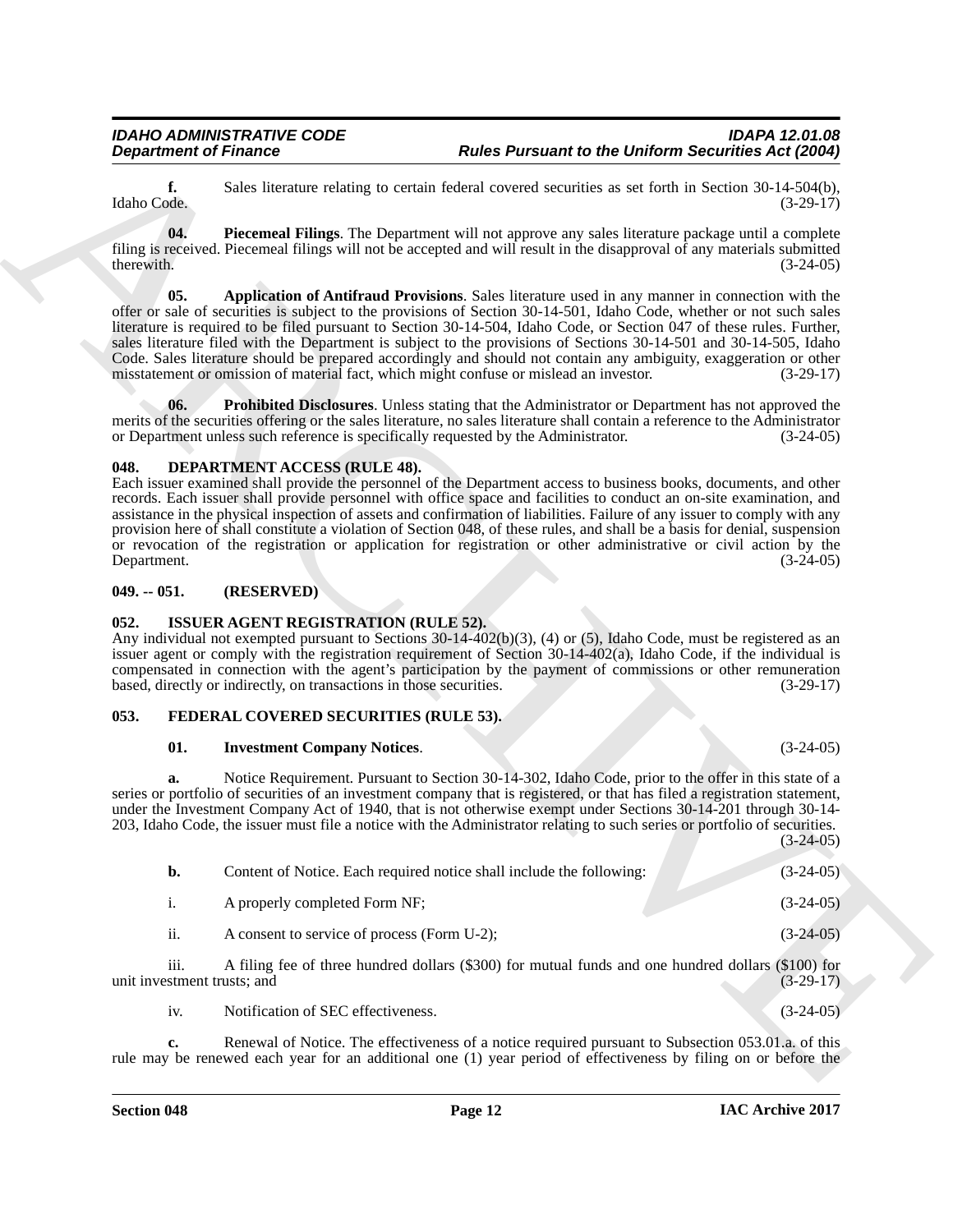expiration of the effectiveness of such notice: (3-24-05)

| i. | A properly completed Form NF clearly indicating the state file number of the Notice to be renewed;<br>$(3-24-05)$ |
|----|-------------------------------------------------------------------------------------------------------------------|
|    | A consent to service of process (Form U-2) in accordance with Section 30-14-611, Idaho Code; and<br>$(3-24-05)$   |

iii. A renewal fee of three hundred dollars (\$300) for mutual funds and one hundred dollars (\$100) for unit investment trusts. (3-24-05)

| d.   | Amendments. Amendment filings are required for the following: | $(3-24-05)$ |
|------|---------------------------------------------------------------|-------------|
|      | Issuer name change:                                           | $(3-24-05)$ |
| ii.  | Address change for contact person; and                        | $(3-24-05)$ |
| iii. | Notification of termination or completion.                    | $(3-24-05)$ |

**e.** Other Documents. Documents other than those required in Subsections 053.01.b., 053.01.c., and 053.01.d. of this rule, unless specifically requested by the Department, should not be filed with the Department. Documents that should be filed with the Department only if specifically requested include, but are not limited to, registration statements, prospectuses, amendments, statements of additional information, quarterly reports, annual reports, and sales literature. (3-29-17) reports, and sales literature.

#### <span id="page-12-0"></span>**02. Regulation D Rule 506 Notice Filing**. (3-24-05)

**a.** Notice Requirement. Issuers offering a security in this state in reliance upon Section 30-14-301, Idaho Code, by reason of compliance with Regulation D, Rule 506, adopted by the United States Securities and Exchange Commission, shall be required to file a notice with the Department or with EFD pursuant to the authority of Section 30-14-302(c), Idaho Code, if a sale of a security in this state occurs as a result of such offering. (3-29-17)

**b.** Terms of Notice Filing. The issuer shall file with the Department or with EFD no later than fifteen (15) days after the first sale of a security in this state for which a notice is required under Subsection 053.02.a. of this rule: (3-29-17)

| One (1) copy of the SEC-filed Form D; and |  |  | $(3-29-17)$ |
|-------------------------------------------|--|--|-------------|
|                                           |  |  |             |

ii. The notice filing fee of fifty dollars (\$50). (3-24-05)

iii. A cover letter should be included in the notice filing which states the date in which the first sale of securities occurred in Idaho. (3-24-05)

**c.** Terms of Late Notice Filing. An issuer failing to file with the Administrator as required by Subsection 053.02.b. of this rule may submit its notice filing as required in Subsection 053.02.b. of this rule with an additional fifty dollars (\$50) late filing payment within thirty (30) days after the first sale of a security in this state. Failure to file a notice on or before the thirtieth day after the first sale of a securities in Idaho will result in the inability of the issuer to rely on Section 30-14-302(c), Idaho Code, for qualification of the offering in Idaho.

 $(3-24-05)$ 

**Experiment of Finance Case of Language Parameter the Uniform Securing Adelastics Actual Securing Case (32.4%)**<br>
Consider the Case of the Case of Language Case of Summinster of the Network Case (32.4%)<br>
A reason to accoun **d.** Issuer Agent Registration. Pursuant to Section 30-14-402(b)(5), Idaho Code, an individual who represents an issuer who effects transactions in a federal covered security under Section 18(b)(4)(D) of the Securities Act of 1933 (15 U.S.C. 77r(b)(4)(D)) is not exempt from the registration requirements of Section 30-14-402(a), Idaho Code, if the individual is compensated in connection with the agent's participation by the payment of commissions or other remuneration based, directly or indirectly, on transactions in those securities. In addition, if such person is registered as a broker-dealer or agent in another state or with FINRA, or affiliated with a broker-dealer registered in another state, with the SEC or FINRA, then such person must also be similarly registered in Idaho. (3another state, with the SEC or FINRA, then such person must also be similarly registered in Idaho.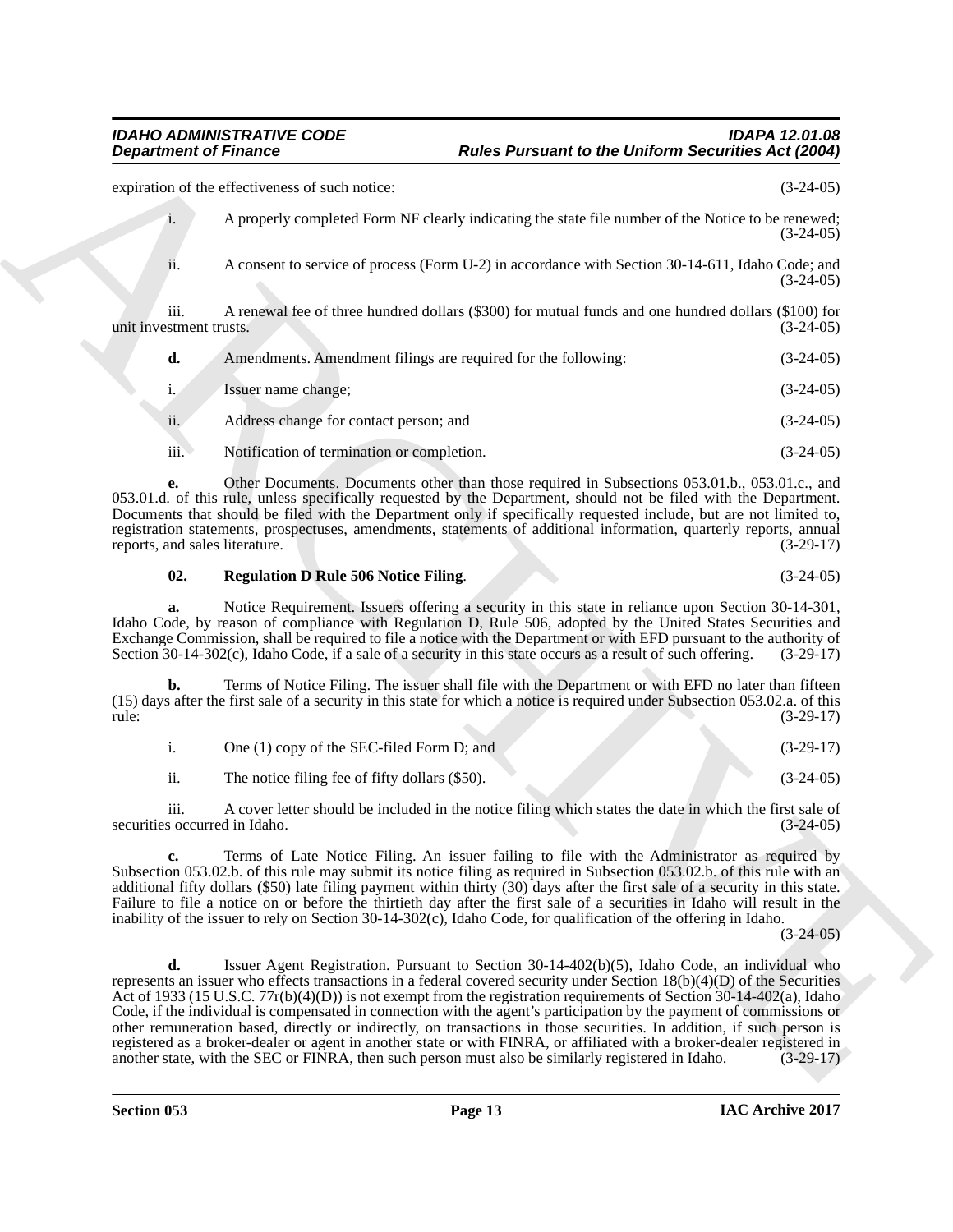#### <span id="page-13-12"></span><span id="page-13-9"></span><span id="page-13-7"></span><span id="page-13-0"></span>**054. NOT FOR PROFIT DEBT SECURITIES NOTICE FILING (RULE 54).**

|                             | <b>Department of Finance</b>                                            | <b>Rules Pursuant to the Uniform Securities Act (2004)</b>                                                                                                                                                                                                                                                                                                                                                                                                                |             |
|-----------------------------|-------------------------------------------------------------------------|---------------------------------------------------------------------------------------------------------------------------------------------------------------------------------------------------------------------------------------------------------------------------------------------------------------------------------------------------------------------------------------------------------------------------------------------------------------------------|-------------|
| 054.                        | NOT FOR PROFIT DEBT SECURITIES NOTICE FILING (RULE 54).                 |                                                                                                                                                                                                                                                                                                                                                                                                                                                                           |             |
| 01.                         | Administrator has not disallowed the exemption.                         | Securities Exempt. With respect to the offer or sale of a note, bond, debenture, or other evidence<br>of indebtedness, such issuers relying upon the exemption from registration provided in Section 30-14-201(7), Idaho<br>Code, shall file a notice with the Administrator at least thirty (30) days prior to the first offering of sale pursuant to<br>such claim. Such exemption shall become effective thirty (30) days after the filing of a complete notice if the | $(3-24-05)$ |
| 02.                         |                                                                         | <b>Notice Information.</b> The notice required in Subsection 054.01 of this rule shall specify, in writing,<br>the material terms of the proposed offer or sale to include, although not limited to, the following:                                                                                                                                                                                                                                                       | $(3-24-05)$ |
| a.                          | The identity of the issuer;                                             |                                                                                                                                                                                                                                                                                                                                                                                                                                                                           | $(3-24-05)$ |
| b.                          | The amount and type of securities to be sold pursuant to the exemption; |                                                                                                                                                                                                                                                                                                                                                                                                                                                                           | $(3-24-05)$ |
| $c_{\bullet}$               | A description of the use of proceeds of the securities; and             |                                                                                                                                                                                                                                                                                                                                                                                                                                                                           | $(3-24-05)$ |
| d.                          | The person or persons by whom offers and sales will be made.            |                                                                                                                                                                                                                                                                                                                                                                                                                                                                           | $(3-24-05)$ |
| 03.<br>054.01 of this rule: |                                                                         | <b>Notice Requirements.</b> The following items must be included as a part of the notice in Subsection                                                                                                                                                                                                                                                                                                                                                                    | $(3-24-05)$ |
| a.                          | The offering statement, if any; and                                     |                                                                                                                                                                                                                                                                                                                                                                                                                                                                           | $(3-24-05)$ |
| b.                          | A consent to service of process (Form U-2).                             |                                                                                                                                                                                                                                                                                                                                                                                                                                                                           | $(3-24-05)$ |
| 04.                         |                                                                         | Sales and Advertising Literature. All proposed sales and advertising literature to be used in<br>connection with the proposed offer or sale of the securities shall be filed with the Administrator only upon request.                                                                                                                                                                                                                                                    | $(3-24-05)$ |
| 05.                         | Section 30-14-201(7), Idaho Code.                                       | NASAA Statements of Policy or Guidelines. The Statements of Policy or guidelines adopted by<br>NASAA may be applied, as applicable, to the proposed offer or sale of a security for which a notice must be filed<br>pursuant to this rule. Failure to comply with the provisions of an applicable Statement of Policy or guideline<br>promulgated by NASAA may serve as the grounds for disallowance of the exemption from registration provided by                       | $(3-24-05)$ |
| 06.                         |                                                                         | Waiver. The Administrator may waive any term or condition set forth in this rule.                                                                                                                                                                                                                                                                                                                                                                                         | $(3-24-05)$ |
| 055.                        | MORTGAGE NOTE EXEMPTION (RULE 55).                                      |                                                                                                                                                                                                                                                                                                                                                                                                                                                                           |             |
| 01.<br>sharing agreement.   |                                                                         | Investment Contract or Profit-Sharing Agreement. The exemption specified in Section 30-14-<br>202(11), Idaho Code, shall not extend to any transaction in a security in the nature of an investment contract or profit-                                                                                                                                                                                                                                                   | $(3-24-05)$ |
| 02.<br>a single sale.       |                                                                         | <b>Definition "Offered and Sold as a Unit."</b> As used in Section 30-14-202(11), Idaho Code, "offered<br>and sold as a unit" means an offer and sale of the entire mortgage or other security agreement to a single purchaser at                                                                                                                                                                                                                                         | $(3-24-05)$ |
| 056.                        | MANUAL EXEMPTION (RULE 56).<br>portions of the manuals are recognized.  | For the purpose of the manual exemption (Section 30-14-202(2), Idaho Code), the following securities manuals or                                                                                                                                                                                                                                                                                                                                                           | $(3-24-05)$ |
|                             |                                                                         |                                                                                                                                                                                                                                                                                                                                                                                                                                                                           |             |
| a.                          | Best's Insurance Reports- Life-Health.                                  |                                                                                                                                                                                                                                                                                                                                                                                                                                                                           | $(3-24-05)$ |

- <span id="page-13-10"></span>**a.** The offering statement, if any; and (3-24-05)
- <span id="page-13-11"></span><span id="page-13-8"></span>**b.** A consent to service of process (Form U-2). (3-24-05)

#### <span id="page-13-13"></span><span id="page-13-6"></span><span id="page-13-4"></span><span id="page-13-1"></span>**055. MORTGAGE NOTE EXEMPTION (RULE 55).**

#### <span id="page-13-5"></span><span id="page-13-3"></span><span id="page-13-2"></span>**056. MANUAL EXEMPTION (RULE 56).**

| a. | Best's Insurance Reports- Life-Health. | $(3-24-05)$ |
|----|----------------------------------------|-------------|
|    | Mergent's Industrial Manual.           | $(3-24-05)$ |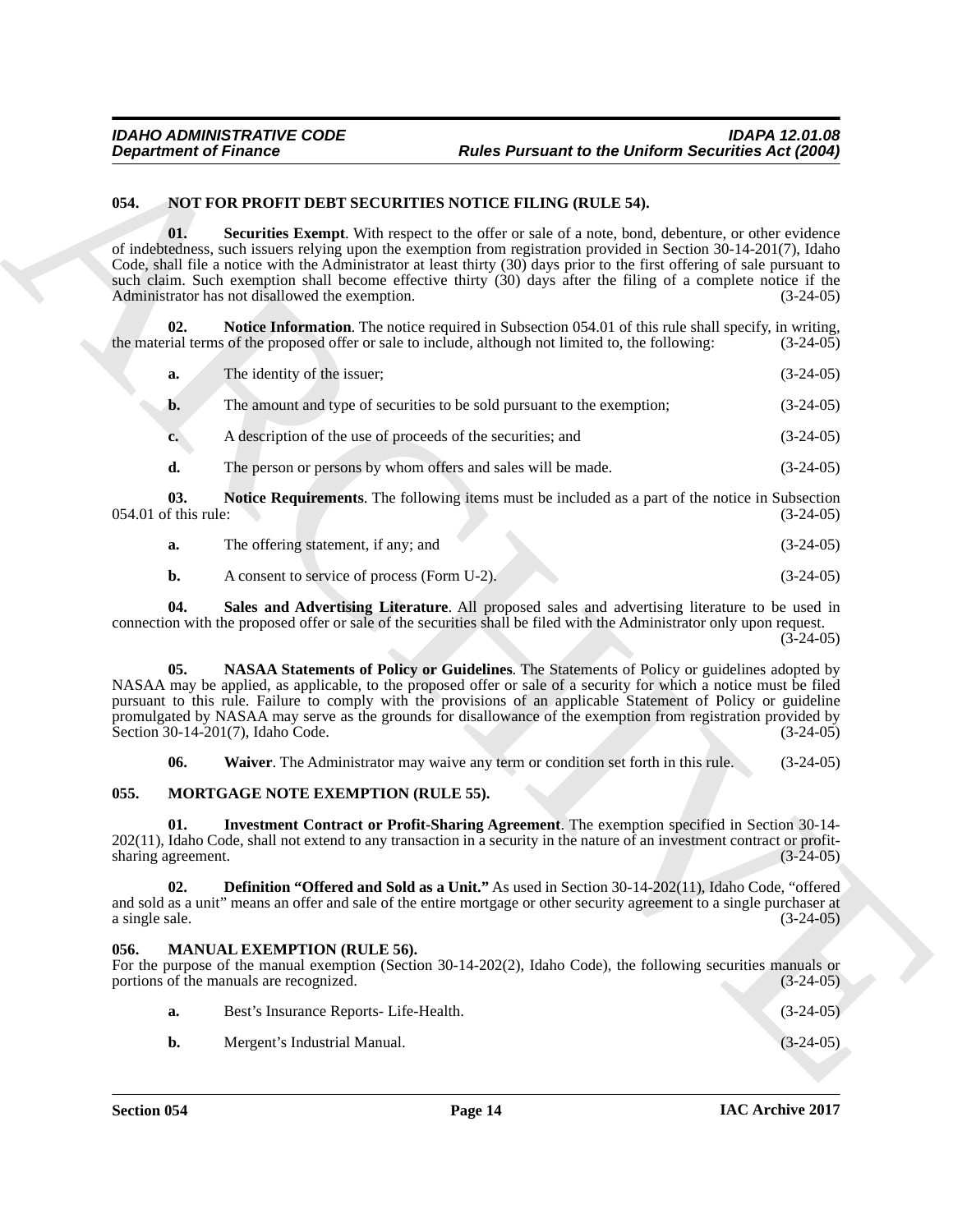| <b>IDAHO ADMINISTRATIVE CODE</b> | <b>IDAPA 12.01.08</b>                                      |
|----------------------------------|------------------------------------------------------------|
| <b>Department of Finance</b>     | <b>Rules Pursuant to the Uniform Securities Act (2004)</b> |

<span id="page-14-5"></span><span id="page-14-3"></span>

| Mergent's International Manual. |                                           |
|---------------------------------|-------------------------------------------|
| $- - - - - -$                   | $\sim$ $\sim$ $\sim$ $\sim$ $\sim$ $\sim$ |

#### <span id="page-14-7"></span><span id="page-14-0"></span>**057. MINING, OIL OR GAS EXPLORATION EXEMPTION REQUIREMENTS (RULE 57).**

## <span id="page-14-16"></span><span id="page-14-15"></span><span id="page-14-14"></span><span id="page-14-12"></span><span id="page-14-11"></span><span id="page-14-6"></span><span id="page-14-4"></span><span id="page-14-1"></span>**058.** STOCK EXCHANGE LISTED SECURITIES (RULE 58).<br>Stock exchanges specified by or approved under Section 30-14-201(6),

| <b>Department of Finance</b>                                                                                                                                                                                                                                                                                                                                                                                                                                                                                                                                                                                                                                                                          |                                                                                  | <b>Rules Pursuant to the Uniform Securities Act (2004)</b>                                                                                                                                                                                                                                                                                                                                                                                                                                                                                                                                                                                                                                                                   |             |
|-------------------------------------------------------------------------------------------------------------------------------------------------------------------------------------------------------------------------------------------------------------------------------------------------------------------------------------------------------------------------------------------------------------------------------------------------------------------------------------------------------------------------------------------------------------------------------------------------------------------------------------------------------------------------------------------------------|----------------------------------------------------------------------------------|------------------------------------------------------------------------------------------------------------------------------------------------------------------------------------------------------------------------------------------------------------------------------------------------------------------------------------------------------------------------------------------------------------------------------------------------------------------------------------------------------------------------------------------------------------------------------------------------------------------------------------------------------------------------------------------------------------------------------|-------------|
| c.                                                                                                                                                                                                                                                                                                                                                                                                                                                                                                                                                                                                                                                                                                    | Mergent's International Manual.                                                  |                                                                                                                                                                                                                                                                                                                                                                                                                                                                                                                                                                                                                                                                                                                              | $(3-24-05)$ |
| d.                                                                                                                                                                                                                                                                                                                                                                                                                                                                                                                                                                                                                                                                                                    | Walkers Manual of Western Corporations.                                          |                                                                                                                                                                                                                                                                                                                                                                                                                                                                                                                                                                                                                                                                                                                              | $(3-24-05)$ |
| 057.                                                                                                                                                                                                                                                                                                                                                                                                                                                                                                                                                                                                                                                                                                  |                                                                                  | MINING, OIL OR GAS EXPLORATION EXEMPTION REQUIREMENTS (RULE 57).                                                                                                                                                                                                                                                                                                                                                                                                                                                                                                                                                                                                                                                             |             |
| 01.<br>public interest or for the protection of investors, it may require an issuer engaged in mining, gas, or oil exploration or<br>extraction to submit an opinion of counsel on the nature of the title held to the property noting any defects or liens or<br>both, and the principal terms of any lease or option with respect to the property. If continued possession of the<br>property by the issuer depends upon the satisfaction of certain working conditions, describe these conditions and state<br>the extent to which they have been met. The Department may require other issuers to submit a status of title to any<br>real estate which is material to the business of the issuer. |                                                                                  | Legal Opinion for Extractive Industries. If the Department deems it necessary or advisable in the                                                                                                                                                                                                                                                                                                                                                                                                                                                                                                                                                                                                                            | $(3-29-17)$ |
| 02.<br>revocation of a permit.                                                                                                                                                                                                                                                                                                                                                                                                                                                                                                                                                                                                                                                                        |                                                                                  | <b>Quarterly Reports.</b> The issuer shall file quarterly reports, on the "Quarterly Report Form for<br>Small Mining Issues." during the time the securities remain registered. Such reports are due within thirty (30) days<br>following the end of the issuer's quarter. Failure to comply with this rule could be grounds for suspension or                                                                                                                                                                                                                                                                                                                                                                               | $(3-24-05)$ |
| 03.                                                                                                                                                                                                                                                                                                                                                                                                                                                                                                                                                                                                                                                                                                   |                                                                                  | Advertising. The only advertising of exempt mining securities, whether on radio, television, print<br>media, or other medium, shall be restricted to announcing the securities offering and stating the name and address of<br>the issuer, the type of security, the underwriter, and where additional information may be obtained.                                                                                                                                                                                                                                                                                                                                                                                          | $(3-24-05)$ |
| 04.                                                                                                                                                                                                                                                                                                                                                                                                                                                                                                                                                                                                                                                                                                   |                                                                                  | <b>Offering Circulars.</b> All offers of the security must be accompanied by a complete, current offering<br>circular previously reviewed by the Administrator adequate to satisfy the antifraud provisions of the Act. (3-24-05)                                                                                                                                                                                                                                                                                                                                                                                                                                                                                            |             |
| 058.                                                                                                                                                                                                                                                                                                                                                                                                                                                                                                                                                                                                                                                                                                  | STOCK EXCHANGE LISTED SECURITIES (RULE 58).                                      | Stock exchanges specified by or approved under Section 30-14-201(6), Idaho Code, are as follows:                                                                                                                                                                                                                                                                                                                                                                                                                                                                                                                                                                                                                             | $(3-24-05)$ |
| 01.                                                                                                                                                                                                                                                                                                                                                                                                                                                                                                                                                                                                                                                                                                   | The New York Stock Exchange;                                                     |                                                                                                                                                                                                                                                                                                                                                                                                                                                                                                                                                                                                                                                                                                                              | $(3-24-05)$ |
| 02.                                                                                                                                                                                                                                                                                                                                                                                                                                                                                                                                                                                                                                                                                                   | The American Stock Exchange;                                                     |                                                                                                                                                                                                                                                                                                                                                                                                                                                                                                                                                                                                                                                                                                                              | $(3-24-05)$ |
| 03.                                                                                                                                                                                                                                                                                                                                                                                                                                                                                                                                                                                                                                                                                                   | The NASDAQ Global Market and Global Select Market;                               |                                                                                                                                                                                                                                                                                                                                                                                                                                                                                                                                                                                                                                                                                                                              | $(3-29-17)$ |
| 04.                                                                                                                                                                                                                                                                                                                                                                                                                                                                                                                                                                                                                                                                                                   | The Chicago Stock Exchange;                                                      |                                                                                                                                                                                                                                                                                                                                                                                                                                                                                                                                                                                                                                                                                                                              | $(3-24-05)$ |
| 05.                                                                                                                                                                                                                                                                                                                                                                                                                                                                                                                                                                                                                                                                                                   | The Chicago Board Options Exchange;                                              |                                                                                                                                                                                                                                                                                                                                                                                                                                                                                                                                                                                                                                                                                                                              | $(3-24-05)$ |
| 06.                                                                                                                                                                                                                                                                                                                                                                                                                                                                                                                                                                                                                                                                                                   | Tier I of the Pacific Stock Exchange; and                                        |                                                                                                                                                                                                                                                                                                                                                                                                                                                                                                                                                                                                                                                                                                                              | $(3-24-05)$ |
| 07.                                                                                                                                                                                                                                                                                                                                                                                                                                                                                                                                                                                                                                                                                                   | Tier I of the Philadelphia Stock Exchange, Inc.                                  |                                                                                                                                                                                                                                                                                                                                                                                                                                                                                                                                                                                                                                                                                                                              | $(3-24-05)$ |
| 059.                                                                                                                                                                                                                                                                                                                                                                                                                                                                                                                                                                                                                                                                                                  |                                                                                  | NOTICE FILINGS FOR TRANSACTIONS UNDER REGULATION D, RULE 505 (RULE 59).                                                                                                                                                                                                                                                                                                                                                                                                                                                                                                                                                                                                                                                      |             |
| 01.                                                                                                                                                                                                                                                                                                                                                                                                                                                                                                                                                                                                                                                                                                   | the issuer shall comply with the requirements in Subsection 059.02 of this rule. | <b>Exempt Securities.</b> Pursuant to Section 30-14-203(1), Idaho Code, transactions that are exempt<br>securities under 17 CFR 230.505 are exempt from Section 30-14-301, Idaho Code. As a condition of this exemption,                                                                                                                                                                                                                                                                                                                                                                                                                                                                                                     | $(3-24-05)$ |
| 02.                                                                                                                                                                                                                                                                                                                                                                                                                                                                                                                                                                                                                                                                                                   | or any partner, director or officer of such underwriter:                         | <b>Disqualification</b> . Unless upon a showing of good cause and without prejudice to any other action<br>by the Administrator, the Administrator determines that it is not necessary under the circumstances that the<br>exemption provided by Subsection 059.01 be denied, the exemption shall not be available for the offer or sale of<br>securities if the issuer, any of the issuer's predecessors, any affiliated issuer, any of the issuer's directors, officers,<br>general partners, beneficial owners of ten percent (10%) or more of any class of its equity securities, any of the<br>issuer's promoters presently connected with the issuer in any capacity, any underwriter of the securities to be offered, | $(4-11-06)$ |
|                                                                                                                                                                                                                                                                                                                                                                                                                                                                                                                                                                                                                                                                                                       |                                                                                  |                                                                                                                                                                                                                                                                                                                                                                                                                                                                                                                                                                                                                                                                                                                              |             |

#### <span id="page-14-18"></span><span id="page-14-17"></span><span id="page-14-13"></span><span id="page-14-10"></span><span id="page-14-9"></span><span id="page-14-8"></span><span id="page-14-2"></span>**059. NOTICE FILINGS FOR TRANSACTIONS UNDER REGULATION D, RULE 505 (RULE 59).**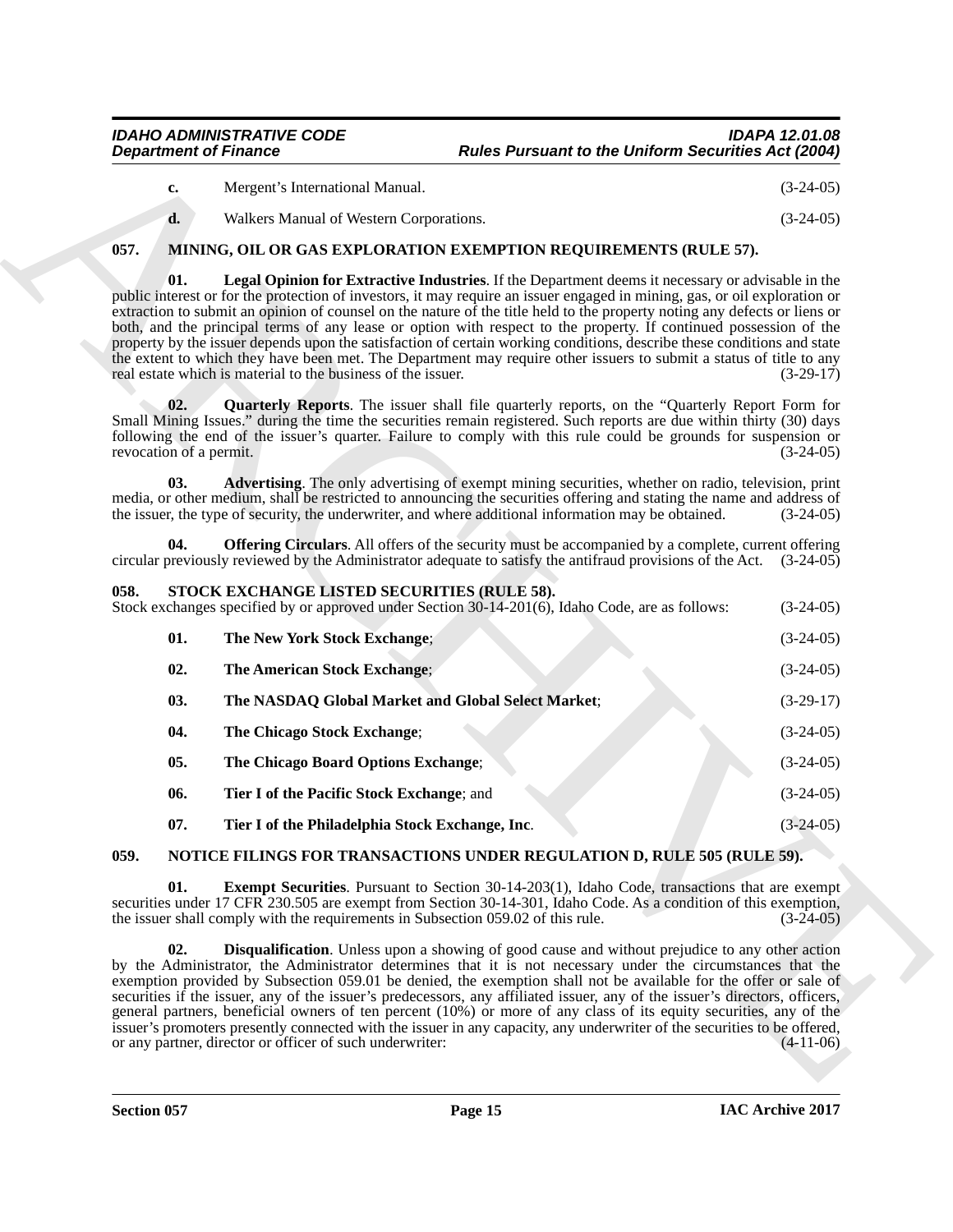**a.** Is subject to any of the disqualifications under 17 CFR 230.262, as in effect on August 24, 2005; (3-29-17)

**Department of Frances \* Photon Development on the Division Securities Act (2003)**<br> **A** last spin of the state of the state of the state of the state of the state of the state of the state of the state of the state of t **b.** Is enjoined or restrained by a court of competent jurisdiction in an action instituted by the administrator under this chapter or the predecessor act, a state, the securities and exchange commission, or the United States from engaging in or continuing an act, practice, or course of business involved in an aspect of a business involving securities, commodities, investments, franchises, insurance, banking or finance: (3-29-17) involving securities, commodities, investments, franchises, insurance, banking or finance;

**c.** Is currently subject to any state or federal administrative enforcement order or judgment, entered within the last five (5) years, finding fraud or deceit in connection with the purchase or sale of any security; or (3-24-05)

**d.** Is currently subject to any order, judgment or decree of any court of competent jurisdiction, entered within the last five (5) years, temporarily, preliminary or permanently restraining or enjoining such party from engaging in or continuing to engage in any conduct or practice involving fraud or deceit in connection with the purchase or sale of any security. (3-24-05) purchase or sale of any security.

<span id="page-15-2"></span>**03.** Exceptions. Subsection 059.02 of this rule shall not apply if: (3-24-05)

**a.** The party subject to the disqualification is licensed or registered to conduct securities related business in the state in which the order, judgment or decree creating the disqualification was entered against such party; (3-24-05)  $party$ ; (3-24-05)

**b.** Before the first offer under this exemption, the state securities administrator, or the court or regulatory authority that entered the order, judgment, or decree, waives the disqualification; or (3-24-05)

**c.** The issuer establishes that it did not know and in the exercise of reasonable care, based on a factual could not have known that a disqualification existed under Subsection 059.02 of this rule. (3-29-17) inquiry, could not have known that a disqualification existed under Subsection 059.02 of this rule.

**04.** Notice Filings for Rule 505. The notice filing required for transactions in Idaho under 17 CFR shall consist of the following: (3-24-05)  $230.505$ , shall consist of the following:

<span id="page-15-4"></span>

| One $(1)$ copy of the SEC filed electronic Form D; | $(3-29-17)$ |
|----------------------------------------------------|-------------|
| Copy of the private placement memorandum.          | $(3-29-17)$ |

**c.** Each notice shall be filed with the Department no later than ten (10) business days prior to effecting (daho. (3-24-05) a sale in Idaho.

<span id="page-15-0"></span>**05.** Amendments. During the period of the offering, the issuer shall take steps necessary to insure that ial information contained in the notice filing remains current and accurate.  $(3-24-05)$ all material information contained in the notice filing remains current and accurate.

<span id="page-15-3"></span>**06. Nonaccredited Investors.** In all sales to nonaccredited investors in this state, one (1) of the following conditions must be satisfied or the issuer and any person acting on its behalf shall have reasonable grounds to believe and after making reasonable inquiry, shall believe that one (1) of the following conditions is satisfied:

 $(3-24-05)$ 

**a.** The investment is suitable for the purchaser upon the basis of the facts, if any, disclosed by the purchaser as to the purchaser's other security holdings, financial situation and needs. For the purpose of this condition only, it may be presumed that if the investment does not exceed ten percent  $(10%)$  of the investor's net worth, it is suitable.  $(3-24-05)$ suitable.  $(3-24-05)$ 

**b.** The purchaser either alone or with her purchaser representative(s) has such knowledge and experience in financial and business matters that she is or they are capable of evaluating the merits and risks of the prospective investment. (3-24-05) prospective investment.

<span id="page-15-1"></span>**07. Due Diligence**. Nothing in this rule is intended to relieve registered securities broker-dealers or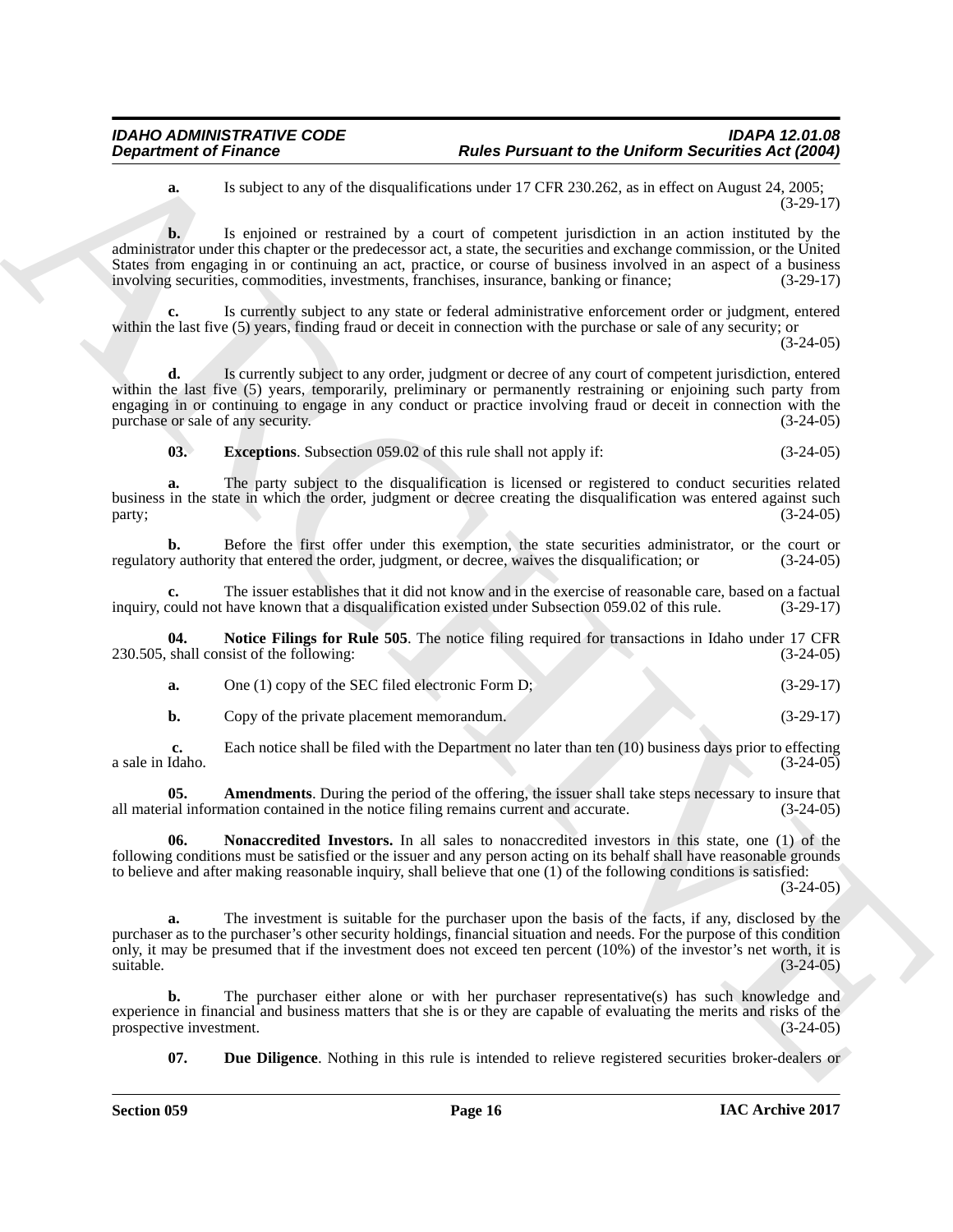agents from the due diligence, suitability, or know your customer standards or any other requirements of law<br>otherwise applicable to such registered person. (3-24-05) otherwise applicable to such registered person.

<span id="page-16-8"></span>**08. Disclosure**. Nothing in this exemption is intended to or should be construed as in any way relieving issuers or persons acting on behalf of issuers from providing disclosure to prospective investors adequate to satisfy the antifraud provisions of the Act. (3-24-05)

<span id="page-16-7"></span>**09. Denial, Suspension, Revocation, Condition or Limitation of Exemption**. Any issuer relying on the exemption under Regulation D, Rule 505 may be subject to the enforcement remedies provided in Section 30-14- 204, Idaho Code, if it fails to satisfactorily address issues raised by the Department in comment letters or otherwise.  $(3-24-05)$ 

<span id="page-16-9"></span>**10. Issuer Agent Registration**. Pursuant to Section 30-14-402(b)(9), Idaho Code, an individual who represents an issuer who effects transactions that are exempt securities under 17 CFR 230.505 and exempt from Section 30-14-301, Idaho Code, is not exempt from the registration requirements of Section 30-14-402(a), Idaho Code, if the individual is compensated in connection with the agent's participation by the payment of commissions or other remuneration based, directly or indirectly, on transactions in those securities. In addition, if such person is registered as a broker-dealer or agent in another state or with FINRA, or affiliated with a broker-dealer registered in another state, with the SEC or FINRA, then such person must also be similarly registered in Idaho. (3-29-17)

#### <span id="page-16-10"></span><span id="page-16-0"></span>**060. REGISTRATION OR EXEMPTION OF** "**BLIND POOL" OFFERINGS PROHIBITED (RULE 60).**

An offering in which it is proposed to issue stock or other equity interest without an allocation of proceeds to sufficiently identifiable properties or objectives shall be considered a "blind pool" offering and one in which the duty to provide full disclosure cannot be met. Because of the inability or failure to make full disclosure, the Department is of the position that the offering would work a fraud upon purchasers and, therefore, the offering may not be registered or qualify for an exemption from registration in Idaho. (3-24-05)

#### <span id="page-16-3"></span><span id="page-16-1"></span>**061. CROSS-BORDER TRANSACTIONS EXEMPTION (RULE 61).**

By authority delegated to the Administrator in Section 30-14-203, Idaho Code, transactions effected by a Canadian broker-dealer and its agents that meet the requirements for exemption from registration pursuant to Section 084 of these rules, are determined to be classes of transactions for which registration is not necessary or appropriate for the protection of investors and are exempt from Sections 30-14-301 and 30-14-504, Idaho Code. (3-24-05)

#### <span id="page-16-4"></span><span id="page-16-2"></span>**062. DESIGNATED MATCHING SERVICES (RULE 62).**

<span id="page-16-6"></span>**01. In General**. Sections 30-14-301 through 30-14-305, Idaho Code, shall not apply to any offer or sale of a security by an issuer in a transaction that meets the requirements of this rule. A designated matching service shall not be deemed a broker-dealer subject to registration within the meaning of the Act or the rules thereunder.

 $(3-24-05)$ 

<span id="page-16-5"></span>**02. Definitions**. The following words and terms, when used in this rule, shall have the following s, unless the context clearly indicates otherwise. (3-24-05) meanings, unless the context clearly indicates otherwise.

**a.** Designated Matching Service. Means a matching service designated by the Administrator under (3-24-05) (3-24-05) Section 062 of these rules.

**b.** Designated Matching Service Facility. Means a computer system operated, or a seminar or meeting conducted, by a designated matching service. (3-24-05)

**Experimental Franchises** Construction 1986 Parament to the Dinform Securities Add 2000<br>
equal both the difference spin different states and the distribution in the distribution of the distribution of the distribution of **c.** Individual Accredited Investor. Means any natural person whose individual net worth, or joint net worth with that person's spouse, at the time of his or her purchase, exceeds one million dollars (\$1,000,000) or any natural person who had an individual income in excess of two hundred thousand dollars (\$200,000) in each of the two (2) most recent years or joint income with that person's spouse in excess of three hundred thousand dollars (\$300,000) in each of those years and has a reasonable expectation of reaching the same income level in the current year. In addition each purchaser must evidence such knowledge and experience in financial and business matters that he is capable of evaluating the merits and risks of the prospective investment. The term "individual accredited investor" shall also include any self-directed employee benefit plan with investment decisions made solely by persons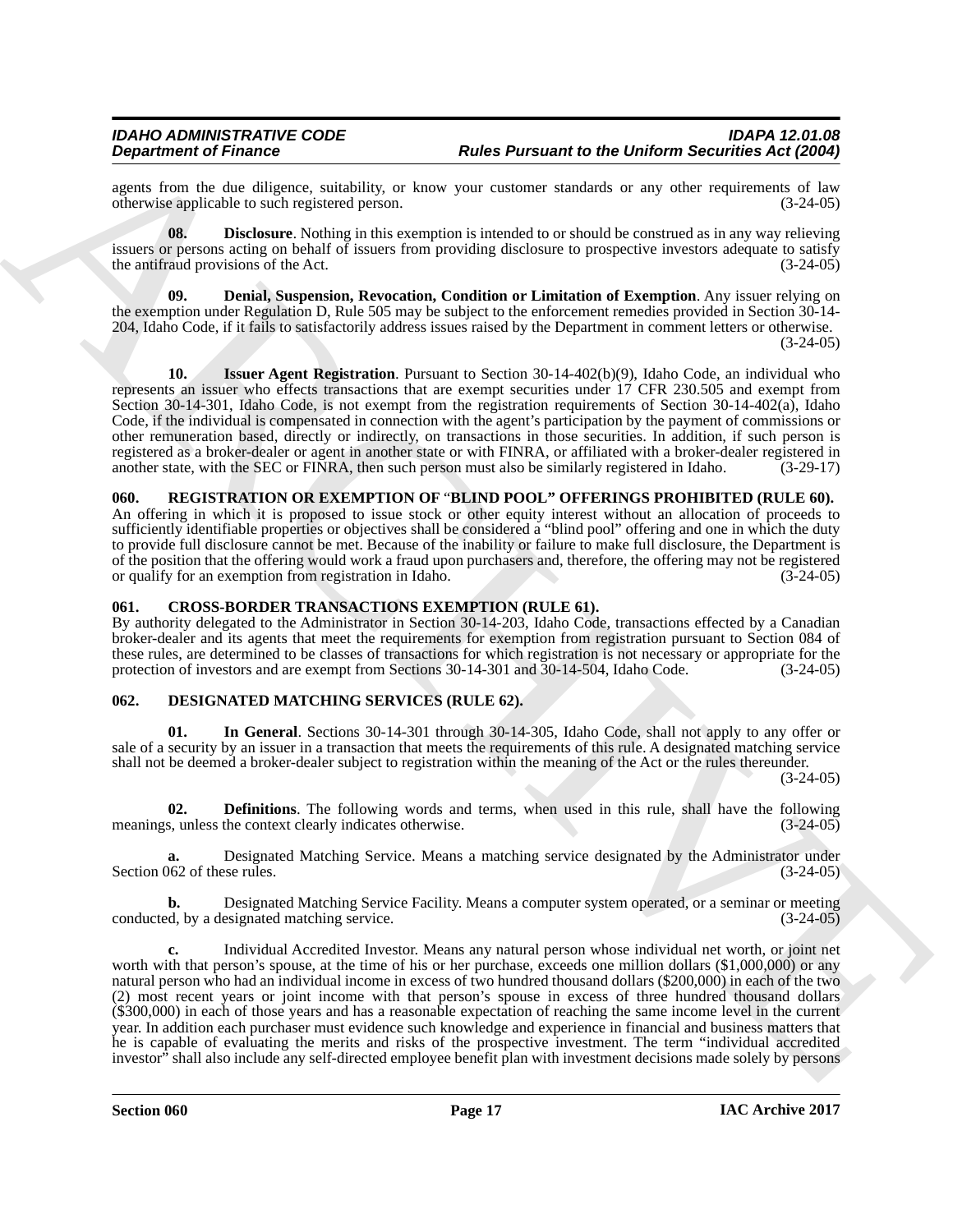that are "individual accredited investors" as defined in Subsection 062.02.c. of this rule, and the individual retirement account of any such individual accredited investor. (3-24-05) account of any such individual accredited investor.

**d.** Investor Member. Means an investor who has been properly qualified by and uses a designated matching service. Either of the following investors may be properly qualified: any institutional investor as described in Section 30-14-102(11), Idaho Code, or an individual accredited investor as defined in this rule. (3-29-17)

<span id="page-17-0"></span>**e.** Issuer Member. Means an issuer who uses a designated matching service facility. (3-24-05)

**f.** Summary Business Plan. Means a brief statement specifically describing the issuer, its management, its products or services, and the market for those products or services. Other information, including, specifically, financial projections, must not be included in a summary business plan.  $(3-24-05)$ specifically, financial projections, must not be included in a summary business plan.

**Proposition of Finance C** and the **Parameter of the Division Architecture**<br> **ARCHIVE CONSULTER CONSULTER CONSULTER CONSULTER CONSULTER CONSULTER CONSULTER CONSULTER CONSULTER CONSULTER CONSULTER CONSULTER CONSULTER CONSU 03. Application**. A person may apply to the Administrator to be a designated matching service by filing such forms as required by the Administrator. No designation will be made unless the applicant demonstrates that it: (3-24-05) that it:  $(3-24-05)$ 

**a.** Owns, operates, sponsors, or conducts a matching service facility limited to providing investor members with the summary business plans and identities of issuer members; (3-24-05)

**b.** Will not be involved in any manner in the sale, offer for sale, solicitation of a sale or offer to buy, a other than as set forth in Subsection 062.03.a. of this rule: (3-24-05) security other than as set forth in Subsection 062.03.a. of this rule;

**c.** Will make a reasonable factual inquiry to determine whether an investor member is properly  $(3-24-05)$ qualified;  $(3-24-05)$ 

**d.** Is a governmental entity, quasi-governmental entity, an institution of higher education or an Idaho nonprofit corporation that is associated with a governmental or quasi-governmental entity or an institution of higher education; (3-24-05) education;  $(3-24-05)$ 

**e.** Does not employ any person required to be registered under the Act as a broker-dealer, investment adviser representative; (3-24-05) adviser, agent, or investment adviser representative;

**f.** Does not have, and does not employ any person who has a business relationship with any investor or issuer member other than to provide such member access to the matching service facility; (3-24-05) member or issuer member other than to provide such member access to the matching service facility;

**g.** Charges fees only in an amount necessary to cover its reasonable operating costs and that are unrelated to the amount of money being raised by any issuer member or the amount of securities sold by any issuer member;<br>(3-24-05) member; (3-24-05)

**h.** Agrees to not use any advertisement of its matching service facility that advertises any particular issuer or any particular securities or the quality of any securities or that is false or misleading or otherwise likely to deceive a reader thereof; and (3-24-05)

**i.** Meets such other conditions as the Administrator considers appropriate for the protection of investors and consistent with the purposes fairly intended by the policy and provisions of the Act, and the rules thereunder.  $(3-24-05)$ 

<span id="page-17-1"></span>**04. Designation Consistent with Act**. Designation under this rule is not available to any matching service formed in a manner that constitutes part of a scheme to violate or evade the provisions of the Act or rules<br>thereunder. (3-24-05) thereunder.  $(3-24-05)$ 

**05. Withdrawal of Designation**. The Administrator, upon ten (10) days notice and hearing before the Administrator or a hearing officer, may withdraw a person's designation as a matching service if the person does not meet the standards for designation provided in this rule. (3-24-05) meet the standards for designation provided in this rule.

#### <span id="page-17-3"></span><span id="page-17-2"></span>**06. Disqualifications**. (3-24-05)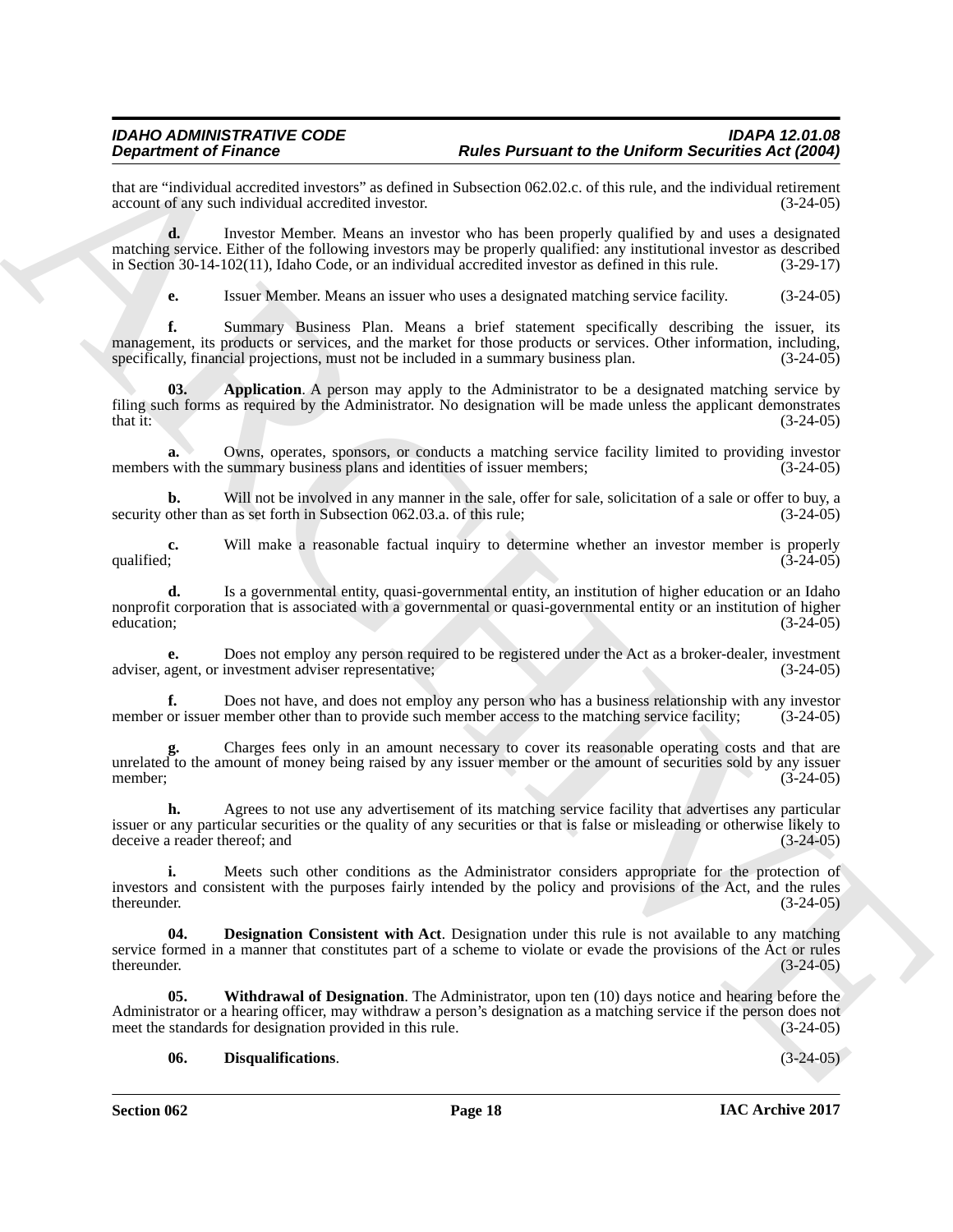**a.** No exemption under this rule shall be available for the securities of any issuer if the issuer: (3-24-05)

i. Within the last five (5) years, has filed a registration statement which is the subject of a currently effective registration stop order entered by the United States Securities and Exchange Commission or any state<br>securities administrator: (3-24-05) securities administrator;

ii. Within the last five (5) years, has been convicted of any criminal offense in connection with the offer, purchase, or sale of any security or any felony involving fraud or deceit or a misdemeanor involving financial  $frac; (3-24-05)$ 

iii. Is the subject of any state or federal administrative enforcement order, entered within the last five (5) years, finding fraud or deceit in connection with the purchase or sale of any security; or (3-24-05)

iv. Is the subject of any order, judgment or decree of any court of competent jurisdiction, entered within the last five (5) years, temporarily, preliminarily or permanently restraining or enjoining such party from engaging in or continuing to engage in any conduct or practice involving fraud or deceit in connection with the purchase or sale of any security. (3-24-05)

| b. | For purposes of this rule, the term "issuer" includes: | $(3-24-05)$ |
|----|--------------------------------------------------------|-------------|
|----|--------------------------------------------------------|-------------|

i. Any of the issuer's predecessors or any affiliated issuer; (3-24-05)

ii. Any of the issuer's directors, officers, general partners, or beneficial owners of ten percent (10%) or more of any class of its equity securities (beneficial ownership meaning the power to vote or direct the vote or the power to dispose or direct the disposition of such securities); (3-24-05) power to dispose or direct the disposition of such securities);

iii. Any of the issuer's promoters presently connected with the issuer in any capacity, including:

(3-24-05)

(1) Any person who, acting alone or in conjunction with one (1) or more other persons, directly or  $y$  takes initiative in founding and organizing the business or enterprise of an issuer; or  $(3-24-05)$ indirectly takes initiative in founding and organizing the business or enterprise of an issuer; or

**Expansion of Finance Control of the Parameter Redesign Parameter Redesign Control of the Control of the Control of the Control of the Control of the Control of the Control of the Control of the Control of the Control of** (2) Any person who, in connection with the founding and organizing of the business or enterprise of an issuer, directly or indirectly receives in consideration of services or property, or both services and property, ten percent (10%) or more of any class of securities of the issuer or ten percent (10%) or more of the proceeds from the sale of any class of such securities; however, a person who receives such securities or proceeds either solely as underwriting commissions or solely in consideration of property shall not be deemed a promoter within the meaning of Subsection 062.06.b.iii. of this rule, if such person does not otherwise take part in founding and organizing the enterprise. (3-24-05)

<span id="page-18-2"></span>iv. Any underwriter of the issuer. (3-24-05)

**c.** The exemption under this rule is not available to an issuer that is in the development stage that either has no specific business plan or purpose or had indicated that its business plan is to engage in a merger or acquisition with an unidentified company or companies, or other entity or person. (3-24-05)

**07. Notice of Transaction**. The issuer shall file with the Administrator a notice of transaction, consent to service of process (Form U-2), and a copy of its summary business plan within fifteen (15) days after the first sale<br>(3-24-05) in this state.  $(3-24-05)$ 

#### <span id="page-18-0"></span>**063. -- 077. (RESERVED)**

#### <span id="page-18-1"></span>**078. IMPLEMENTATION OF CRD (RULE 78).**

<span id="page-18-4"></span><span id="page-18-3"></span>**01. Designation and Use of CRD System**. Pursuant to Section 30-14-406, Idaho Code, the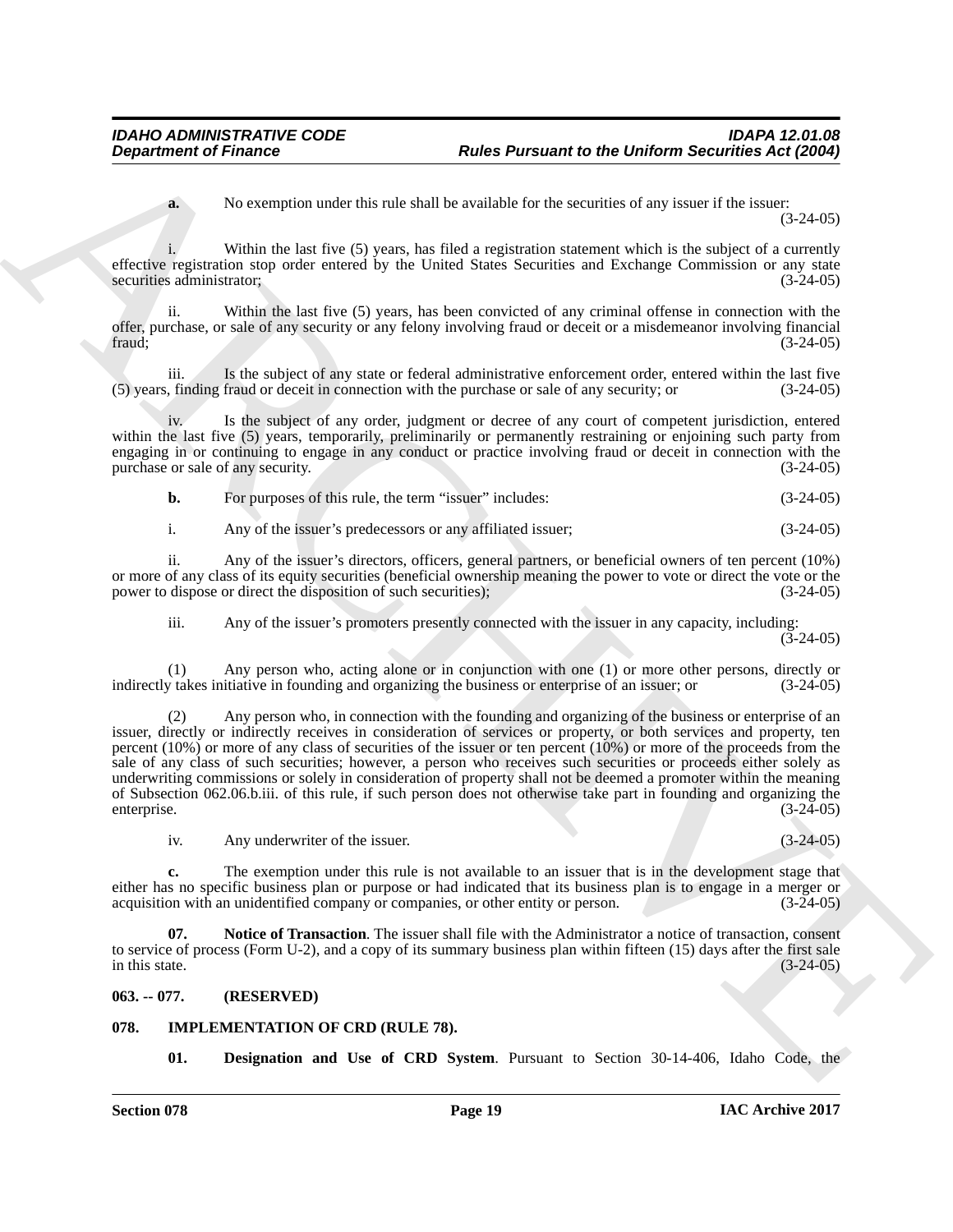Administrator designates the web-based Central Registration Depository (CRD) operated by FINRA to receive and store filings and collect related fees from broker-dealers, agents and investment adviser representatives on behalf of the Administrator. Forms U-4, U-5, BD, BR, and BDW shall be used to register or terminate agents, investment adviser representatives or broker-dealers, respectively, in the state of Idaho through the CRD system. The CRD system will be utilized to effect FINRA registration as well as registration, termination, and renewal in the state.

(3-29-17)

<span id="page-19-2"></span><span id="page-19-1"></span>**02. Registrations Not Automatic**. A filing of Form U-4, BD, or BR with the CRD system does not constitute an automatic registration in Idaho. Broker-dealers and investment advisers should not consider agents or investment adviser representatives registered until such approval from the state of Idaho has been received by them  $\mu$  through CRD.  $(3-29-17)$ 

**Dependent of Finance denta and the Parameter of He Direct Scheme and the Universe of Equivariant Scheme and the Columb Taxable Parameter of Equivarian Scheme and the Columb Taxable and the Columb Taxable and the Columb T 03. Electronic Signature**. When a signature or signatures are required by the particular instructions of any filing to be made through CRD, a duly authorized officer of the applicant or the applicant him or herself, as required, shall affix his or her electronic signature to the filing by typing his or her name in the appropriate fields and submitting the filing to CRD. Submission of a filing in this manner shall constitute irrefutable evidence of legal signature by any individuals whose names are typed on the filing. (3-24-05) signature by any individuals whose names are typed on the filing.

#### <span id="page-19-3"></span><span id="page-19-0"></span>**079. IMPLEMENTATION OF IARD (RULE 79).**

<span id="page-19-4"></span>**01. Designation**. Pursuant to Section 30-14-406, Idaho Code, the Administrator designates the webbased Investment Adviser Registration Depository (IARD) operated by FINRA to receive and store filings and collect related fees from investment advisers on behalf of the Administrator. (3-29-17) collect related fees from investment advisers on behalf of the Administrator.

<span id="page-19-7"></span>**02. Use of IARD**. Unless otherwise provided, all investment adviser applications, amendments, reports, notices, related filings and fees required to be filed with the Administrator pursuant to the rules promulgated under the Act, shall be filed electronically with and transmitted to IARD. The following additional conditions relate<br>to such electronic filings: (3-24-05) to such electronic filings:

**a.** Electronic Signature. When a signature or signatures are required by the particular instructions of any filing to be made through IARD, a duly authorized officer of the applicant or the applicant him or herself, as required, shall affix his or her electronic signature to the filing by typing his or her name in the appropriate fields and submitting the filing to IARD. Submission of a filing in this manner shall constitute irrefutable evidence of legal signature by any individuals whose names are typed on the filing. (3-24-05) (3-24-05)

**b.** When Filed. Solely for purposes of a filing made through IARD, a document is considered filed with the Administrator when all fees are received and the filing is accepted by IARD on behalf of the state. (3-24-05)

<span id="page-19-5"></span>**03. Electronic Filing**. The electronic filing of any particular document and the collection of related processing fees shall not be required until such time as IARD provides for receipt of such filings and fees and thirty (30) days notice is provided by the Administrator. Any documents or fees required to be filed with the Administrator that are not permitted to be filed with or cannot be accepted by IARD shall be filed directly with the Administrator.

 $(3-24-05)$ 

**04. Hardship Exemptions**. Subsection 079.04 of this rule provides two (2) "hardship exemptions" requirements to make electronic filings as required by the rules.  $(3-24-05)$ from the requirements to make electronic filings as required by the rules.

<span id="page-19-6"></span>**a.** Temporary Hardship Exemption. (3-24-05)

i. Investment advisers registered or required to be registered under the Act who experience unanticipated technical difficulties that prevent submission of an electronic filing to IARD may request a temporary hardship exemption from the requirements to file electronically. (3-24-05)

ii. To request a temporary hardship exemption, the investment adviser must file Form ADV-H which can be found at 17 CFR 279.3 in paper format with the Administrator where the investment adviser's principal place of business is located, no later than one (1) business day after the filing (that is the subject of the Form ADV-H) was due; and submit the filing that is the subject of the Form ADV-H in electronic format to IARD no later than seven (7)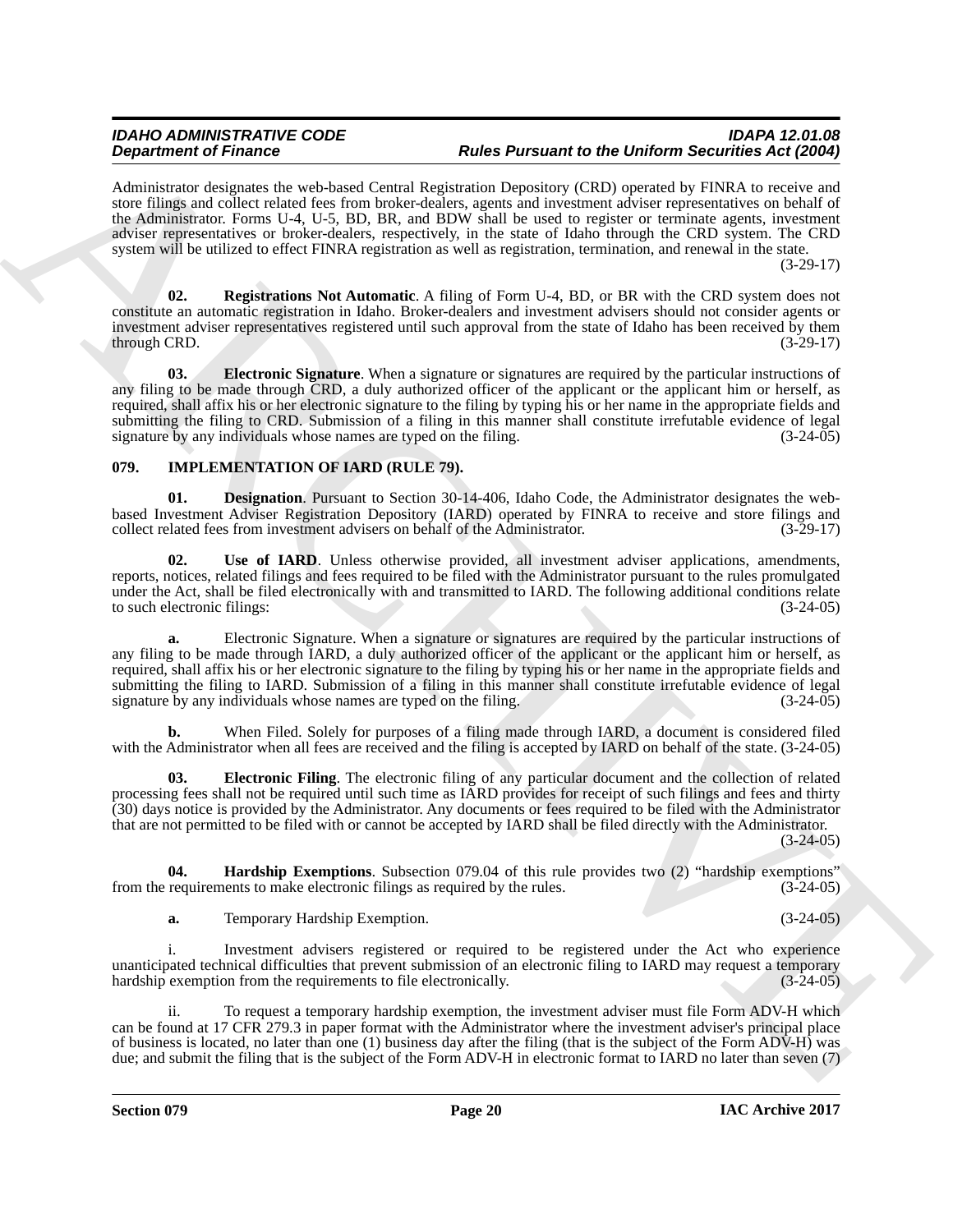#### <span id="page-20-3"></span><span id="page-20-2"></span><span id="page-20-1"></span><span id="page-20-0"></span>**080. BROKER-DEALER REGISTRATION -- APPLICATION/RENEWAL (RULE 80).**

|                            | <b>Department of Finance</b>                                                                                                                                                                                                                                                                                                                                                                                                                                                                                                                                                                     |  |
|----------------------------|--------------------------------------------------------------------------------------------------------------------------------------------------------------------------------------------------------------------------------------------------------------------------------------------------------------------------------------------------------------------------------------------------------------------------------------------------------------------------------------------------------------------------------------------------------------------------------------------------|--|
| $(3-24-05)$                | business days after the filing was due.                                                                                                                                                                                                                                                                                                                                                                                                                                                                                                                                                          |  |
| $(3-24-05)$                | Effective Date - Upon Filing. The temporary hardship exemption will be deemed effective upon<br>iii.<br>receipt by the Administrator of the complete Form ADV-H. Multiple temporary hardship exemption requests within<br>the same calendar year may be disallowed by the Administrator.                                                                                                                                                                                                                                                                                                         |  |
| $(3-24-05)$                | b.<br>Continuing Hardship Exemption.                                                                                                                                                                                                                                                                                                                                                                                                                                                                                                                                                             |  |
| $(3-24-05)$                | Criteria for Exemption. A continuing hardship exemption will be granted only if the investment<br>adviser is able to demonstrate that the electronic filing requirements of this rule are prohibitively burdensome.                                                                                                                                                                                                                                                                                                                                                                              |  |
| $(3-24-05)$                | To apply for a continuing hardship exemption, the investment adviser must file Form ADV-H<br>ii.<br>which can be found at 17- CFR 279.3 in paper format with the Administrator at least twenty (20) business days before<br>a filing is due; and, if a filing is due to more than one (1) securities regulator, the Form ADV-H must be filed with the<br>Administrator where the investment adviser's principal place of business is located. The Administrator who receives<br>the application will grant or deny the application within ten (10) business days after the filing of Form ADV-H. |  |
| $(3-24-05)$                | iii.<br>Effective Date - Upon Approval. The exemption is effective upon approval by the Administrator.<br>The time period of the exemption may be no longer than one (1) year after the date on which the Form ADV-H is<br>filed. If the Administrator approves the application, the investment adviser must, no later than five (5) business days<br>after the exemption approval date, submit filings to IARD in paper format (along with the appropriate processing<br>fees) for the period of time for which the exemption is granted.                                                       |  |
|                            | 080.<br><b>BROKER-DEALER REGISTRATION -- APPLICATION/RENEWAL (RULE 80).</b>                                                                                                                                                                                                                                                                                                                                                                                                                                                                                                                      |  |
| $(3-29-17)$                | Initial Application -- FINRA Member Firms. Broker-dealers applying for initial registration<br>01.<br>pursuant to Section 30-14-406, Idaho Code, and who are contemporaneously applying for FINRA membership or<br>who are a FINRA member, shall file:                                                                                                                                                                                                                                                                                                                                           |  |
| $(3-29-17)$                | With CRD, a completed Form BD, including Schedules A-D;<br>a.                                                                                                                                                                                                                                                                                                                                                                                                                                                                                                                                    |  |
| $(3-24-05)$                | b.<br>With CRD, a filing fee as specified in Section 30-14-410, Idaho Code;                                                                                                                                                                                                                                                                                                                                                                                                                                                                                                                      |  |
| $(3-29-17)$                | With CRD, the Form BR.<br>c.                                                                                                                                                                                                                                                                                                                                                                                                                                                                                                                                                                     |  |
| for initial<br>$(3-29-17)$ | 02.<br>Initial Application -- Non-FINRA Member Firms. Broker-dealers applying<br>registration pursuant to Section 30-14-406, Idaho Code, and who are not contemporaneously applying for FINRA<br>membership or are not a FINRA member, shall file with the Department:                                                                                                                                                                                                                                                                                                                           |  |
| $(3-24-05)$                | A completed Form BD, including Schedules A-E;<br>a.                                                                                                                                                                                                                                                                                                                                                                                                                                                                                                                                              |  |
| $(3-24-05)$                | b.<br>The filing fee specified in Section 30-14-410, Idaho Code;                                                                                                                                                                                                                                                                                                                                                                                                                                                                                                                                 |  |
| $(3-24-05)$                | Audited financial statements;<br>c.                                                                                                                                                                                                                                                                                                                                                                                                                                                                                                                                                              |  |
|                            | Documentation of compliance with the minimum capital requirements of Section 087 of these<br>d.<br>rules;                                                                                                                                                                                                                                                                                                                                                                                                                                                                                        |  |
| $(3-24-05)$                |                                                                                                                                                                                                                                                                                                                                                                                                                                                                                                                                                                                                  |  |
| $(3-24-05)$                | Designation and qualification of a principal officer;<br>е.                                                                                                                                                                                                                                                                                                                                                                                                                                                                                                                                      |  |
| $(3-24-05)$                | f.<br>A list of the addresses, telephone numbers and resident agents of all office locations within the state<br>of Idaho, to be provided within sixty (60) days of becoming registered;                                                                                                                                                                                                                                                                                                                                                                                                         |  |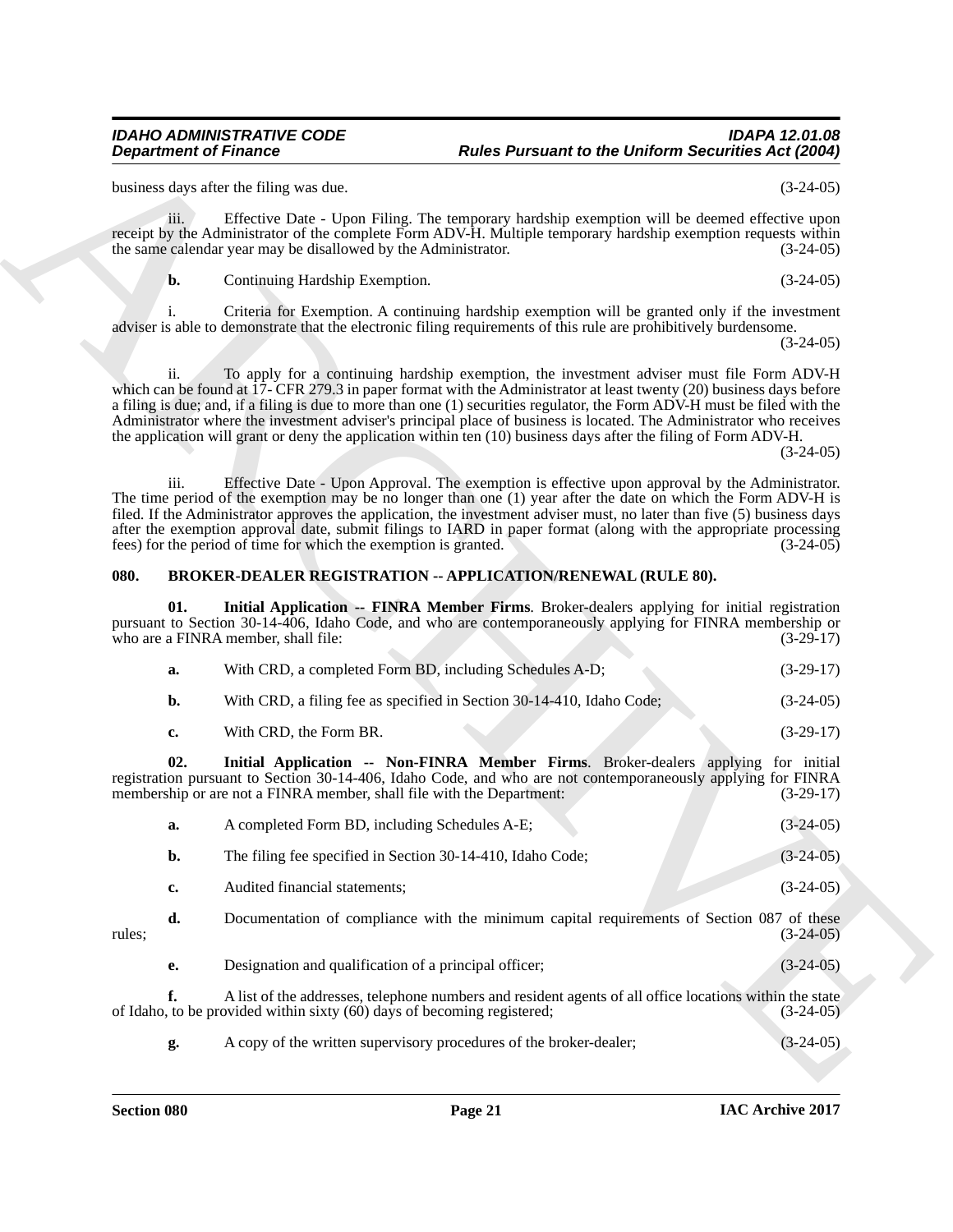**h.** Any additional documentation, supplemental forms and information as the Administrator may ressary. (3-24-05) deem necessary.

**03. Incomplete Applications**. After a period of six (6) months from date of receipt, an incomplete application will automatically be considered abandoned and withdrawn if the requirements have not been fulfilled. (3-24-05)

#### <span id="page-21-4"></span><span id="page-21-1"></span>**04. Annual Renewal**. (3-24-05)

**a.** A FINRA member shall renew its registration by submitting the renewal fee specified in Section 30-14-410, Idaho Code, to the CRD according to their policies and procedures. A non-FINRA member shall renew its registration by submitting to the Department current information required for initial registration, and the renewal fee<br>(3-29-17) (3-29-17) specified in Section 30-14-410, Idaho Code.

**b.** It is required that an application for the renewal of the registration of a broker-dealer must be filed with the Department before the registration expires, which is the thirty-first day of December next following such registration, per the provisions of Section 30-14-406(d), Idaho Code. Any registration that is not renewed within that time limit will be deemed to have lapsed, thus requiring the broker-dealer to reapply for registration with the Department in accordance with the requirements of the Act. (3-24-05)

<span id="page-21-5"></span>**05. Updates and Amendments**. (3-24-05)

**a.** A broker-dealer must file with CRD, in accordance with the instructions in Form BD, any amendments to the broker-dealer's Form BD. All broker-dealers must assure that current and accurate information is on file with the Department at all times. If information in an application for registration becomes inaccurate or incomplete, additional information must be submitted through updates on the Form BD or by direct notice to the<br>(3-24-05) (3-24-05) Department. (3-24-05)

**b.** An amendment will be considered to be filed promptly if the amendment is filed within thirty (30) he event that requires the filing of the amendment. (3-29-17) days of the event that requires the filing of the amendment.

**Department of Frances Control is a Parameter of the Division of the Division Securities Act 2000<br>
Jacques Control is a subjective and control interest in equivalent and the securities are a forestly as a particular contr c.** Litigation Notice. Any broker-dealer shall notify the Administrator in writing or through the CRD of any civil, administrative, or criminal complaint, petition, or pleading issued or filed against him and of any bankruptcy proceeding filed by or against him within thirty (30) days of his receipt of the initial pleading. This requirement shall not include minor traffic violations or minor civil actions unrelated to the registrant's business as a broker-dealer. (3-24-05) broker-dealer. (3-24-05)

**d.** Notice of Address. Every broker-dealer shall provide the Department, with an address sufficiently ve to allow service of process pursuant to the Idaho Rules of Civil Procedure. (3-24-05) descriptive to allow service of process pursuant to the Idaho Rules of Civil Procedure.

**e.** Change of Name. If a registered broker-dealer desires to change its name, notice of such an intent must be submitted to the CRD or this Department for non-FINRA members, either before or within a reasonable time after the effective date of the change. The name change will not be effective in this state until the notice is received.

(3-29-17)

<span id="page-21-2"></span>**Completion of Filing**. An application for initial or renewal registration is not considered filed for purposes of Section 30-14-406, Idaho Code, until the required fee and all required submissions have been received by the Administrator. (3-24-05)

<span id="page-21-3"></span>**07. Deferral of Effectiveness**. The Administrator may defer the effective date of any registration until the forty-fifth day after the filing of any amendment completing the application. (4-11-06) noon on the forty-fifth day after the filing of any amendment completing the application.

#### <span id="page-21-6"></span><span id="page-21-0"></span>**081. WITHDRAWAL OF BROKER -- DEALER AND AGENT REGISTRATION (RULE 81).**

<span id="page-21-7"></span>**01. Application Withdrawal**. Withdrawal from registration as a broker-dealer or agent becomes effective thirty (30) days after receipt of an application to withdraw or within such shorter period of time as the Administrator may determine, unless a revocation or suspension proceeding is pending when the application is filed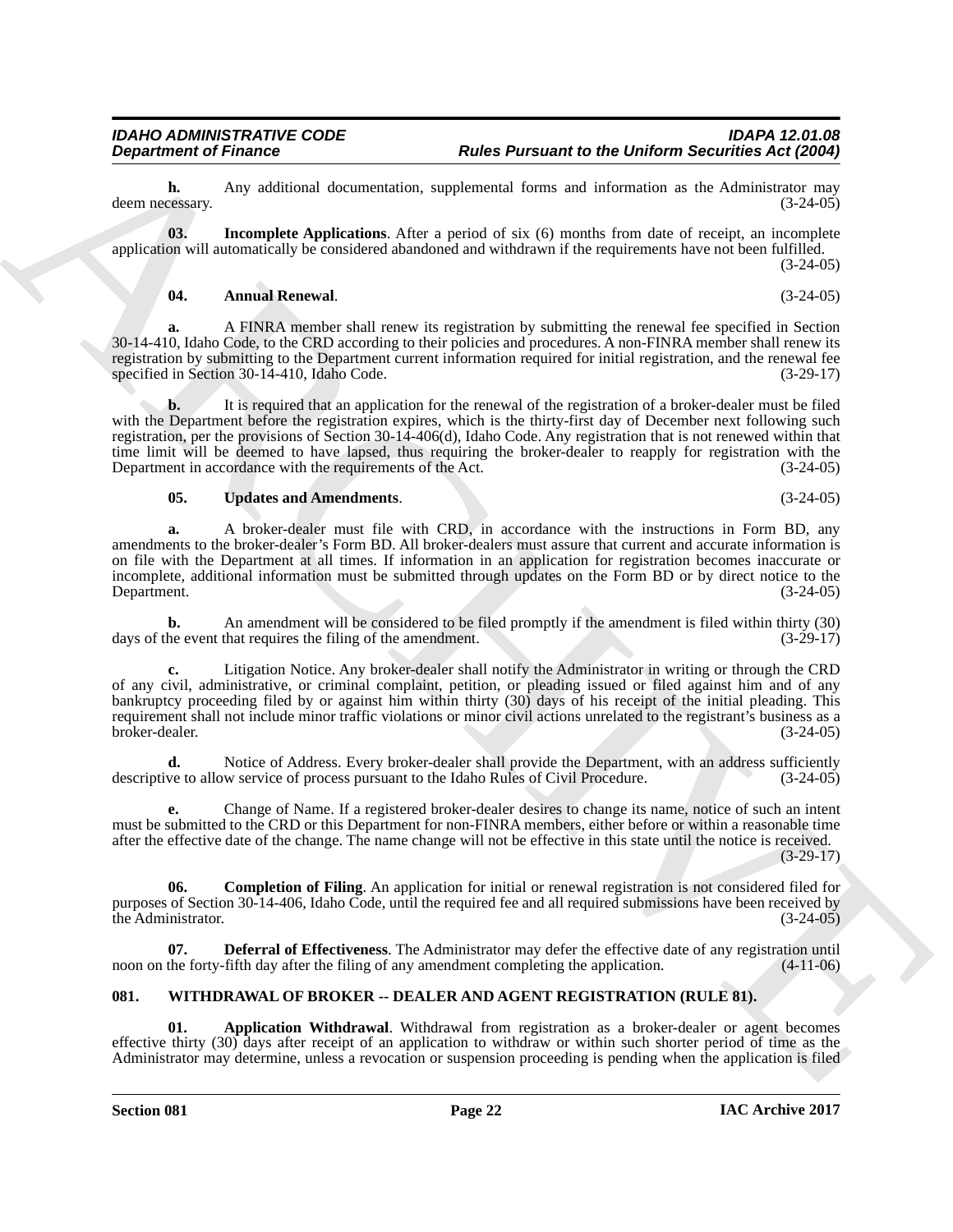or a proceeding to revoke or suspend or to impose conditions upon the withdrawal is instituted within sixty (60) days after the application is filed. If a proceeding is pending or instituted, withdrawal becomes effective at such time and upon such conditions as the Administrator by order determines. If no proceeding is pending or instituted and withdrawal automatically becomes effective, the Administrator may nevertheless institute a revocation or suspension proceeding under Section 30-14-412, Idaho Code, within one (1) year after withdrawal became effective and enter a revocation or suspension order as of the last date on which registration is effective. (3-24-05)

<span id="page-22-9"></span>**Broker-Dealer**. The application for withdrawal of registration as a broker-dealer shall be owing the instructions on Form BDW and filing Form BDW with CRD. (3-24-05) completed by following the instructions on Form BDW and filing Form BDW with CRD.

<span id="page-22-8"></span>**03.** Agents. The application for withdrawal of registration as an agent shall be completed by following actions on Form U-5 and filed upon Form U-5 with CRD.  $(3-24-05)$ the instructions on Form U-5 and filed upon Form U-5 with CRD.

#### <span id="page-22-7"></span><span id="page-22-5"></span><span id="page-22-0"></span>**082. WITHDRAWAL OF AGENT OF ISSUER REGISTRATION (RULE 82).**

**Dependent of Frainers** constructions and the Parameter of the DeParton in the Children Constraint in the Children Children Children Children Children Children Children Children Children Children Children Children Childre **01. Pending Revocation or Suspension**. Withdrawal from registration as an agent of issuer becomes effective thirty (30) days after receipt of an application to withdraw or within such shorter period of time as the Administrator may determine, unless a revocation or suspension proceeding is pending when the application is filed or a proceeding to revoke or suspend or to impose conditions upon the withdrawal is instituted within sixty (60) days after the application is filed. If a proceeding is pending or instituted, withdrawal becomes effective at such time and upon such conditions as the Administrator by order determines. If no proceeding is pending or instituted and withdrawal automatically becomes effective, the Administrator may nevertheless institute a revocation or suspension proceeding under Section 30-14-412, Idaho Code, within one (1) year after withdrawal became effective and enter a revocation or suspension order as of the last date on which registration is effective. (3-24-05) revocation or suspension order as of the last date on which registration is effective.

<span id="page-22-6"></span>**02. Agent of Issuer**. The application for withdrawal of registration as an agent of issuer shall be ed by following the instructions on Form U-5 and filed upon Form U-5 with the Department. (3-24-05) completed by following the instructions on Form U-5 and filed upon Form U-5 with the Department.

#### <span id="page-22-2"></span><span id="page-22-1"></span>**083. BROKER-DEALER AGENT/ISSUER AGENT REGISTRATION (RULE 83).**

**01. Broker-Dealer Agents**. Agents of broker-dealers applying for initial registration in the state of rsuant to Section 30-14-406, Idaho Code, shall file the following: (3-24-05) Idaho pursuant to Section  $30-14-406$ , Idaho Čode, shall file the following:

<span id="page-22-4"></span>

|  | With CRD, a completed Form U-4: |  | $(3-24-05)$ |
|--|---------------------------------|--|-------------|
|--|---------------------------------|--|-------------|

**b.** With CRD, the filing fee specified in Section 30-14-410, Idaho Code; (3-24-05)

**c.** With CRD, proof of successful completion of the applicable examinations specified in Section 103 rules; (3-24-05) of these rules;

**d.** With the Department, any additional documentation, supplemental forms and information as the trator may deem necessary: (3-24-05) Administrator may deem necessary;

**e.** With the Department, Subsections 083.01.a. through 083.01.d. of this rule, for any agent of a non-nember.  $(3-29-17)$ FINRA member.

<span id="page-22-3"></span>

| 02. | <b>Agents of Issuer.</b> | $(3-24-05)$ |
|-----|--------------------------|-------------|
|     |                          |             |

**a.** Agents of issuers applying for initial registration in the state of Idaho pursuant to Section 30-14-<br>10 Code, shall file the following with the Department: (3-24-05) 406, Idaho Code, shall file the following with the Department:

i. A completed Form U-4; (3-24-05)

ii. The fee specified in Section 30-14-410, Idaho Code; (3-24-05)

iii. Proof of successful completion of the applicable examination(s) specified in Section 103 of these (3-24-05) rules; (3-24-05)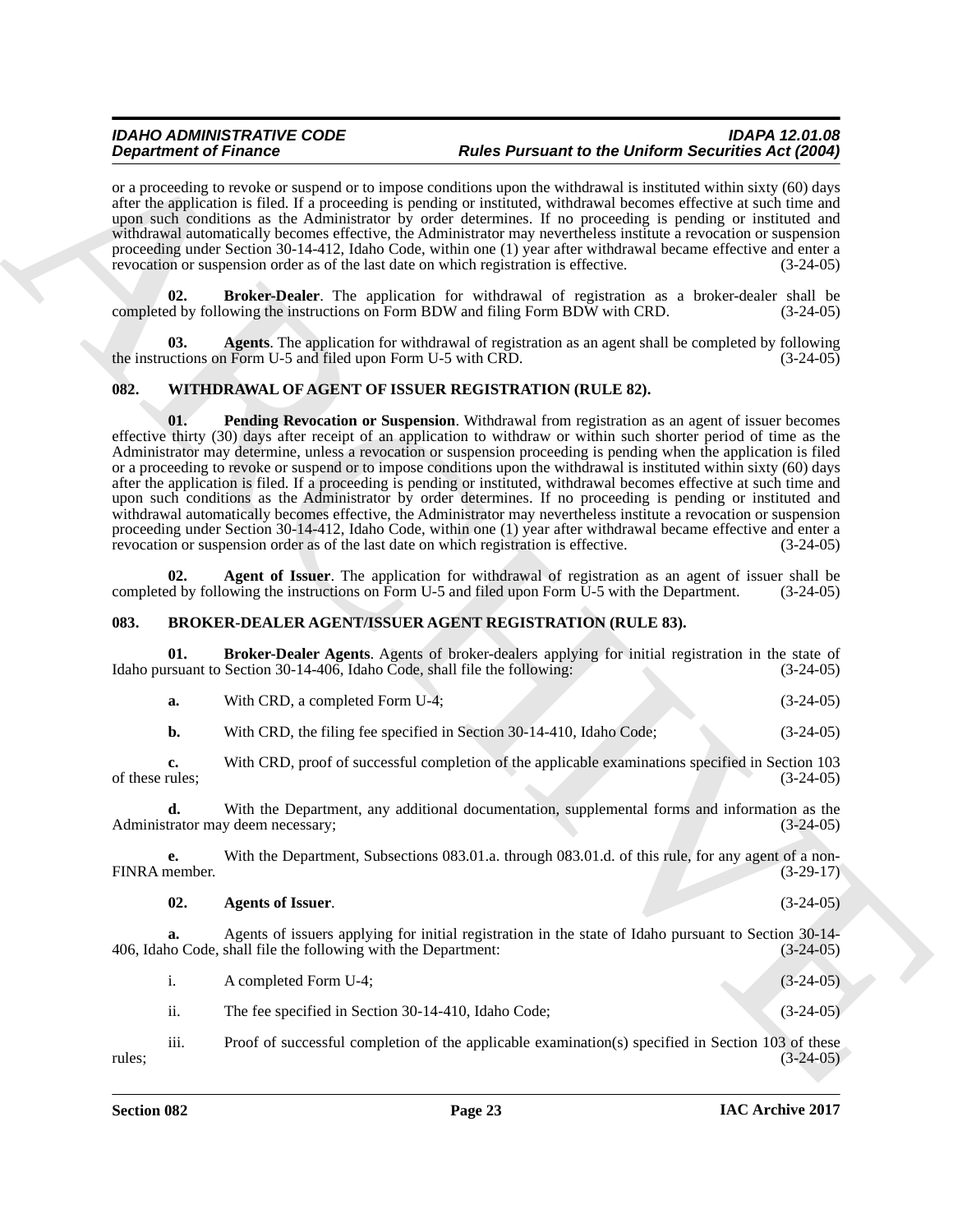**Department of Finance Photo of a branchive range but the Puristant to the Uniform Securities Act (2009)<br>
Solution The Constitution of a starty compare due to start the mean and the start and the start and the start<br>
Act** iv. Proof of a bond of a surety company duly authorized to transact business in this state, said bond to be in the sum of ten thousand dollars (\$10,000) and conditioned upon faithful compliance with the provisions of the Act by the agent, such that upon failure to so comply by the agent, the surety company shall be liable to any and all persons who may suffer loss by reason thereof. Provided, however, that the obligation of the surety bond must be maintained at all times in the amount therein provided; and provided further, that a certificate of deposit issued by any bank in the state of Idaho and assigned to the Administrator in an amount equal to the bond which would otherwise be required may be accepted by the administrator in lieu of a bond, if the certificate of deposit is maintained at all times in the amount and manner herein provided during the term for which the registration is effective and for three (3) years thereafter; (3-24-05)

v. Any additional documentation, supplemental forms and information as the Administrator may<br>(3-24-05) deem necessary.

**b.** An individual who represents an issuer that effects transactions in a federal covered security under Section 18(b)(3) (transactions relating to "qualified purchasers" as that term may be defined by the SEC) or 18(b)(4)(D) (commonly known as Regulation D, Rule 506) of the Securities Act of 1933 is not exempt from the registration requirements of Section 30-14-402(a), Idaho Code, if the individual is compensated, directly or indirectly, for participation in the specified securities transactions. (3-24-05)

**c.** Exceptions for officers. If there are not more than two (2) officers of an issuer, such officers may be registered as agents for a particular original offering of the issuer's securities without being required to pass such written examination or file an agent's bond as required by Subsection 083.02.a.iii. and 083.02.a.iv. of this rule, unless such person has registered under this rule within the prior five (5) years. (3-24-05)

**03. Incomplete Applications**. After a period of six (6) months from date of receipt, an incomplete application will automatically be considered abandoned and withdrawn if the requirements have not been fulfilled. (3-24-05)

#### <span id="page-23-1"></span><span id="page-23-0"></span>**04. Annual Renewal**. (3-24-05)

**a.** Broker-Dealer Agent. Agents of FINRA members shall renew their registrations by submitting the renewal fee specified in Section 30-14-410, Idaho Code, to the CRD. Agents of non-FINRA members shall renew their registrations by submitting a completed renewal application and a renewal fee as specified in Section 30-14-410,<br>(3-29-17) Idaho Code. Idaho Code. (3-29-17)

**b.** Issuer Agent. Issuer agents shall renew their registrations by submitting a completed renewal fee as specified in Section 30-14-410, Idaho Code.  $(3-24-05)$ application and a renewal fee as specified in Section 30-14-410, Idaho Code.

#### <span id="page-23-2"></span>**05. Updates and Amendments**. (3-24-05)

**a.** A broker-dealer agent or agent of issuer must file with CRD, or with this Department, in accordance with the instructions in Form U-4, any amendments to the broker-dealer agent's or issuer agent's Form U-4. It is the responsibility of each broker-dealer agent or issuer agent to assure that current and accurate information is on file with the Department at all times. If information in an application for registration becomes inaccurate or incomplete, additional information must be submitted through updates on the Form U-4 or by direct notice to the Department. (3-24-05)

**b.** An amendment will be considered to be filed promptly if the amendment is filed within thirty (30) he event that requires the filing of the amendment. (3-29-17) days of the event that requires the filing of the amendment.

**c.** Litigation Notice. Any broker-dealer agent or issuer agent shall notify the Administrator in writing or through the CRD of any civil, administrative, or criminal complaint, petition, or pleading issued or filed against him and of any bankruptcy proceeding filed by or against him within thirty (30) days of his receipt of the initial pleading. This requirement shall not include minor traffic violations or minor civil actions unrelated to the registrant's business as a broker-dealer.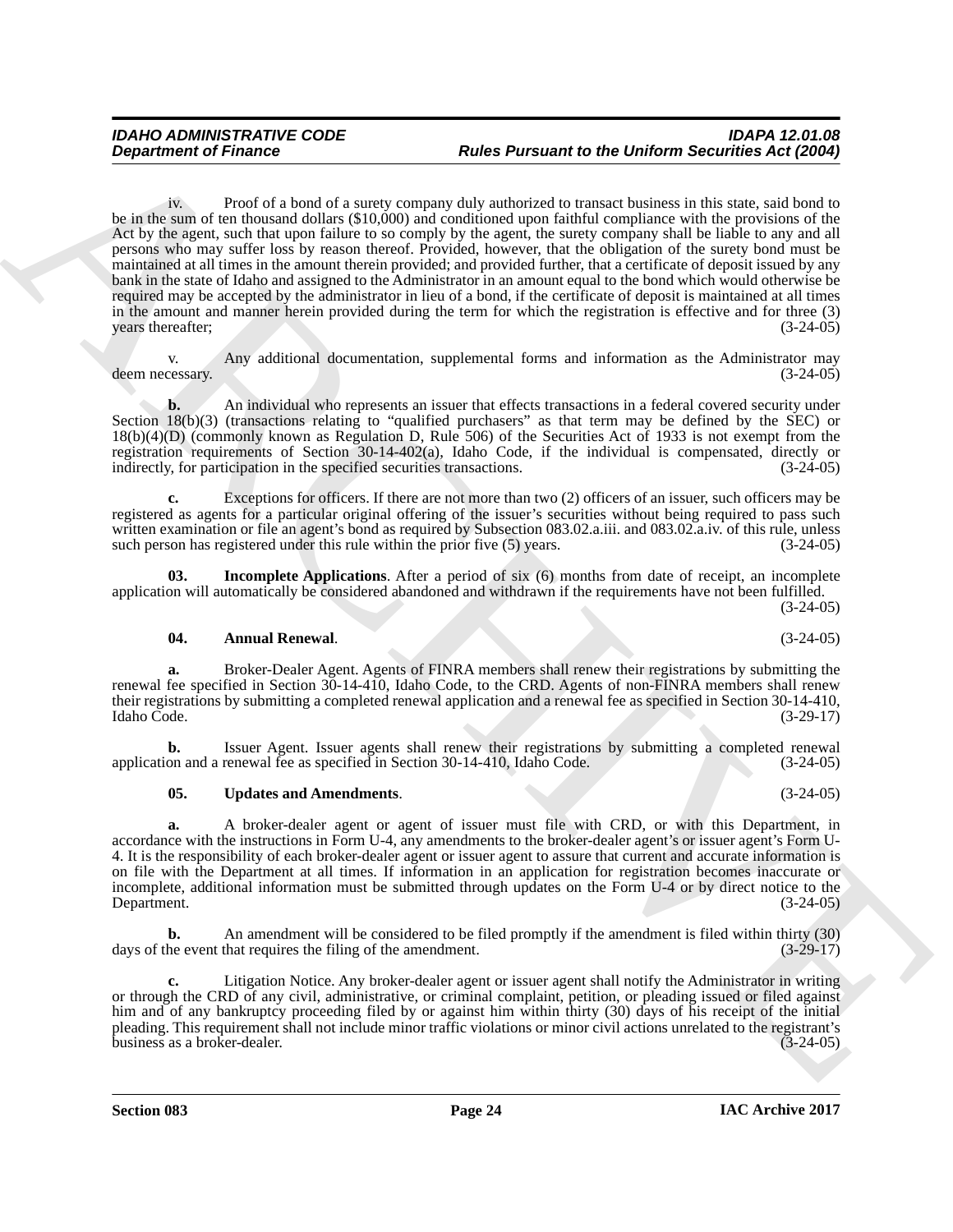**d.** Notice of Address. Every broker-dealer agent and issuer agent shall provide the Department with an address sufficiently descriptive to allow service of process pursuant to the Idaho Rules of Civil Procedure.

(3-24-05)

**e.** Change of Name. If a registered broker-dealer agent or issuer agent changes his or her name, notice of such must be submitted to the CRD or this Department within a reasonable time after the effective date of the change. The name change will not be effective in this state until the notice is received. (3-24-05) change. The name change will not be effective in this state until the notice is received.

<span id="page-24-2"></span>**06.** Completion of Filing. An application for initial or renewal registration is not considered complete for purposes of Section 30-14-406(c), Idaho Code, until the required fee and all required amendments, including submissions requested by the Department, have been received by the Department. (3-24-05) submissions requested by the Department, have been received by the Department.

<span id="page-24-3"></span>**07. Deferral of Effectiveness**. The Administrator may defer the effective date of any registration until the forty-fifth day after the filing of any amendment completing the application. (4-11-06) noon on the forty-fifth day after the filing of any amendment completing the application.

#### <span id="page-24-4"></span><span id="page-24-0"></span>**084. CROSS-BORDER LICENSING EXEMPTION (RULE 84).**

By authority delegated to the Administrator in Section 30-14-401(d), Idaho Code, a Canadian broker-dealer meeting all of the following conditions is determined to be exempt from the registration requirement in Section 30-14-401(a), Idaho Code: (3-24-05)

<span id="page-24-6"></span>**01. Canadian Broker-Dealer**. The broker-dealer is registered in Canada, does not have an office or other physical presence in this state, and is not an office or branch of a broker-dealer domiciled in the United States. (3-24-05)

<span id="page-24-12"></span>**02. Registered Broker-Dealer**. The broker-dealer is registered with or a member of a Canadian selfregulatory organization, stock exchange, or the Bureau des Services Financiers and maintains that registration or membership in good standing.

<span id="page-24-8"></span>**Customers**. The broker-dealer and its agents effect transactions in securities with or for, or induce the purchase or sale of any security by:  $(3-24-05)$ or attempt to induce the purchase or sale of any security by:

**Department of France.** And the Particular and the **Example of the Division Securities** Archives and the state of the **Example of the Control Control Control Control Control Control Control Control Control Control Control a.** An individual from Canada that temporarily resides or is temporarily present in this state and with whom the broker-dealer had a bona fide broker-dealer-customer relationship before the individual entered the United States; or  $(3-24-05)$ 

**b.** An individual present in this state whose transactions relate to a self-directed, tax advantaged a retirement plan of which the individual is the holder or contributor. (3-24-05) Canadian retirement plan of which the individual is the holder or contributor.

<span id="page-24-9"></span>**04. Disclosure**. The broker-dealer prominently discloses in writing to its clients in this state that the ealer and its agents are not subject to the full regulatory requirement of the Act. (3-24-05) broker-dealer and its agents are not subject to the full regulatory requirement of the Act.

<span id="page-24-10"></span>**05. Jurisdiction**. Neither the broker-dealer nor its agents disclaim the applicability of Canadian law or jurisdiction to any transaction conducted pursuant to this exemption. (3-24-05)

<span id="page-24-5"></span>**06. Anti-Fraud Provisions**. The broker-dealer and its agents comply with the antifraud provisions of md of federal securities laws. (3-24-05) the Act and of federal securities laws.

<span id="page-24-7"></span>**Consent to Service**. Prior to or contemporaneously with the first transaction in Idaho, the brokerdealer must file a consent to service of process (Form U-2) in a manner that effectively appoints the Administrator as agent for service of process. (3-24-05) agent for service of process.

<span id="page-24-11"></span>**08. Provide Requested Information**. Any Canadian broker-dealer or agent relying on this exemption shall, upon written request, furnish the Department any information relative to a transaction covered by Section 084, of these rules, that the Administrator deems relevant. (3-24-05) of these rules, that the Administrator deems relevant.

#### <span id="page-24-13"></span><span id="page-24-1"></span>**085. RELICENSING (FORMERLY TEMPORARY AGENT TRANSFER (TAT) SYSTEM) (RULE 85).**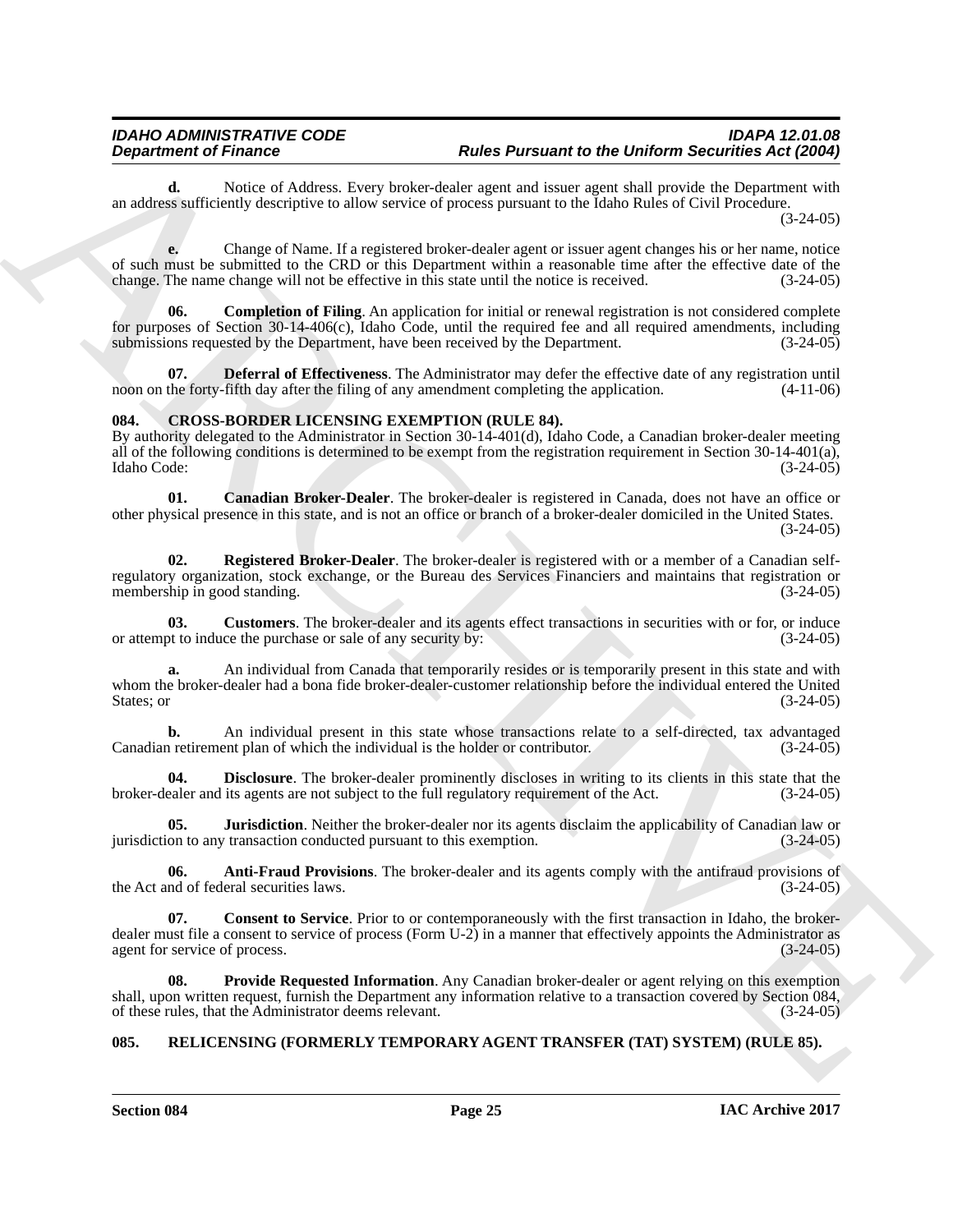<span id="page-25-11"></span>**01. Relicensing Agents**. Transfer of agents from one broker-dealer to another shall be effected pursuant to, and in accordance with, the NASAA/CRD relicense program which allows for an automatic temporary<br>(3-24-05)  $l$  (3-24-05)  $(3-24-05)$ 

<span id="page-25-12"></span>**02. Relicensing Investment Adviser Representatives**. Transfer of investment adviser representatives from one (1) investment adviser to another shall be effected pursuant to, and in accordance with, the NASAA/CRD relicense program which allows for an automatic temporary license. (3-24-05) relicense program which allows for an automatic temporary license.

<span id="page-25-13"></span>**Temporary License Expiration**. An agent or investment adviser representative may not transact business in Idaho after the expiration of a temporary license unless a permanent license has been issued. In all cases, the Administrator retains the right to deny, suspend, or revoke a temporary license for the causes listed in Section 30-<br>14-412, Idaho Code. (3-24-05) 14-412, Idaho Code.

#### <span id="page-25-4"></span><span id="page-25-0"></span>**086. AGENT TERMINATION (RULE 86).**

Termination notice pursuant to the requirements of Section 30-14-408, Idaho Code, shall be given by filing within thirty (30) calendar days of termination, a completed Form U-5. For agents terminating registration with a FINRA member, such notice shall be filed with the CRD. For agents terminating registration with a non-FINRA member, such notice shall be filed with the Department. (3-29-17) such notice shall be filed with the Department.

#### <span id="page-25-7"></span><span id="page-25-1"></span>**087. NET CAPITAL REQUIREMENTS FOR BROKER-DEALERS (RULE 87).**

Every registered broker-dealer shall have and maintain an adjusted net capital in compliance with 17 CFR 240.15c3- 1 under the Securities Exchange Act of 1934, as currently amended.

#### <span id="page-25-8"></span><span id="page-25-2"></span>**088. RECORDS REQUIRED FOR BROKER-DEALERS (RULE 88).**

<span id="page-25-10"></span>**01. Required Books and Records**. Unless otherwise provided by order of the SEC, each broker-dealer registered or required to be registered under the Act shall make, maintain and preserve books and records in compliance with the SEC rules  $17a-3$  (17 CFR 240.17a-3), 17a-4 (17 CFR 240.17a-4), 15g-9 (17 CFR 240.15g-9) and 15c2-11 (17 CFR 240.15c2-11), which are adopted and incorporated by reference. (3-24-05) and  $15c2-11$  (17 CFR 240.15c2-11), which are adopted and incorporated by reference.

<span id="page-25-9"></span>**02. Compliance**. To the extent that the SEC promulgates changes to the above referenced rules, broker-dealers in compliance with such rules as amended are not subject to enforcement action by the Department for violation of this rule to the extent that the violation results solely from the broker-dealer's compliance with the amended rule. (3-24-05)

#### <span id="page-25-5"></span><span id="page-25-3"></span>**089. INVESTMENT ADVISER REGISTRATION -- APPLICATION/RENEWAL (RULE 89).**

<span id="page-25-6"></span>**01. Initial Application**. The application for initial registration as an investment adviser, pursuant to Section 30-14-406, Idaho Code, shall be made by completing Form ADV which can be found at 17 CFR 279.1 in accordance with the form instructions and by filing the form with IARD. The application for initial registration shall also include the following: (3-24-05)

**a.** Proof of compliance by the investment adviser with the examination requirements of Section 103 rules; (3-24-05) of these rules;

**Department of Hustonian Association** Role Parameter to the Delform Association of the Delform Association Association Association Association Association Association Association Association Association Association Associ **b.** A bond of a surety company duly authorized to transact business in this state, said bond to be in the sum of twenty-five thousand (\$25,000) and conditioned upon faithful compliance with the provisions of the Act by the investment adviser such that upon failure to so comply by the investment adviser, the surety company shall be liable to any and all persons who may suffer loss by reason thereof. Except that an investment adviser that has its principal place of business in a state other than this state shall be excluded from these bonding requirements provided that such investment adviser is registered as an investment adviser in the state where it maintains its principal place of business and is in compliance with such state's bonding or minimum net worth requirements; (3-29-17)

**c.** A copy of the investment advisory contract to be executed by Idaho clients;  $(3-24-05)$ 

**d.** A balance sheet, prepared substantially in accordance with Generally Accepted Accounting Principles, dated as of the investment adviser's prior fiscal year-end; however, if the investment adviser has not been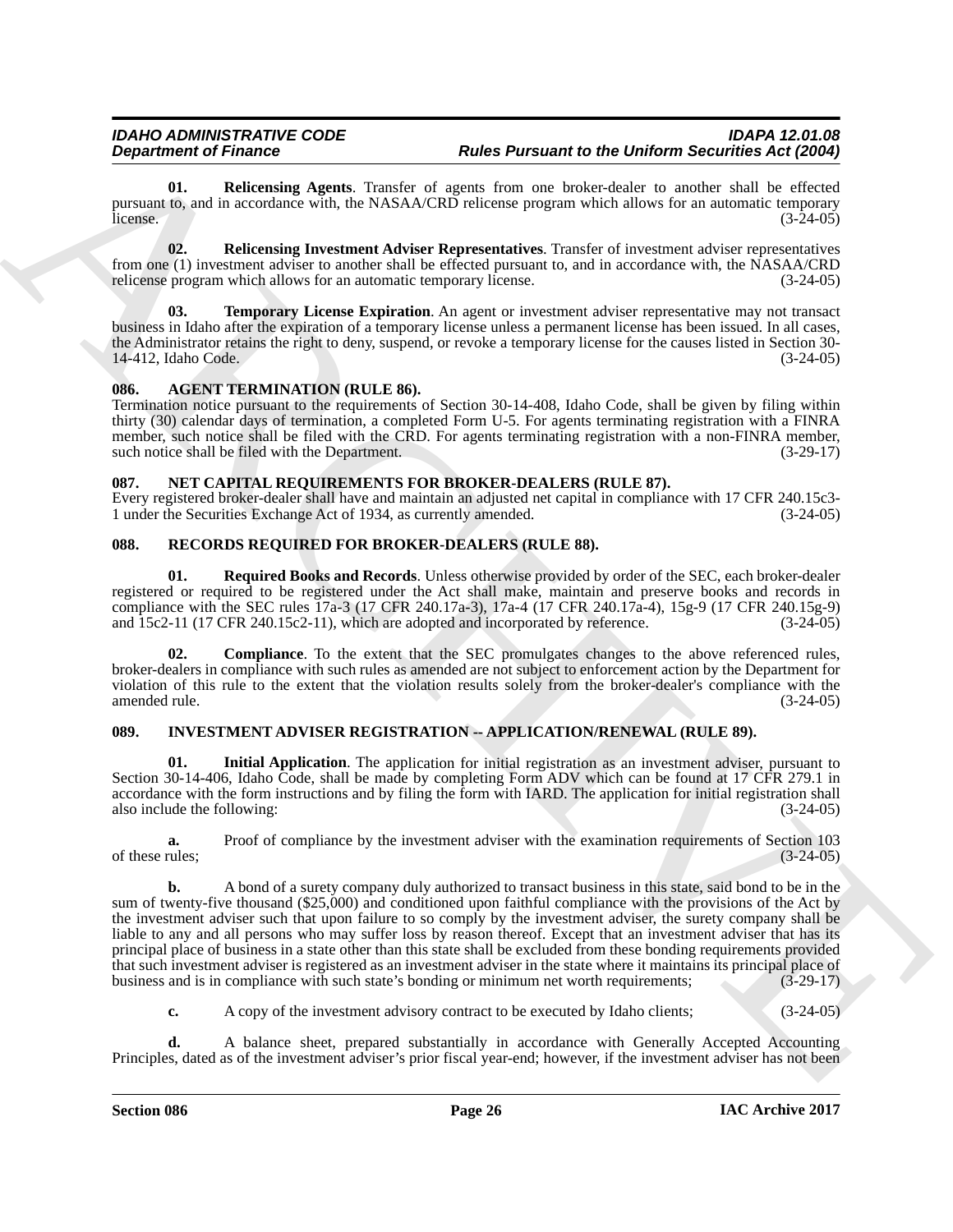in operation for an entire year, a balance sheet dated within ninety (90) days of filing shall be submitted; (3-29-17)

**e.** The fee required by Section 30-14-410, Idaho Code; and; (3-24-05)

<span id="page-26-5"></span><span id="page-26-1"></span>**f.** Any other information the Department may reasonably require. (3-24-05)

**02. Incomplete Applications**. After a period of six (6) months from the date of receipt by the Department, an incomplete application will automatically be considered abandoned and withdrawn if the requirements have not been fulfilled. (3-24-05)

<span id="page-26-2"></span>**03. Annual Renewal**. The application for annual renewal registration as an investment adviser shall be filed with IARD according to their policies and procedures. The application for annual renewal registration shall include the fee required by Section 30-14-410. Idaho Code. (3-24-05) include the fee required by Section  $30-14-410$ , Idaho Code.

**Department of Frances Construction 16 and Partment for the Division and European Construction 20 and 2008)<br>
Archives a busine state of the state of the state of the state of the state of the state of the state of the sta 04. Applications Prior to Expiration**. An application for the renewal of the registration of an investment adviser must be filed with the Department before the registration expires, which is the thirty-first day of December next following such registration, per the provisions of Section 30-14-406(d), Idaho Code, unless an order is in effect under Section 30-14-412, Idaho Code. Any registration that is not renewed within that time limit will be deemed to have lapsed, thus requiring the investment adviser to reapply for registration with the Department in accordance with the requirements of the Act. (3-29-17)

#### <span id="page-26-6"></span>**05. Updates and Amendments**. (3-24-05)

**a.** An investment adviser must file with IARD, in accordance with the instructions in Form ADV, any amendments to the investment adviser's Form ADV. All investment advisers must assure that current and accurate information is on file with the Department at all times. If information in an application for registration becomes inaccurate or incomplete, additional information must be submitted through updates on the Form ADV or by direct notice to the Department. An amendment will be considered to be filed promptly if the amendment is filed within thirty (30) days of the event that requires the filing of the amendment. (3-24-05) thirty  $(30)$  days of the event that requires the filing of the amendment.

**b.** Within ninety (90) days of the end of the investment adviser's fiscal year, an investment adviser a copy of the investment adviser's balance sheet as of the prior fiscal year-end. (3-24-05) must file a copy of the investment adviser's balance sheet as of the prior fiscal year-end.

**c.** Litigation Notice. Any investment adviser shall notify the Administrator in writing or through the IARD of any civil, administrative, or criminal complaint, petition, or pleading issued or filed against him and of any bankruptcy proceeding filed by or against him within thirty (30) days of his receipt of the initial pleading. This requirement shall not include minor traffic violations or minor civil actions unrelated to the registrant's business as an investment adviser. (3-24-05) investment adviser.

**d.** Notice of Address. Every investment adviser shall provide the Department, through IARD, with an address sufficiently descriptive to allow service of process pursuant to the Idaho Rules of Civil Procedure. (3-29-17)

<span id="page-26-3"></span>**06. Completion of Filing**. An application for initial or renewal registration is not considered filed for purposes of Section 30-14-406, Idaho Code, until the required fee and all required submissions have been received by the Administrator and until the investment adviser is registered in the jurisdiction where it maintains its principal<br>(3-29-17) place of business.

<span id="page-26-4"></span>**07. Deferral of Effectiveness**. The Administrator may defer the effective date of any registration until noon on the forty-fifth day after the filing of any amendment completing the application. (4-11-06)

#### <span id="page-26-7"></span><span id="page-26-0"></span>**090. INVESTMENT ADVISER REPRESENTATIVE REGISTRATION - APPLICATION/RENEWAL (RULE 90).**

<span id="page-26-8"></span>**01. Initial Application**. The application for initial registration as an investment adviser representative pursuant to Section 30-14-406, Idaho Code, shall be made by completing Form U-4 in accordance with the form instructions and by filing Form U-4 with CRD. The application for initial registration also shall include the following:  $(3-24-05)$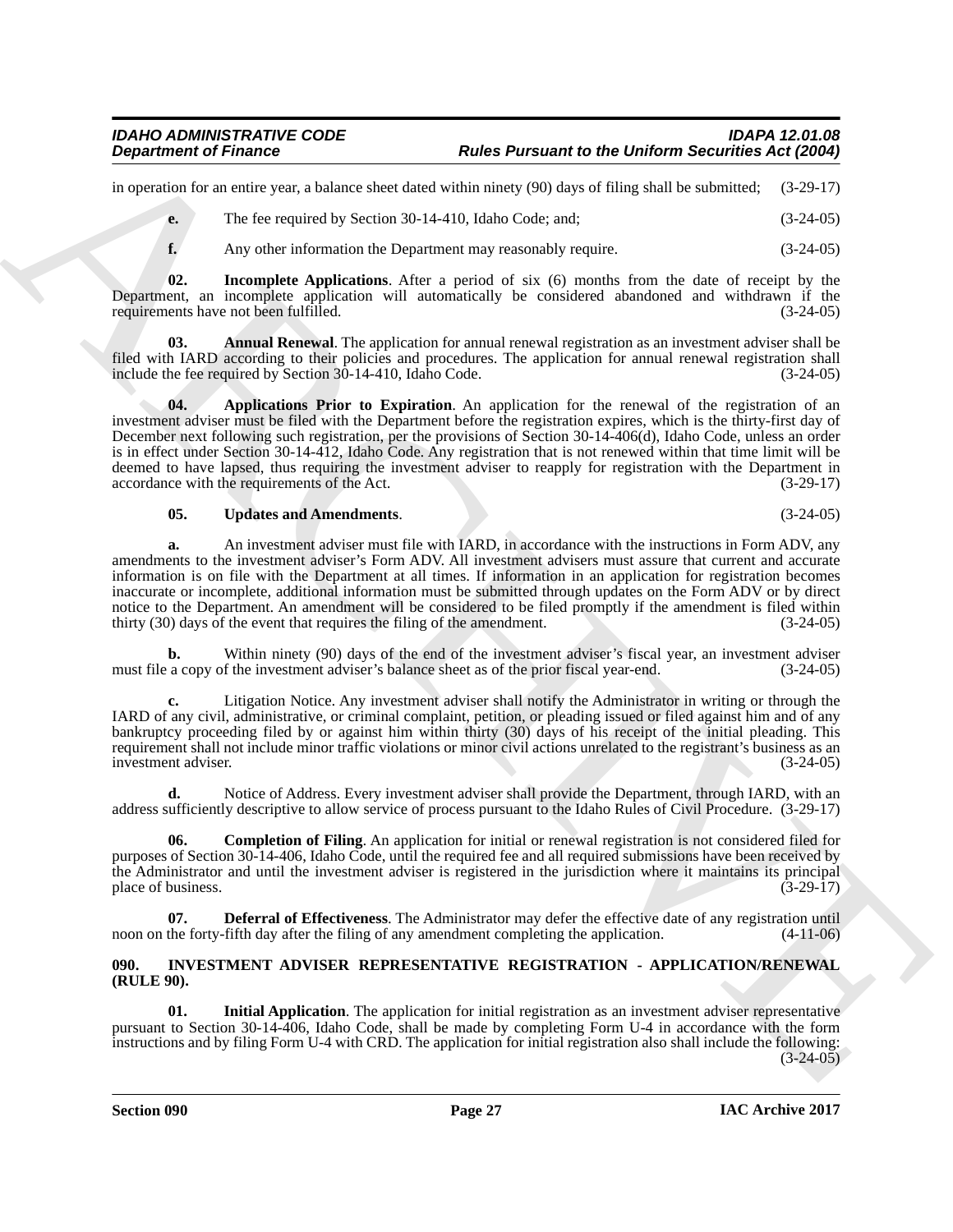**a.** Proof of compliance by the investment adviser representative with the examination requirements of 103 of these rules; and (3-24-05) Section 103 of these rules; and

<span id="page-27-3"></span>**b.** The fee required by Section 30-14-410, Idaho Code. (3-24-05)

**02. Incomplete Applications**. After a period of six (6) months from the date of receipt by the Department, an incomplete application will automatically be considered abandoned and withdrawn if the requirements have not been fulfilled. (3-24-05)

**03. Annual Renewal**. The application for annual renewal registration as an investment adviser representative shall be filed with CRD. The application for annual renewal registration shall include the fee required<br>by Section 30-14-410. Idaho Code. (3-24-05) by Section 30-14-410, Idaho Code.

#### <span id="page-27-4"></span><span id="page-27-0"></span>**04. Updates and Amendments**. (3-24-05)

**a.** The investment adviser representative is under a continuing obligation to update information required by Form U-4 as changes occur. All investment adviser representatives must assure that current and accurate information is on file with the Department, through CRD, at all times. If information in an application for registration becomes inaccurate or incomplete, additional information must be submitted through updates on the Form U-4.

(3-29-17)

**b.** An investment adviser representative and the investment adviser must file promptly with CRD any amendments to the representative's Form U-4. An amendment will be considered to be filed promptly if the amendment is filed within thirty (30) days of the event that requires the filing of the amendment. (3-24-05)

**Department of Finance Proceedings Factor Proceeding Parameter the Uniform Securities Add 2009**<br>Section 187 whose distance by the investment advise representative with the continuation requirement of the computer spin **c.** Litigation Notice. Any investment adviser representative shall notify the Administrator in writing, through CRD, of any civil, administrative, or criminal complaint, petition, or pleading issued or filed against him and of any bankruptcy proceeding filed by or against him within thirty (30) days of his receipt of the initial pleading. This requirement shall not include minor traffic violations or minor civil actions unrelated to the registrant's business as an investment adviser representative. investment adviser representative.

**d.** Change of Name. If a registered investment adviser representative changes his or her name, notice of such must be submitted to the CRD or this Department either before or within a reasonable time after the effective date of the change. The name change will not be effective in this state until the notice is received. (3 date of the change. The name change will not be effective in this state until the notice is received.

**e.** Notice of Address. Every investment adviser representative shall provide the Department, through CRD, with an address sufficiently descriptive to allow service of process pursuant to the Idaho Rules of Civil<br>Procedure. (3-29-17) Procedure. (3-29-17)

<span id="page-27-1"></span>**05.** Completion of Filing. An application for initial or renewal registration is not considered filed for purposes of Section 30-14-406, Idaho Code, until the required fee and all required submissions have been received by the Administrator. (3-24-05)

<span id="page-27-2"></span>**06. Dual Registration Exemption**. A person may transact business in this state as an investment adviser representative if he is registered as an agent pursuant to Section 30-14-402, Idaho Code, and is employed by a broker-dealer registered pursuant to Section 30-14-401, Idaho Code, and (3-24-05)

**a.** The person's investment advisory activities are limited to recommending the investment advisory services of an investment adviser registered under Section 30-14-403, Idaho Code, or a federal covered adviser that has made a notice filing pursuant to Section 30-14-405, Idaho Code, and all such recommendations are made on behalf of the employing broker-dealer; (3-24-05)

**b.** The person is not compensated directly for making such recommendations; and (3-24-05)

The person provides written notice to the administrator that he is relying on this exemption from b be registered as an investment adviser representative.  $(3-24-05)$ the requirement to be registered as an investment adviser representative.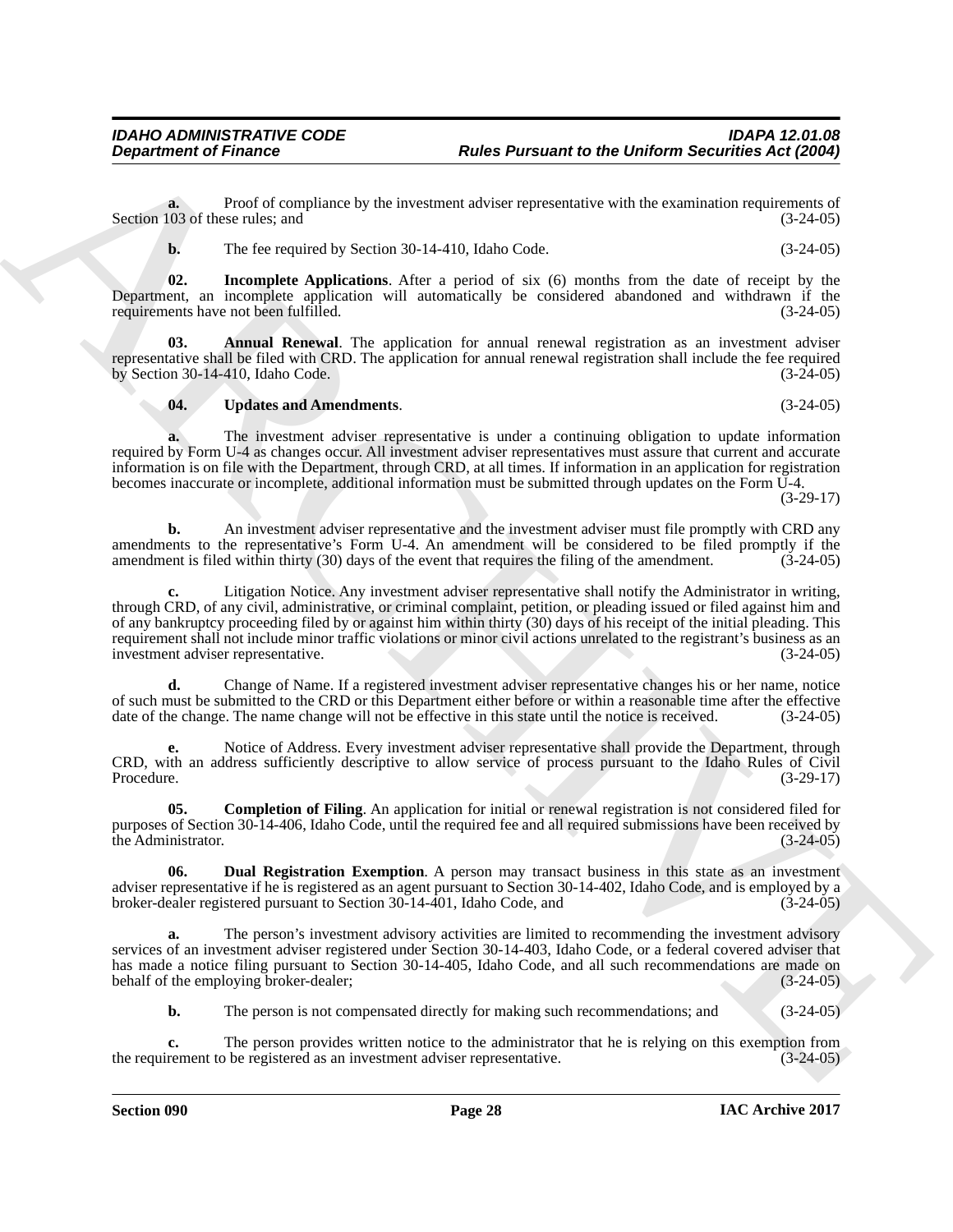<span id="page-28-6"></span>**07. Deferral of Effectiveness**. The Administrator may defer the effective date of any registration until noon on the forty-fifth day after the filing of any amendment completing the application. (4-11-06)

#### <span id="page-28-14"></span><span id="page-28-13"></span><span id="page-28-0"></span>**091. WITHDRAWAL OF INVESTMENT ADVISER AND INVESTMENT ADVISER REPRESENTATIVE REGISTRATION (RULE 91).**

**Department of Frances Control in the Division of the Division and the Division Action Securities Act (2006)<br>
And SE Control in the United SE Control in the Control in the Control in the Control in the Control in the Cont 01. Application Withdrawal**. Withdrawal from registration as an investment adviser or investment adviser representative becomes effective thirty (30) days after receipt of an application to withdraw or within such shorter period of time as the Administrator may determine, unless a revocation or suspension proceeding is pending when the application is filed or a proceeding to revoke or suspend or to impose conditions upon the withdrawal is instituted within sixty (60) days after the application is filed. If a proceeding is pending or instituted, withdrawal becomes effective at such time and upon such conditions as the Administrator by order determines. If no proceeding is pending or instituted and withdrawal automatically becomes effective, the Administrator may nevertheless institute a revocation or suspension proceeding under Section 30-14-412, Idaho Code, within one (1) year after withdrawal became effective and enter a revocation or suspension order as of the last date on which registration is effective.

(3-24-05)

<span id="page-28-15"></span>**Investment Adviser**. The application for withdrawal of registration as an investment adviser shall be completed by following the instructions on Form ADV-W which can be found at 17 CFR 279.2 and filed upon Form ADV-W with IARD. (3-24-05) Form ADV-W with IARD.

<span id="page-28-16"></span>**03. Investment Adviser Representative**. The application for withdrawal of registration as an investment adviser representative shall be completed by following the instructions on Form U-5 and filed upon Form U-5 with CRD.  $(3-24-05)$ 

#### <span id="page-28-7"></span><span id="page-28-1"></span>**092. NOTICE FILING REQUIREMENTS FOR FEDERAL COVERED ADVISERS (RULE 92).**

<span id="page-28-8"></span>**01. Notice Filing**. The notice filing for a federal covered adviser pursuant to Section 30-14-405, Idaho Code, shall be filed with IARD on an executed Form ADV which can be found at 17 CFR 279.1. A notice filing of a federal covered adviser shall be deemed filed when the fee required by Section 30-14-410, Idaho Code, and the Form ADV are filed with and accepted by IARD on behalf of the state. (3-24-05)

<span id="page-28-11"></span>**02. When Deemed Filed**. The Administrator will deem filed Part 2 of Form ADV if a federal covered adviser provides, within five (5) days of a request, Part 2 of Form ADV to the Administrator. Because the Administrator deems Part 2 of the Form ADV to be filed, a federal covered adviser is not required to submit Part 2 of Form ADV to the Administrator unless requested. (3-29-17)

<span id="page-28-9"></span>**03.** Renewal. The annual renewal of the notice filing for a federal covered adviser pursuant to Section 30-14-405, Idaho Code, shall be filed with IARD. The renewal of the notice filing for a federal covered adviser shall be deemed filed when the fee required by Section 30-14-410(e), Idaho Code, is filed with and accepted by IARD on behalf of the state. (3-24-05)

<span id="page-28-10"></span>**04. Updates and Amendments**. A federal covered adviser must file with IARD, in accordance with actions in the Form ADV, any amendments to the federal covered adviser's Form ADV. (3-24-05) the instructions in the Form ADV, any amendments to the federal covered adviser's Form ADV.

#### <span id="page-28-12"></span><span id="page-28-2"></span>**093. RECORDS REQUIRED OF INVESTMENT ADVISERS (RULE 93).**

Pursuant to provisions of the Act, every investment adviser registered or required to be registered under the Act shall make and keep true, accurate and current books and records as listed in 17 CFR 275.204-2 under the Investment Advisers Act of 1940, as currently amended. (3-29-17) Advisers Act of 1940, as currently amended.

#### <span id="page-28-4"></span><span id="page-28-3"></span>**094. CLIENT CONTRACTS - INVESTMENT ADVISERS (RULE 94).**

<span id="page-28-5"></span>**01. Contract**. As used in this rule, "investment advisory contract" means any contract or agreement whereby a person agrees to act as investment adviser or to manage any investment or trading account for a person other than an investment company, as defined in the Investment Company Act of 1940, as amended. (3-24-05)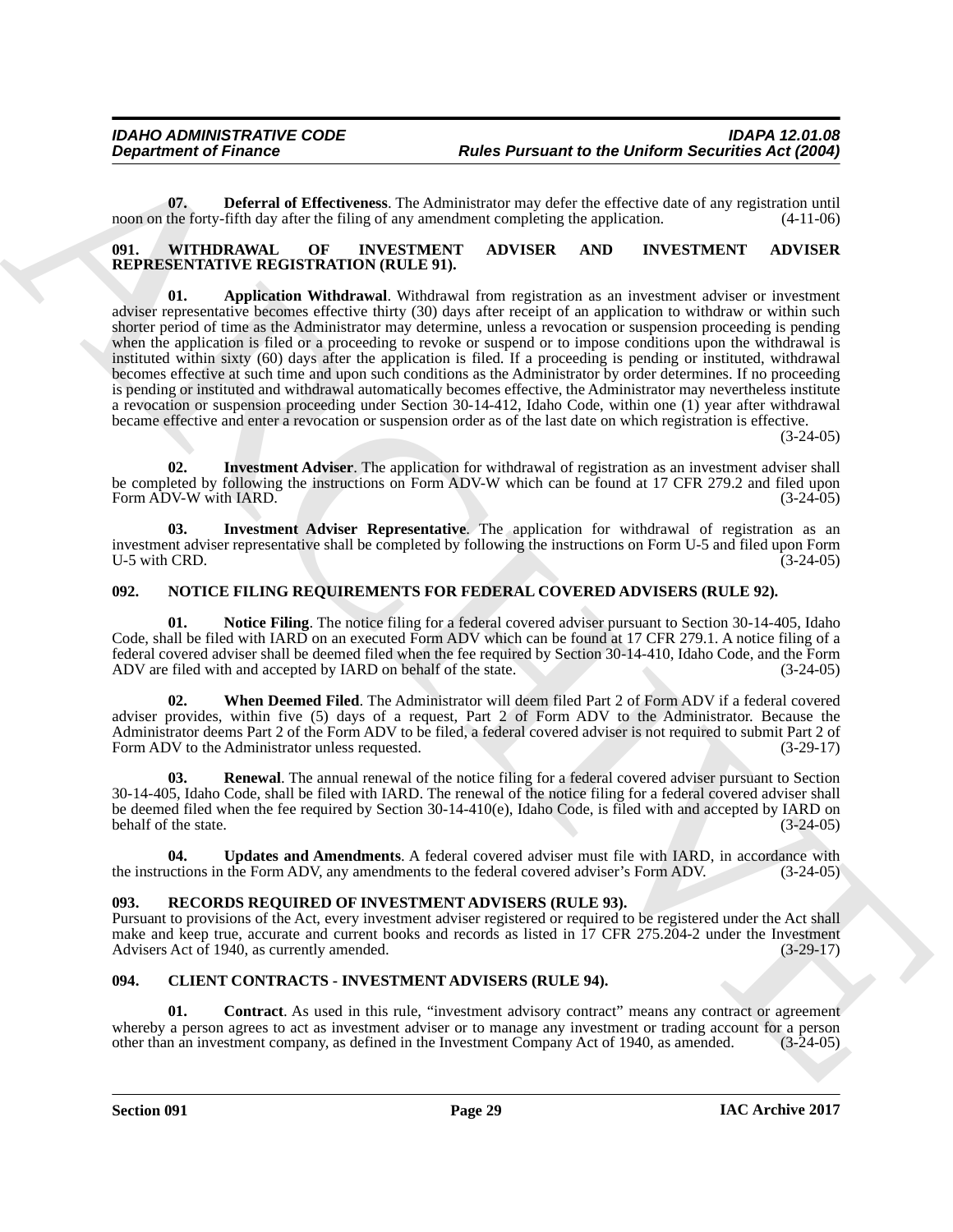<span id="page-29-4"></span>**02. Contents of Client Contract**. No investment adviser shall enter into, extend, or renew any investment advisory contract, or in any way perform any investment advisory contract entered into, extended, or renewed, after the effective date of this rule, unless such contract is in writing and contains the following: (3-24-05)

**a.** Provides that an investment adviser shall not receive compensation based on a share of capital gains upon or capital appreciation of funds or any portion of the funds of the client, except as exempted in 17 CFR 275.205-3 under the Investment Adviser Act of 1940; (3-29-17)

**b.** Provides that no assignment of the contract shall be made by the investment adviser without the written consent of the client; (3-24-05)

**c.** Provides that if the investment adviser is a partnership, the investment adviser shall notify the client nange in the membership of such partnership within a reasonable time after such change: (3-24-05) of any change in the membership of such partnership within a reasonable time after such change; (3-24-05)

**d.** Provides the investment adviser's policy regarding termination of the contract, in compliance with 17 CFR 275.204-3(b). (3-24-05)

| Detailed description of the services to be provided; | $(3-24-05)$ |
|------------------------------------------------------|-------------|
| Terms of the contract;                               | $(3-24-05)$ |

**g.** Amount of the advisory fee, the formula for computing the fee, and the amount of any prepaid fee urned in the event of contract termination or non-performance:  $(3-24-05)$ to be returned in the event of contract termination or non-performance;

**h.** Discloses whether the contract grants discretionary power to the investment adviser; (3-24-05)

**i.** A contract may not contain any provision that limits or purports to limit the liability of the investment adviser for conduct or omission arising from the advisory relationship that does not conform to the Act, applicable federal statutes, or common law fiduciary standard of care; or the remedies available to the client at law or equity or the jurisdiction where any action shall be filed or heard.  $(3-24-05)$ equity or the jurisdiction where any action shall be filed or heard.

#### <span id="page-29-6"></span><span id="page-29-0"></span>**095. INVESTMENT ADVISER BROCHURE RULE (RULE 95).**

**Department of Finance Control Anti-Brazile Development and the Bureau of the Distribution Section Section 2018<br>
increases the state of Client Control Associates Are increases above control and anti-particle of the state** An investment adviser registered or required to be registered under the Act shall, in accordance with 17 CFR 275.204-3 under the Investment Advisers Act of 1940, deliver to each advisory client and prospective advisory client with a written disclosure statement that may be either a copy of Part 2 of its Form ADV which complies with 17 CFR 275.201(b) of the Investment Advisers Act of 1940, or a written document containing at least the information then so required by Part 2 of Form ADV.

#### <span id="page-29-9"></span><span id="page-29-1"></span>**096. REQUIREMENTS FOR CUSTODY (RULE 96).**

If an investment adviser registered or required to be registered under the Act maintains custody of client funds, it shall be done in accordance with the requirements and standards set forth in 17 CFR 275.206(4)-2 of the Investment Advisers Act of 1940. Advisers Act of 1940.

#### <span id="page-29-5"></span><span id="page-29-2"></span>**097. INVESTMENT ADVISER AFFILIATION WITH BROKER-DEALERS/ISSUERS/AGENTS (RULE 97).**

If an investment adviser becomes affiliated with a broker-dealer or issuer, he will be under a continuing obligation to make full disclosure of the affiliation to all parties to the affiliation, and must provide written notice to the Administrator of any material changes concerning any affiliation. Compliance with Part 2 of Uniform Form ADV and delivery of Part 2 of that form, or of a separate brochure or document containing substantially the same information that meets the requirements of the federal brochure rule, will be deemed to be in compliance with this rule. (3-29-17)

#### <span id="page-29-3"></span>**098. NAMES USED BY BROKER-DEALERS AND INVESTMENT ADVISERS (RULE 98).**

#### <span id="page-29-8"></span><span id="page-29-7"></span>**01. Unregistered Names**. (3-24-05)

**a.** Broker-dealers, Broker-dealer Agents. Upon written request, the Administrator, in his discretion, may allow use by a broker-dealer of the name of an entity which is not registered with the Department as a broker-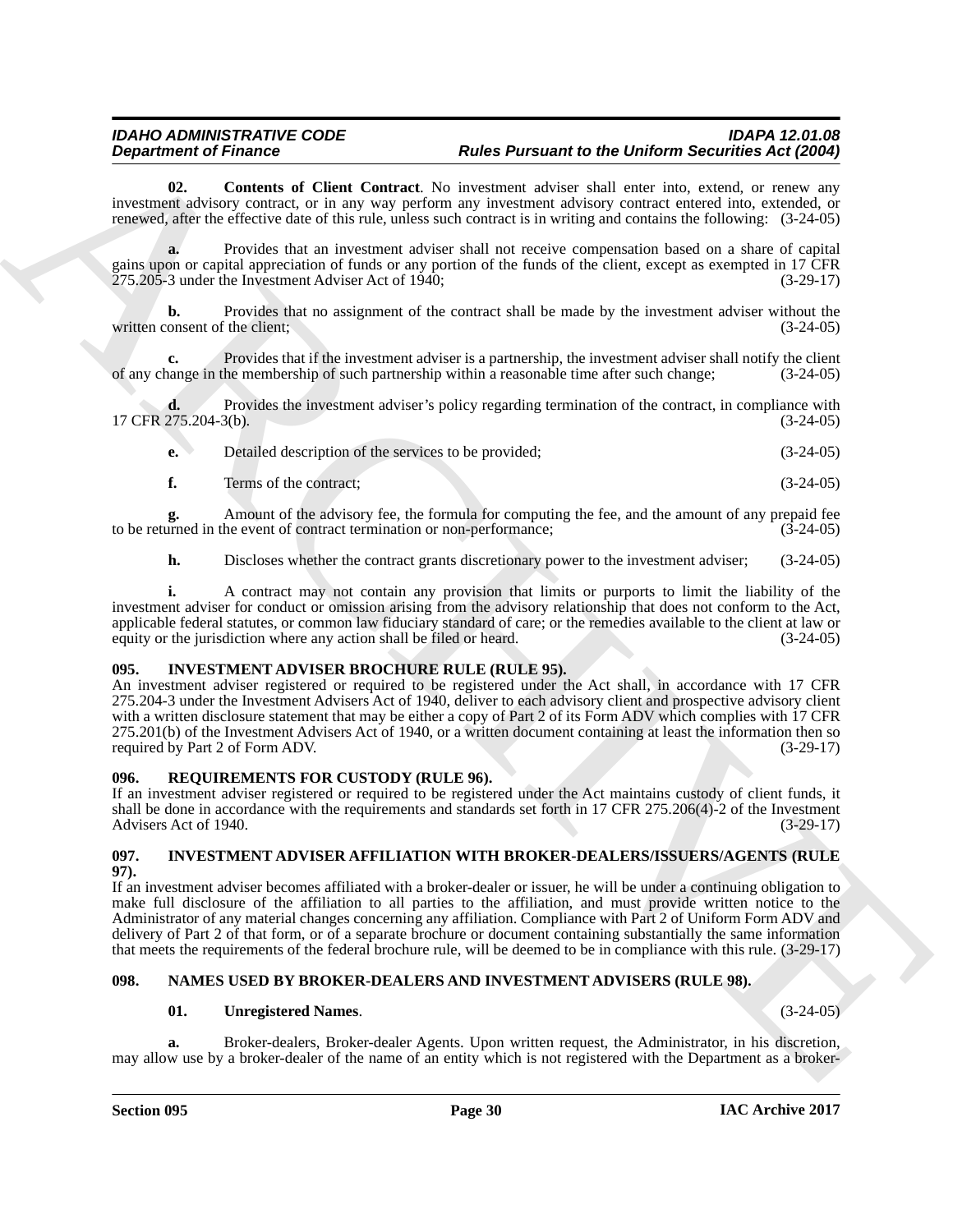dealer if, in all communications and advertising, a notation is prominently displayed indicating that all securities transactions are made through a named registered broker-dealer. However, any and all payments received must be in the name of the registered broker-dealer. The Administrator may impose any further conditions or restrictions on the use of the nonregistered name that he deems appropriate for the protection of the public. Except as provided in this rule, the use of unregistered names by a broker-dealer is prohibited. (3-24-05)

**Dependent of Finance in the control in the Parameter of the Diversion of the Diversion Section Action Control in the control in the control in the control in the control in the control in the control in the control in t b.** Investment Advisers, Investment Adviser Representatives. All advising, transactions, communications, and advertising regarding securities and the conducting of business as an investment adviser must be accomplished under the name of the investment adviser that is currently registered with the Department. Upon written request, the Administrator, in his discretion, may allow use by an investment adviser or investment adviser representative of the name which is not registered with the Department. (3-24-05) representative of the name which is not registered with the Department.

<span id="page-30-9"></span>**02. Change of Name**. If a registered broker-dealer, investment adviser, investment adviser representative or agent desires a name change, notice of such an intent must be submitted through CRD or to the Department within thirty (30) days after the effective date of the change. The name change will not be effective in this state until the notice is received. Any notice of a name change must include a copy of the rider to be attached to the investment adviser's surety bond, if such bond is required, reflecting the name change.  $(3-24-05)$ investment adviser's surety bond, if such bond is required, reflecting the name change.

#### <span id="page-30-6"></span><span id="page-30-0"></span>**099. CIRCUMVENTION OF ORDERS PROHIBITED (RULE 99).**

A broker-dealer, investment adviser, agent, or investment adviser representative may not circumvent the imposition of an order denying registration or revoking registration by withdrawing the application through the CRD system after such order has been issued. Such action will not be recognized by the Administrator, and will have no effect on the outcome of the order. (3-24-05) the outcome of the order.

#### <span id="page-30-11"></span><span id="page-30-1"></span>**100. WAIVER BY ADMINISTRATOR (RULE 100).**

The Administrator may, either upon request or upon his own motion, waive or modify the application of any particular section to a particular agent, broker-dealer or investment adviser when, in his opinion, just and reasonable cause exists for such action and the waiving or modifying of such rule would not be contrary to the provisions of the Act or to the public interest. (3-24-05)

#### <span id="page-30-10"></span><span id="page-30-2"></span>**101. NOTIFICATION OF OPENING, CLOSING OR RELOCATION OF BRANCH OFFICES (RULE 101).**

Any broker-dealer or investment adviser, registered as such with the Department, shall notify the Administrator in writing or through CRD, no later than thirty (30) days after the opening, closing or relocation of any branch office.<br>For purposes of this rule, "branch office" is defined by FINRA. (3-29-17) For purposes of this rule, "branch office" is defined by FINRA.

#### <span id="page-30-5"></span><span id="page-30-3"></span>**102. CANCELLATION OF REGISTRATION OR APPLICATION -- GROUNDS (RULE 102).**

If the Administrator finds that any registrant or applicant for registration is no longer in existence or has ceased to do business as a broker-dealer, investment adviser, salesman or investment adviser representative, or is subject to an adjudication of mental incompetence or to the control of a committee, conservator or guardian, or cannot be located after reasonable search, the Administrator may by order cancel the registration or application. (3-24-05)

#### <span id="page-30-4"></span>**103. EXAMINATION REQUIREMENTS (RULE 103).**

<span id="page-30-8"></span><span id="page-30-7"></span>**01. Examination Required**. The following examinations are required for the following applicants:  $(3-24-05)$ 

**a.** Broker-dealer agent application. General agents of securities broker-dealers are required to take and (3-24-05)  $pass:$  (3-24-05)

- i. The applicable FINRA examination; and (3-29-17)
- ii. Either the Series 63 or the Series 66 examination. (3-24-05)

**b.** Investment adviser representative and investment adviser qualifying officer application. Applicants for registration as investment adviser representatives or as an investment adviser qualifying officer shall take and pass: (3-24-05)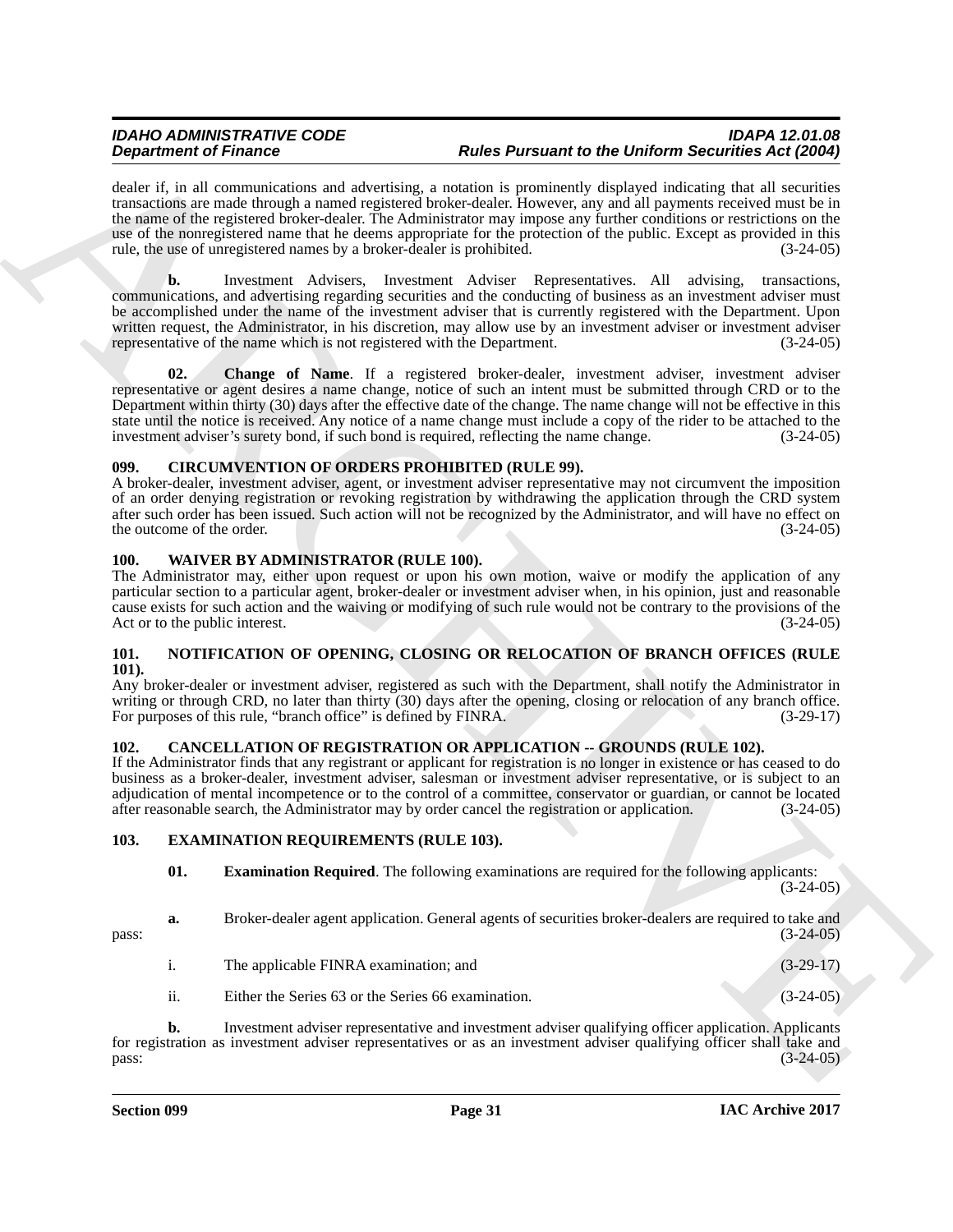i. The Series 65; or (3-24-05)

ii. The Series 66 and Series 7 examinations. (3-24-05)

**c.** Specialized agent of a broker-dealer, issuer agent and qualifying officer for non-FINRA brokerdealer application. Specialized agents of broker-dealers, issuer agents and qualifying officers for non-FINRA brokerdealers application are required to take and pass: (3-29-17)

i. The applicable FINRA examination; and (3-29-17)

<span id="page-31-2"></span>ii. Either the Series 63 or the Series 66 examination. (3-24-05)

**d.** Sales of Viaticals. Persons selling viatical investments are required to take and pass the Series 7  $\alpha$  examination.  $(3-24-05)$ 

**02. Specialized Examination Authority**. Any registration granted pursuant to a specialized examination will be restricted, and the registrant will be authorized to effect securities transactions only in securities of the type specified by the conditions of the license. (3-24-05)

<span id="page-31-1"></span>**03. Investment Adviser Representatives - Waiver**. An applicant for investment adviser representative or investment adviser qualifying officer registration may qualify for a waiver of the examination requirement if the applicant currently holds one (1) of the following designations:  $(3-24-05)$ requirement if the applicant currently holds one  $(1)$  of the following designations:

**a.** Certified Financial Planner (CFP) awarded by the Certified Financial Planner Board of Standards, (3-24-05)  $Inc.;$  (3-24-05)

**b.** Chartered Financial Consultant (ChFC) awarded by the American College, Bryn Mawr, (ania; (3-24-05) Pennsylvania;

**c.** Chartered Financial Analyst (CFA) awarded by the Institute of Chartered Financial Analysts; (3-24-05)

**d.** Personal Financial Specialist (PFS) awarded by the American Institute of Certified Public Accountants; (3-24-05) Accountants; (3-24-05)

**e.** Chartered Investment Counselor (CIC) awarded by the Investment Counsel Association of (Inc.; or America, Inc.; or

<span id="page-31-3"></span>**f.** Such other professional designation as the Administrator may by rule or order recognize. (3-24-05)

**04.** Waiver. The Administrator, in his sole discretion, may waive any examination required by this rule ufficient showing of good cause and upon any conditions he may impose. (3-24-05) upon a sufficient showing of good cause and upon any conditions he may impose.

#### <span id="page-31-5"></span><span id="page-31-4"></span><span id="page-31-0"></span>**104. FRAUDULENT, DISHONEST AND UNETHICAL PRACTICES - BROKER-DEALER, BROKER-DEALER AGENTS, ISSUER AGENTS, INVESTMENT ADVISERS, INVESTMENT ADVISER REPRESENTATIVES (RULE 104).**

**Department of Finance Process Compare to the Uniform Securities Act (2004)<br>
1.** The Seine 6S, or<br>
1. The Seine 6S, or<br>
1. The Seine 8S and Seine Procedure, and the Uniform Securities (3.21-05)<br>
4. The Seine 6S and Seine **01. Fraudulent, Dishonest and Unethical Practices**. Any broker-dealer, agent, issuer agent, investment adviser or investment adviser representative who engages in one (1) or more of the practices identified in Subsections 104.02 through 104.47 of this rule shall be deemed to have engaged in one (1) or both of the following: (3-29-17)

**a.** An "act, practice, or course of business that operates or would operate as a fraud or deceit" as used n 30-14-501 and Section 30-14-502, Idaho Code:  $(3-29-17)$ in Section 30-14-501 and Section 30-14-502, Idaho Code;

**b.** A dishonest and unethical practice as used in Section 30-14-412(d)(13), Idaho Code, and such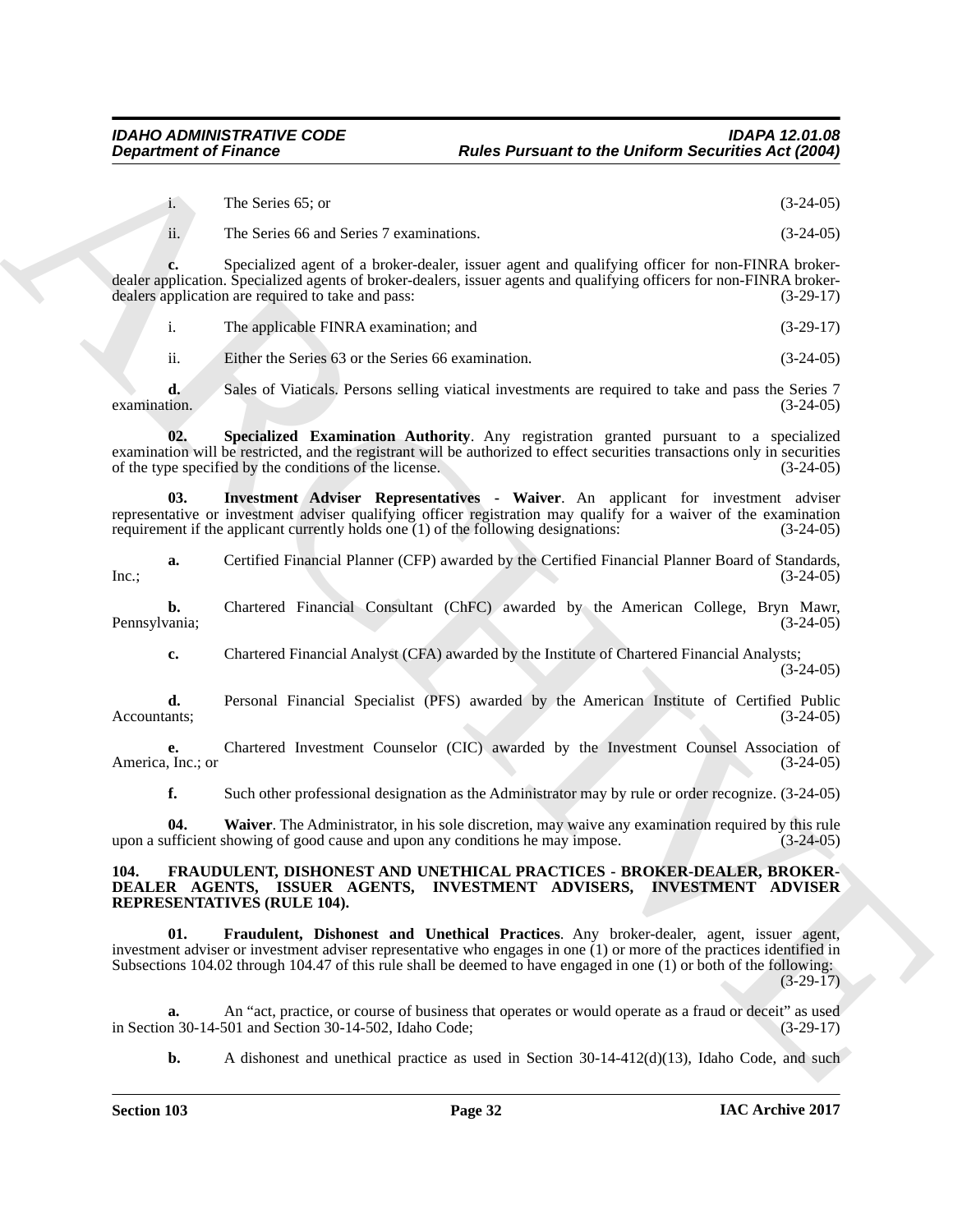conduct may constitute grounds for denial, suspension, or revocation of registration or such other action authorized by statute.  $(3-24-05)$ 

**c.** This rule is not intended to be all-inclusive, and thus, acts or practices not enumerated herein may also be deemed fraudulent, or dishonest and unethical. (3-24-05)

<span id="page-32-1"></span>**02. Delivery Delays**. Engaging in a pattern of unreasonable and unjustifiable delays in the delivery of securities purchased by any of its customers and/or in the payment upon request of free credit balances reflecting completed transactions of any of its customers. (3-24-05)

**03.** Churning. Inducing trading in a customer's account which is excessive in size or frequency in view ancial resources and character of the account. (3-24-05) of the financial resources and character of the account.

#### <span id="page-32-10"></span><span id="page-32-0"></span>**04. Unsuitable Recommendations**. (3-29-17)

**a.** Recommending to a customer the purchase, sale, or exchange of any security without reasonable grounds to believe that such transaction or recommendation is suitable for the customer based upon reasonable inquiry concerning the customer's investment objectives, financial situation and needs, and any other relevant information known by the broker-dealer, agent, or issuer agent. (3-29-17)

**Dependent of Frances<sup>-1</sup> these Parameter the Uniform Securities Additional Constraints and the Uniform Securities Additional Constraints and the system of the United Securities and the United Securities and the United Se b.** Recommending to a customer, to whom investment advice is provided, the purchase, sale, or exchange of any security without reasonable grounds to believe that the recommendation is suitable for the customer on the basis of information furnished by the customer after reasonable inquiry concerning the customer's investment objectives, financial situation and needs, and any other information known by the investment adviser or investment adviser representative. (3-29-17)

<span id="page-32-7"></span>**05. Unauthorized Transactions**. Executing a transaction on behalf of a customer without ition to do so. (3-24-05) authorization to do so.

<span id="page-32-2"></span>**06. Discretionary Authority**. Exercising any discretionary power in effecting a transaction for a customer's account without first obtaining written discretionary authority from the customer, unless the discretionary power relates solely to the time and/or price for the executing of orders. (3-24-05)

<span id="page-32-5"></span>**07. Margin Accounts**. Executing any transaction in a margin account without securing from the customer a properly executed written margin agreement before or promptly after the initial transaction in the account.  $(3-24-05)$ 

<span id="page-32-6"></span>**08.** Segregation of Client Securities. Failing to segregate customers' free securities or securities held in safekeeping. (3-24-05)

<span id="page-32-4"></span>**09. Hypothecating Customer Securities**. Hypothecating a customer's securities without having a lien thereon unless the broker-dealer secures from the customer a properly executed written consent before or promptly after the initial transaction, except as permitted by rules of the Securities and Exchange Commission. (3-24-05)

<span id="page-32-9"></span>**10. Unreasonable Price, Commission**. Entering into a transaction with or for a customer at a price not reasonably related to the current market price of the security or receiving an unreasonable commission or profit. (3-24-05)

<span id="page-32-3"></span>**11. Failure to Supervise**. Failure by a broker-dealer or investment adviser to exercise diligent supervision over the securities activities of all its broker-dealer agents, investment adviser representatives and employees as set forth in Section 105 of these rules. (3-24-05) employees as set forth in Section 105 of these rules.

<span id="page-32-8"></span>**12. Unreasonable Fees**. Charging unreasonable and inequitable fees for services performed, including miscellaneous services such as collection of monies due for principal, dividends or interest, exchange or transfer of securities, appraisals, safekeeping, or custody of securities and other services related to its securities business.

 $(3-24-05)$ 

**Section 103 Page 33**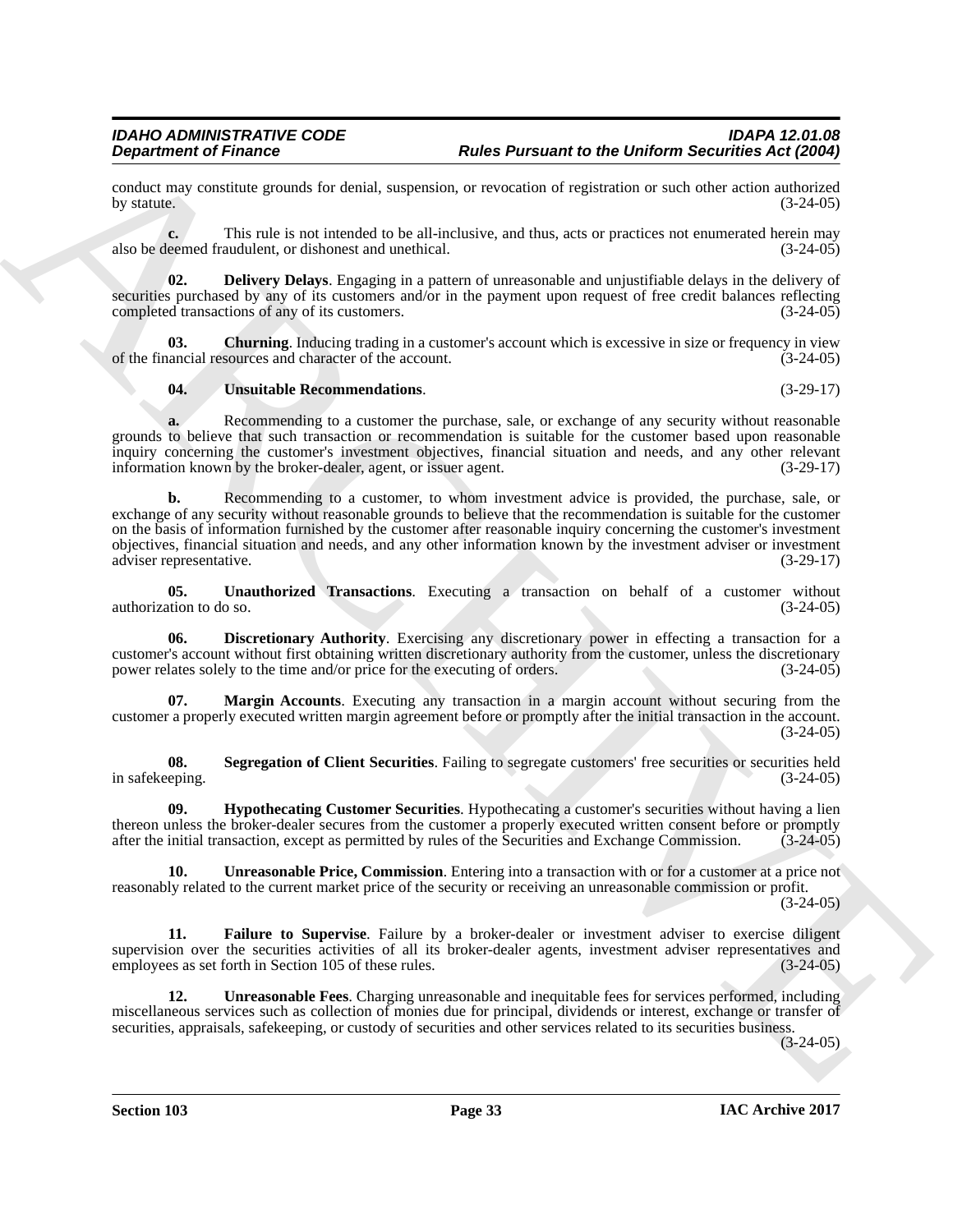<span id="page-33-8"></span>13. Sales at the Market. Representing that a security is being offered to a customer "at the market" or a price relevant to the market price unless such broker-dealer knows or has reasonable grounds to believe that a market for such security exists other than that made, created, or controlled by such broker-dealer, or by any such person for whom the broker-dealer is acting or with whom the broker-dealer is associated in such distribution, or any person controlled by, controlling, or under common control with such broker-dealer. (3-24-05)

<span id="page-33-7"></span>**14. Manipulative, Deceptive or Fraudulent Practices**. Effecting any transaction in, or inducing the purchase or sale of, any security by means of any manipulative, deceptive, or fraudulent device, practice, plan, program, design, or contrivance, which may include: (3-24-05)

**a.** Effecting any transaction in a security which involves no change in the beneficial ownerships (3-24-05)  $t = (3-24-05)$ 

**b.** Entering an order or orders for the purchase or sale of any security with the knowledge that an order or orders of substantially the same size, at substantially the same time and substantially the same price, for the sale of any such security, has been or will be entered by or for the same or different parties for the purpose of creating a false or misleading appearance of active trading in the security or a false or misleading appearance with respect to the market for the security. However, nothing in Subsection 104.14, of this rule, prohibits a broker-dealer from entering bona fide agency cross transactions for customers; or (3-24-05)

**c.** Effecting, alone or with one (1) or more other persons, a series of transactions in any security creating actual or apparent active trading in such security or raising or depressing the price of such security, for the purpose of inducing the purchase or sale of such security by others. (3-24-05) purpose of inducing the purchase or sale of such security by others.

<span id="page-33-6"></span><span id="page-33-1"></span>**15. Loss Guarantees**. Guaranteeing a customer against loss in any securities account of such customer carried by the broker-dealer or in any securities transaction effected by the broker-dealer or in any securities transaction effected by the broker-dealer with or for such customer. (3-24-05) transaction effected by the broker-dealer with or for such customer.

**Department of France C**<br>**ARCHIVES CONSULTER AND PARCHITER INTERFERIENCE INTERFERIENCE CONSULTER CONSULTER AND CONSULTER CONSULTER AND CONSULTER AND ARCHIVES CONSULTER AND CONSULTER AND A SURVEY CONSULTER AND A SURVEY CON 16. Bona Fide Price Reports**. Publishing or circulating, or causing to be published or circulated, any notice, circular, advertisement, newspaper article, investment service, or communication of any kind which purports to report any transaction as a purchase or sale of any security unless such broker-dealer believes that such transaction was a bona fide purchase or sale of such security; or which purports to quote the bid price or asked price for any security, unless such broker-dealer believes that such quotation represents a bona fide bid for, or offer of, such security.  $(3-24-05)$ 

<span id="page-33-3"></span>**17. Deceptive or Misleading Advertising**. Using any advertising or sales presentation in such a fashion as to be deceptive or misleading. (3-24-05)

<span id="page-33-4"></span>**18. Disclosure of Control**. Failing to disclose that the broker-dealer or investment adviser is controlled by, controlling, affiliated with, or under common control with the issuer of any security before entering into any contract with or for a customer for the purchase or sale of such security, the existence of such control to such customer, and if such disclosure is not made in writing, it shall be supplemented by the giving or sending of written disclosure at or before the completion of the transaction. (3-24-05)

<span id="page-33-0"></span>**19. Bona Fide Distribution**. Failing to make a bona fide public offering of all of the securities allotted to a broker-dealer for distribution, whether acquired as an underwriter, a selling group member, or from a member participating in the distribution as an underwriter or selling group member by, among other things, transferring securities to a customer, another broker-dealer or a fictitious account with the understanding that those securities will<br>be returned to the broker-dealer or its nominees or parking or withholding securities. (3-24-05) be returned to the broker-dealer or its nominees or parking or withholding securities.

<span id="page-33-2"></span>**20.** Customer Communication. Failure or refusal to furnish a customer, upon reasonable request, information to which the customer is entitled, or to respond to a formal written request or complaint. (3-24-05)

<span id="page-33-5"></span>**21. Loans from Customers**. Borrowing money or securities from a customer, unless the customer is a broker-dealer, an affiliate, or a financial institution engaged in the business of loaning funds or securities, or immediate family. For purposes of this rule, the term "immediate family" means parents, mother-in-law, father-inlaw, husband, wife, brother, sister, brother-in-law, sister-in-law, son-in-law, daughter-in-law, and children. (3-24-05)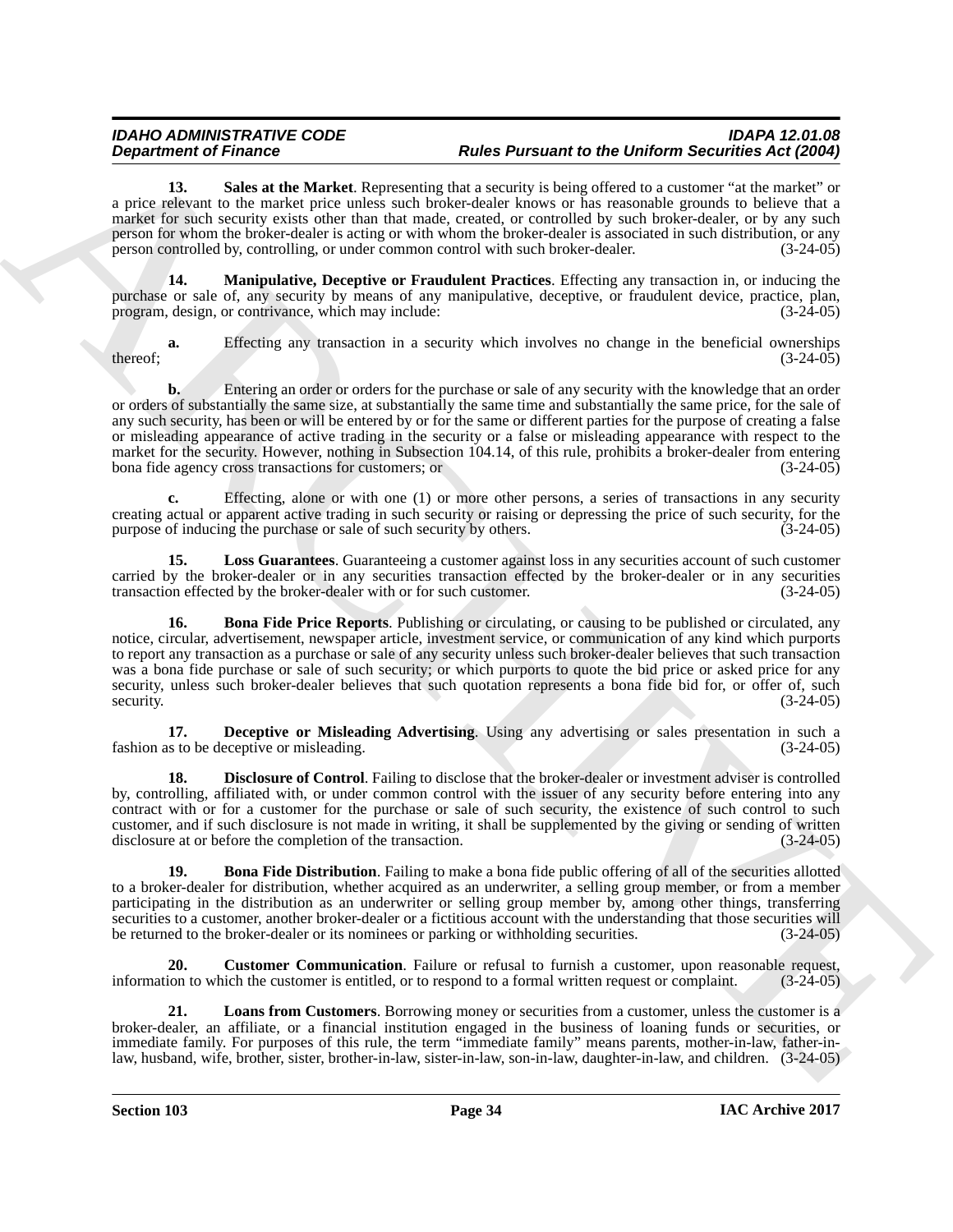<span id="page-34-6"></span>**22. Loans to Customers**. Loaning money to a customer, other than an immediate family member, unless the broker-dealer or investment adviser is a financial institution engaged in the business of loaning funds or the customer is an affiliate of the broker-dealer or investment adviser. (3-29-17)

<span id="page-34-13"></span>**23. Unrecorded Transactions**. Effecting securities transactions not recorded on the regular books or records of the broker-dealer which the agent represents, unless the transactions are authorized in writing by the broker-dealer prior to execution of the transaction. (3-24-05) broker-dealer prior to execution of the transaction.

<span id="page-34-3"></span>**24. Fictitious Accounts**. Establishing or maintaining an account containing fictitious information in order to execute transactions which would otherwise be prohibited. (3-24-05)

<span id="page-34-9"></span>**25. Profit/Loss Sharing**. Sharing directly or indirectly in profits or losses in the account of any customer without the written authorization of the customer and the broker-dealer which the agent represents.

(3-24-05)

<span id="page-34-11"></span>**26. Splitting Commissions**. Dividing or otherwise splitting the agent's commissions, profits, or other compensation from the purchase or sale of securities with any person not also registered in Idaho as an agent for the same broker-dealer, or for a broker-dealer under direct or indirect common control. (3-24-05) same broker-dealer, or for a broker-dealer under direct or indirect common control.

<span id="page-34-14"></span>**27. Unsolicited Transactions**. Marking any order tickets or confirmations as unsolicited when in fact the transaction was solicited.

<span id="page-34-4"></span>**28. FINRA and NASD Rules Compliance**. Failing to comply with any applicable provision of the NASD Conduct Rules and any other FINRA Rules or any applicable fair practice or ethical standard promulgated by the Securities and Exchange Commission or by a self-regulatory organization approved by the Securities and Exchange Commission. (3-29-17) Exchange Commission.

<span id="page-34-5"></span><span id="page-34-1"></span>**29. Contradicting Prospectus Information**. Contradicting or negating the importance of any ion contained in a prospectus or other offering materials with intent to deceive or mislead. (3-24-05) information contained in a prospectus or other offering materials with intent to deceive or mislead.

**Department of France Constructions** Photons are not the DeFormation the DeFormation Section 2014. Section 2014<br>
and 22. Learn to Construct include the main statistical properties in the specific construction in the speci **30.** Inside Information. In connection with the offer, sale, or purchase of a security, falsely leading a customer to believe that the broker-dealer, agent, investment adviser or investment adviser representative is in possession of material, non-public information which would impact the value of the security, or communicating to customers or other persons bona fide information not generally available to the public that may be used in the person's decision to buy, sell, or hold a security. person's decision to buy, sell, or hold a security.

<span id="page-34-2"></span>**31. Contradictory Recommendations**. In connection with the solicitation of a sale or purchase of a security, engaging in a pattern or practice of making contradictory recommendations to different investors of similar investment objective for some to sell and others to purchase the same security, at or about the same time, when not justified by the particular circumstance of each investor. (3-24-05) justified by the particular circumstance of each investor.

<span id="page-34-10"></span>**32. Prospectus Delivery**. Failure to comply with any prospectus delivery requirement promulgated under federal law. (3-24-05)

<span id="page-34-8"></span>**33. Penny Stock Sales**. Effect any transaction in, or to induce or attempt to induce the purchase or sale of, any penny stock by any customer except in accordance with the requirements as set forth in the 1934 Securities Exchange Act, Section 15(h) and the rules and regulations prescribed thereunder. (3-29-17)

<span id="page-34-7"></span>**34. Misrepresentations Concerning Advisory Services**. To misrepresent to any advisory client, or prospective advisory client, the qualifications of the investment adviser, investment adviser representative or any employee of the investment adviser, or to misrepresent the nature of the advisory services being offered or fees to be charged for such service, or to omit to state a material fact necessary to make the statements made regarding qualifications, services, or fees, in light of the circumstances under which they are made, not misleading. (3-24-05)

<span id="page-34-12"></span><span id="page-34-0"></span>**35. Unreasonable Advisory Fees**. Charging a client an unreasonable advisory fee. (3-24-05)

**36. Conflicts of Interest**. Failing to disclose to clients in writing before any advice is rendered any material conflict of interest relating to the adviser or any of its employees which could reasonably be expected to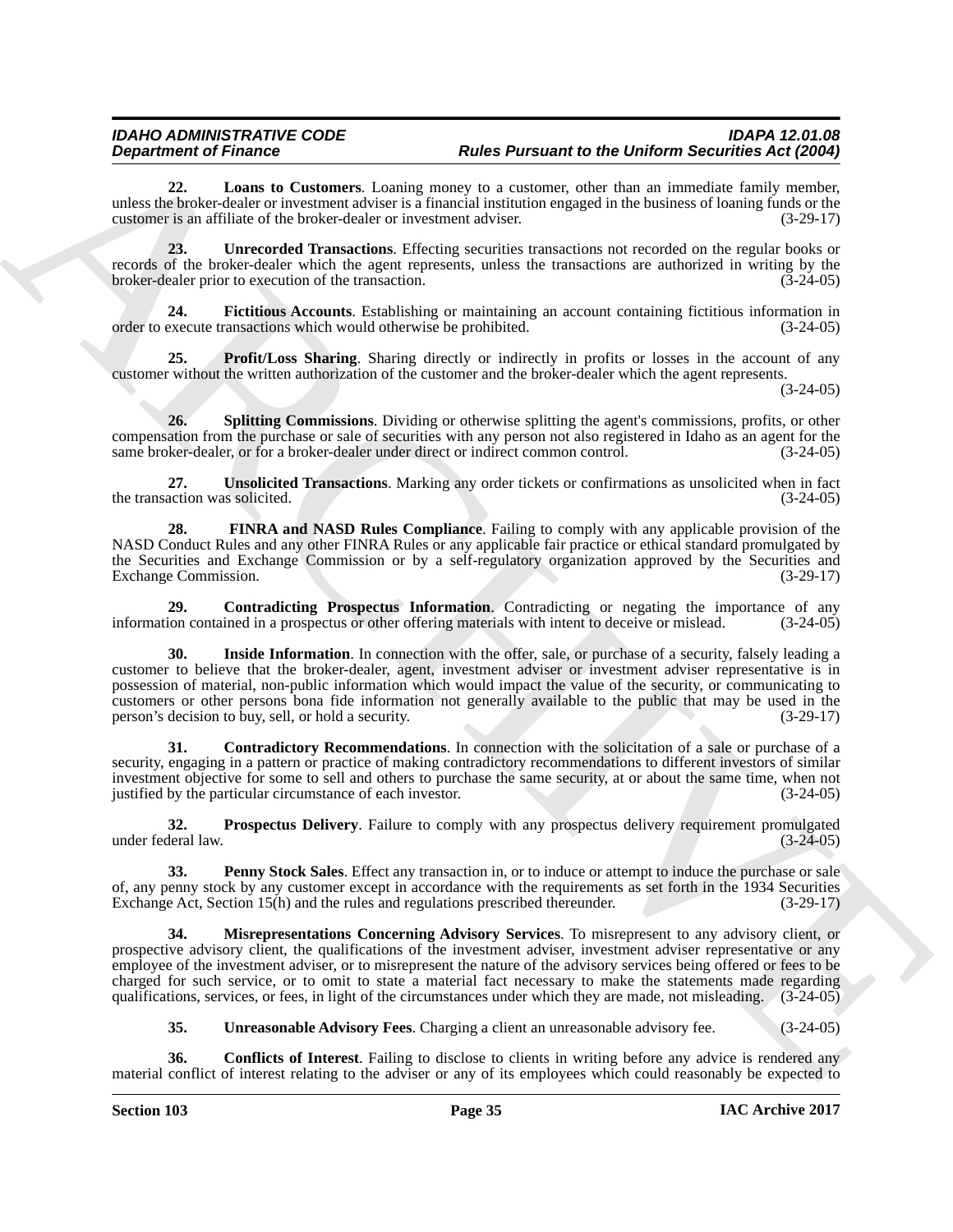impair the rendering of unbiased and objective advice including: (3-24-05)

**a.** Compensation arrangements connected with advisory services to clients which are in addition to compensation from such clients for such services; and (3-24-05)

**b.** Charging a client an advisory fee for rendering advice when a commission for executing securities ons pursuant to such advice will be received by the adviser or its employees.  $(3-24-05)$ transactions pursuant to such advice will be received by the adviser or its employees.

<span id="page-35-5"></span>**37.** Guaranteeing Specific Results. Guaranteeing a client that a specific result will be achieved (gain or no loss) with advice which will be rendered. (3-24-05)

<span id="page-35-0"></span>**8.** Advertising. Publishing, circulating, or distributing any advertisement that does not comply with 275.206(4)-1 under the Investment Advisers Act of 1940. (3-29-17) 17 CFR 275.206(4)-1 under the Investment Advisers Act of 1940.

<span id="page-35-3"></span><span id="page-35-1"></span>**39. Disclosure of Private Information**. Disclosing the identity, affairs, or investments of any client quired by law to do so, or unless consented to by the client. (3-24-05) unless required by law to do so, or unless consented to by the client.

**Department of Frances Constructions of the Pursuant to the Uniform Securities Act (260)<br>
mass be constructed as a component a neurogeneous constraints and a strength securities are a strength of the strength of the const 40. Advisory Contract Disclosures**. Entering into, extending, or renewing any investment advisory contract unless such contract is in writing and discloses, in substance the services to be provided, the term of the contract, the advisory fee, the formula for computing the fee, the amount of prepaid fee to be returned in the event of contract termination or non-performance, whether the contract grants discretionary power to the adviser and that no assignment of such contract shall be made by the investment adviser without the consent of the other party to the contract. (3-24-05)  $\frac{(3-24-05)}{ }$ 

<span id="page-35-8"></span>**41. Protection of Non-Public Information**. Failing to establish, maintain, and enforce written policies and procedures reasonably designed to prevent the misuse of material nonpublic information, or that are contrary to the provisions of Section 204A, and rules associated with it, of the Investment Advisers Act of 1940. (3-2 the provisions of Section 204A, and rules associated with it, of the Investment Advisers Act of 1940.

<span id="page-35-2"></span>**42. Advisory Contract to Comply with Federal Law**. To indicate, in an advisory contract, any condition, stipulation, or provisions binding any person to waive compliance with any provision of the Act or of the Investment Advisers Act of 1940, or any other practice contrary to the provisions of Section 215, and rules associated with it, of the Investment Advisers Act of 1940. (3-29-17)

<span id="page-35-10"></span>**43. Waiver of State or Federal Law Prohibited**. Engaging in any act, practice, or course of business which is fraudulent, deceptive, or manipulative in contrary to the provisions and associated rules of Section 206(4) of the Investment Advisers Act of 1940, notwithstanding the fact that such investment adviser is not registered or<br>required to be registered under Section 203 of the Investment Advisers Act of 1940. (3-29-17) required to be registered under Section 203 of the Investment Advisers Act of 1940.

<span id="page-35-4"></span>**44. Fraudulent, Deceptive or Manipulative Acts**. Engaging in any act, practice, or course of business which is fraudulent, deceptive, or manipulative in contrary to the provisions and associated rules of Section 206(4) of the Investment Advisers Act of 1940, notwithstanding the fact that such investment adviser is not registered or<br>required to be registered under Section 203 of the Investment Advisers Act of 1940. (3-29-17) required to be registered under Section 203 of the Investment Advisers Act of 1940.

<span id="page-35-7"></span>**45. Outside Business Activities - Selling Away**. Any agent or investment adviser representative associated with a broker-dealer or investment adviser registered under the Act shall not engage in business activities, for which he receives compensation either directly or indirectly, outside the scope of his regular employment unless he has provided prior written notice to his employer firm. (3-24-05)

<span id="page-35-9"></span>**46. Third Party Conduct**. Engaging in conduct or any act, indirectly or through or by any other person, which would be unlawful for such person to do directly under the provisions of the Act or any rules thereunder, or engaging in other conduct such as nondisclosure, incomplete disclosure, or deceptive practices shall be deemed an unethical business practice. The federal statutory and regulatory provisions referenced herein shall apply to investment advisers and federal covered advisers, to the extent permitted by the National Securities Markets<br>Improvement Act of 1996 (Pub. L. No. 104-290). (3-24-05) Improvement Act of 1996 (Pub. L. No. 104-290).

<span id="page-35-6"></span>**47. Misleading Filings**. For purposes of Section 30-14-505, Idaho Code, the term "proceeding" includes, but is not limited to, any investigation, examination or other inquiry initiated by the Department. (3-24-05)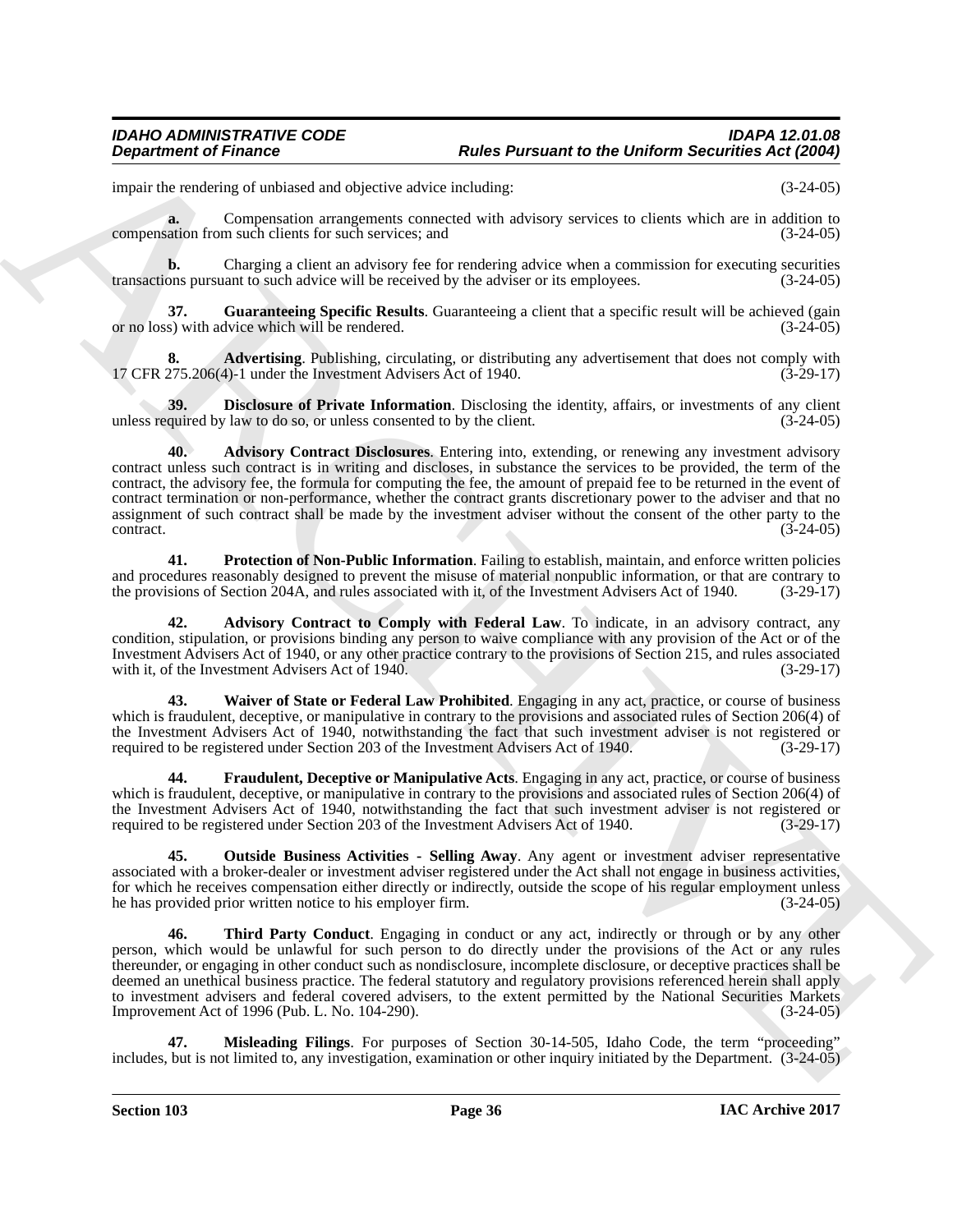#### <span id="page-36-1"></span><span id="page-36-0"></span>**105. SUPERVISION OF AGENTS, INVESTMENT ADVISER REPRESENTATIVES AND EMPLOYEES (RULE 105).**

<span id="page-36-4"></span>**01. Supervision Required**. Every broker-dealer, investment adviser, and designated supervisor shall exercise diligent supervision over the securities activities of all of his agents, investment adviser representatives and employees. (3-24-05) employees. (3-24-05)

<span id="page-36-2"></span>**02. Broker-Dealer Procedures**. Every agent and employee of the broker-dealer shall be subject to the supervision of a supervisor designated by such broker-dealer. The supervisor may be the broker-dealer in the case of a sole proprietor, or a partner, officer, office manager, or any other qualified person. (3-24-05)

<span id="page-36-5"></span>**03. Written Compliance Procedure**. Every broker-dealer shall establish, maintain and enforce written procedures, a copy of which shall be kept in each business office, which shall set forth the procedures adopted by the broker-dealer to comply with the following duties imposed by this rule, and shall state at which business office or offices the broker-dealer keeps and maintains the records required by Section 30-14-411, Idaho Code: (3-24-05)

**a.** The review and written approval by the designated supervisor of the opening of each new customer (3-24-05)  $\alpha$  account;  $(3-24-05)$ 

**b.** The frequent examination of all customer accounts to detect and prevent irregularities or abuses, including a review for churning and switching of securities in customers' accounts, as well as unsuitable recommendations and sales of unregistered securities; (3-24-05) recommendations and sales of unregistered securities;

**c.** The prompt review and written approval by the designated supervisor of all securities transactions or execution of all securities transactions: (3-24-05) and all correspondence pertaining to the solicitation or execution of all securities transactions;

**d.** The review of back office operations, i.e., all systems and procedures, including the currency and accuracy of books and records, the status and causes of "Fails to Receive" and "Fails to Deliver." net capital, credit extensions and financial reports; (3-24-05) extensions and financial reports;

**e.** The review of form, content and filing of all correspondence related in any way to the purchase or solicitation for the purchase or sale of securities; sale or solicitation for the purchase or sale of securities;

**f.** The review and written approval by the designated supervisor of the delegation by any customer of discretionary authority with respect to his account to a stated agent or associate of the broker-dealer and the prompt written approval of each discretionary order entered on behalf of that account; and (3-24-05) written approval of each discretionary order entered on behalf of that account; and

<span id="page-36-3"></span>**g.** The prompt review and written approval of the handling of all customer complaints. As used in these rules, "complaint" is considered to be any written statement by a customer or by any person acting for a customer which complains about the activities of the broker-dealer, agent or associate in connection with the solicitation or execution of a transaction or the disposition of funds of that customer. (3-24-05)

**Example for Energy of Philosopher Control in the Phermann to the Division Registre of Fig. (2006)<br>
EXPLOITENTS ON CONTROL INTERNATION CONTROL INTERNATION CONTROL INTERNATION AND RESERVATION AND EXPLOITENTS ON THE SECOND 04. Investment Adviser Procedures**. Every investment adviser shall establish, maintain and enforce written procedures, a copy of which shall be kept in each business office, which shall set forth procedures reasonably designed to prevent violation of the Idaho Uniform Securities Act and Rules and comply with the following duties as<br>applicable to the business of the investment adviser: (3-29-17) applicable to the business of the investment adviser:

**a.** The review and written approval by the designated supervisor of the opening of each new customer (3-24-05)  $\alpha$  account;  $(3-24-05)$ 

**b.** The frequent examination of all customer accounts to detect and prevent irregularities or abuses, including a review for unsuitable recommendations and recommendations of unregistered securities; (3-24-05)

The prompt review and written approval by the designated supervisor of all securities recommendations and all correspondence pertaining to the solicitation or execution of all securities recommendations; (3-24-05) recommendations;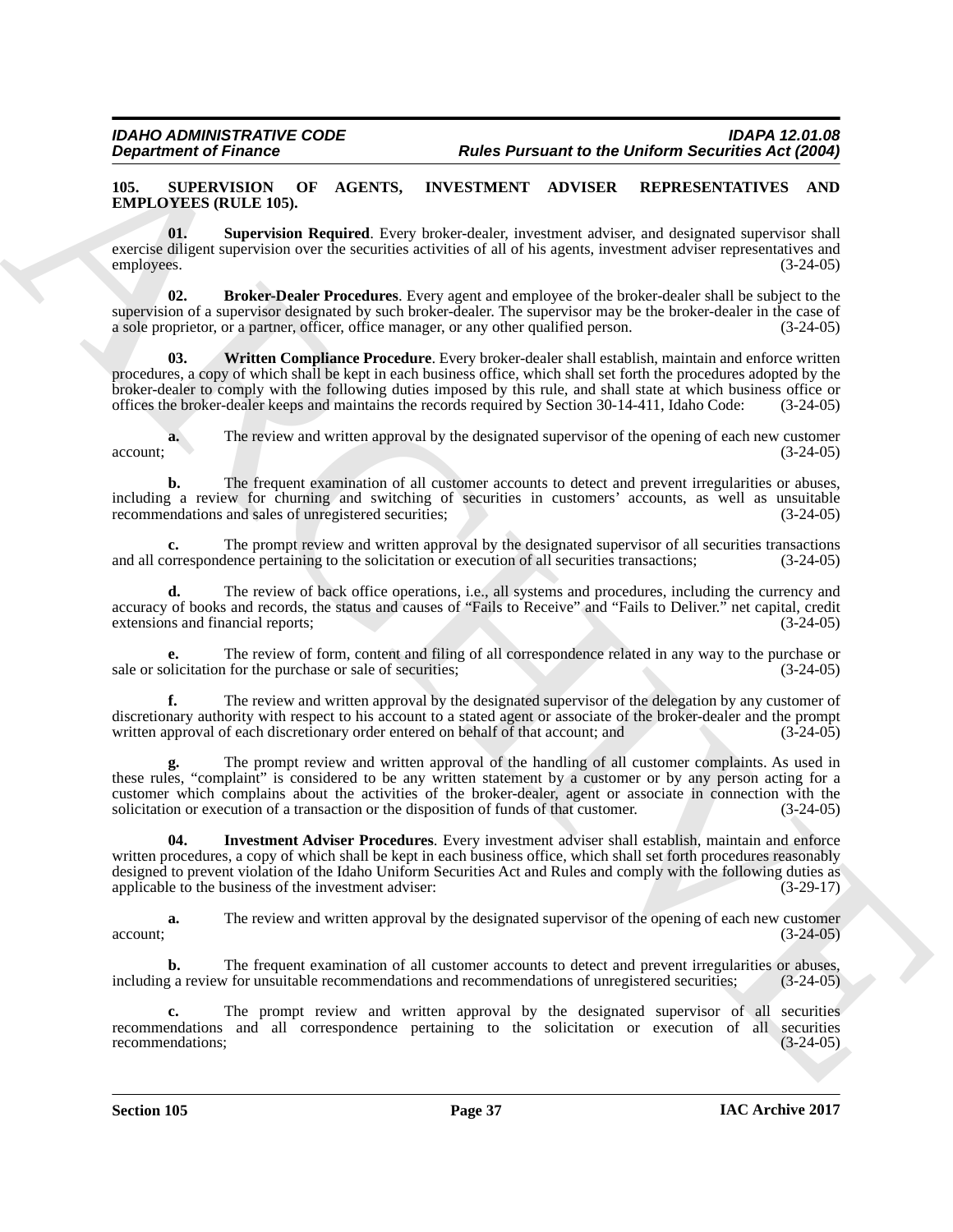**d.** The review of form, content and filing of all correspondence related in any way to the endation of the purchase of any securities; (3-24-05) recommendation of the purchase of any securities;

Beginning of Primary 2002.<br>
Note: Persons and the United States of the United States of the United States of the United States of the United States of the United States of the United States of the United States of the Unit **e.** The prompt review and written approval of the handling of all customer complaints. As used in these rules, a "complaint" is considered to be any written statement by a customer, or by any person acting for a customer, questioning the activities of the investment adviser or representative in connection with recommendations concerning, or disposition of, funds in the account. (3-24-05) concerning, or disposition of, funds in the account.

<span id="page-37-0"></span>**106. -- 999. (RESERVED)**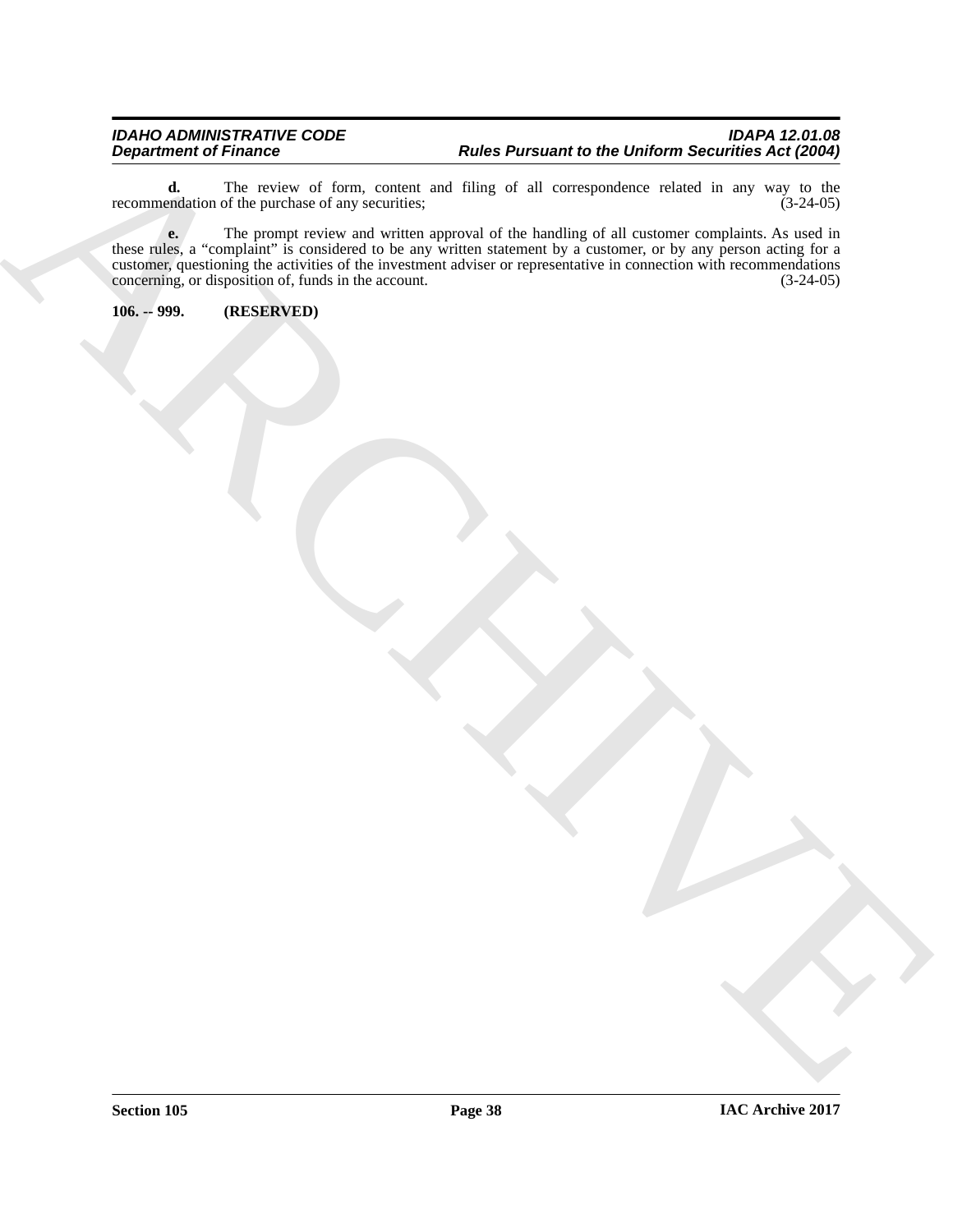## *Subject Index*

#### **A**

Advertising 11 Application of Antifraud Provisions 12 Definitions 11 Exemption From Filing 11 Filing Requirement 11 Piecemeal Filings 12 Prohibited Disclosures 12 Agent Termination 26 Amendments To Registration Statement 7 Amendments Required 8 Contents of Amendment Filing 8 Effect of Failure to Amend 8 Time of Filing & Undertaking 8 Annual Report For The Renewal Of A Registration Statement 9 Consent to Service 10 Cover Letter 9 Filing Fee 10 Application For Registration Of Securities 6 Other Forms 7 Registration by Coordination 6 Registration by Qualification 7

#### **B**

Broker-Dealer Agent/Issuer Agent Registration 23 Agents of Issuer 23 Annual Renewal 24 Broker-Dealer Agents 23 Completion of Filing 25 Deferral of Effectiveness 25 Incomplete Applications 24 Updates & Amendments 24 Broker-Dealer Registration -- Application/Renewal 21 Annual Renewal 22 Completion of Filing 22 Deferral of Effectiveness 22 Incomplete Applications 22 Initial Application -- FINRA Member Firms 21 Initial Application -- Non-FINRA Member Firms 21 Updates & Amendments 22

#### **C**

Cancellation Of Registration Or Application -- Grounds 31 Circumvention Of Orders Prohibited 31 Client Contracts - Investment Advisers 29 Contents of Client Contract 30 Contract 29

Cross-Border Licensing Exemption 25 Anti-Fraud Provisions 25 Canadian Broker-Dealer 25 Consent to Service 25 Customers 25 Disclosure 25 Jurisdiction 25 Provide Requested Information 25 Registered Broker-Dealer 25 Cross-Border Transactions Exemption 17

### **D**

[A](#page-11-4) Andre a [C](#page-4-1)onstitution Constitution Constitution Constitution Constitution Constitution Constitution Constitution Constitution Constitution Constitution Constitution Constitution Constitution Constitution Constitution Con Definitions, IDAPA 12.01.08 4 Act 4 Administrator 4 Agent of Issuer 5 CRD, Central Registration Depository 5 Department 5 EFD 5 FINRA 5 Form  $1-A$  5 Form ADV 5 Form ADV-H 5 Form ADV-W 5 Form BD 5 Form BDW 5 Form BR<sub>5</sub> Form  $D$  5 Form NF 5 Form S-18 5 Form U-1 5 Form U-2 5 Form U-4 5 Form  $U-5$  5 Form U-7 5 IARD, Investment Adviser Registration Depository 5 NASAA, The North American Securities Administrators Association, Inc 5 NASD, The National Association of Securities Dealers, Inc 5 NASDAQ, The National Association of Securities Dealers Automated Quotations 5 SEC, The U.S. Securities & Exchange Commission 5 Transact Business 5 Unsolicited Order or Offer 6 USA, The Uniform Securities Act 2004 6 Delivery Of Prospectus 10 Registration by Coordination 10

Registration by Qualification 10 Department Access 12 Designated Matching Services 17 Application 18 Definitions 17 Designation Consistent with Act 18 Disqualifications 18 In General 17 Notice of Transaction 19 Withdrawal of Designation 18

#### **E**

Examination Of Application 11 Examination Requirements 31 Examination Required 31 Investment Adviser Representatives - Waiver 32 Specialized Examination Authority 32 Waiver 32

### **F**

Federal Covered Securities 12 Investment Company Notices 12 Regulation D Rule 506 Notice Filing 13 Financial Statements 8 Application of Antifraud Provisions 8 Application of Regulation S-X 8 Financial Statements Incorporated by Reference 8 Fraudulent, Dishonest & Unethical Practices - Broker-Dealer, Broker-Dealer Agents, Issuer Agents, Investment Advisers, Investment Adviser Advertising 36 Advisory Contract Disclosures 36 Advisory Contract to Comply with Federal Law 36 Bona Fide Distribution 34 Bona Fide Price Reports 34 Churning 33 Conflicts of Interest 35 Contradicting Prospectus Information 35 Contradictory Recommendations 35 Customer Communication 34 Deceptive or Misleading Advertising 34 Delivery Delays 33 Disclosure of Control 34 Disclosure of Private Information 36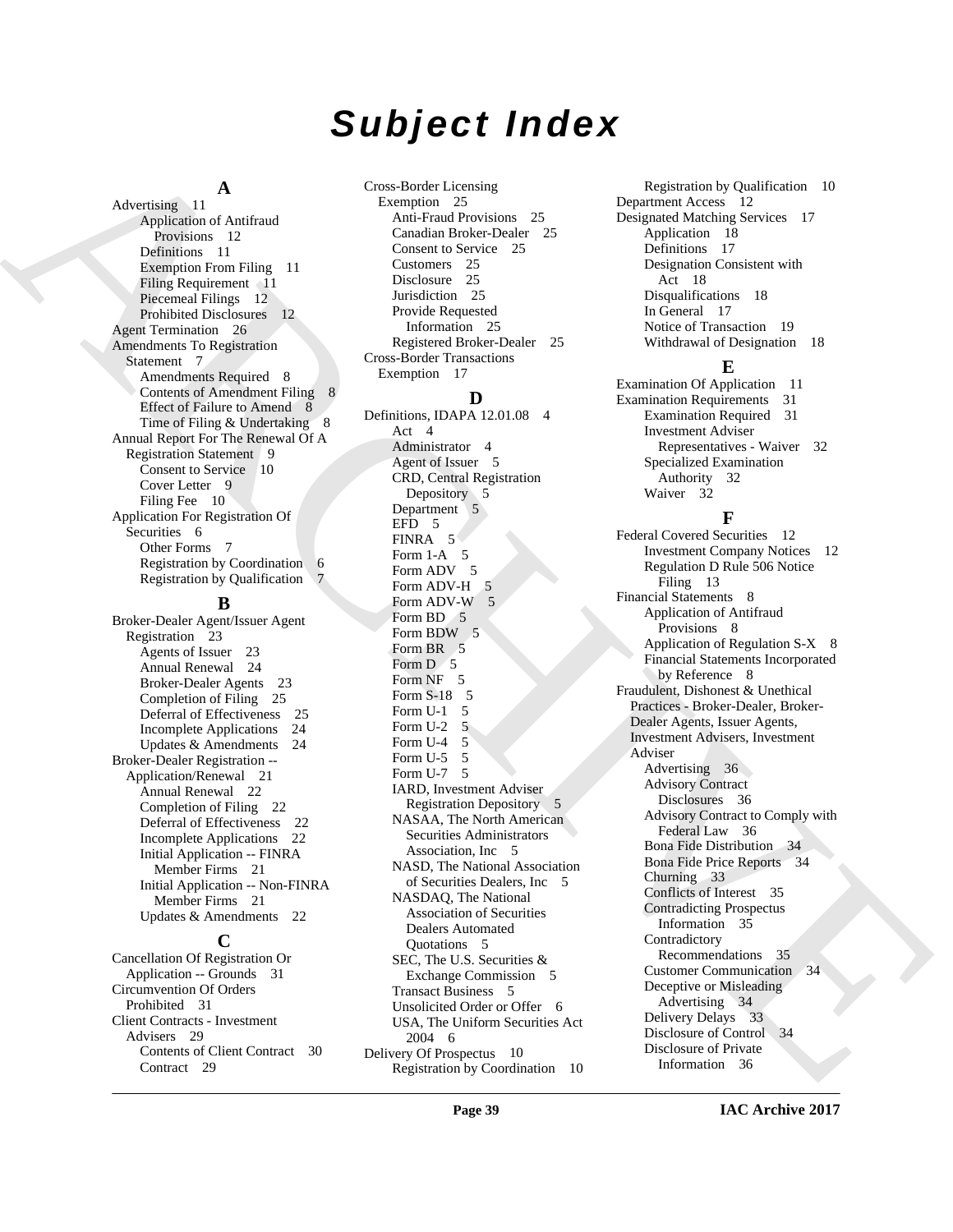#### *Subject Index (Cont'd)*

Distributed [E](#page-16-10)ntrepreneurs of the control of the control of the control of the control of the control of the control of the control of the control of the control of the control of the control of the control of the control Discretionary Authority 33 Failure to Supervise 33 Fictitious Accounts 35 FINRA & NASD Rules Compliance 35 Fraudulent, Deceptive or Manipulative Acts 36 Fraudulent, Dishonest & Unethical Practices 32 Guaranteeing Specific Results 36 Hypothecating Customer Securities 33 Inside Information 35 Loans from Customers 34 Loans to Customers 35 Loss Guarantees 34 Manipulative, Deceptive or Fraudulent Practices 34 Margin Accounts 33 Misleading Filings 36 Misrepresentations Concerning Advisory Services 35 Outside Business Activities - Selling Away 36 Penny Stock Sales 35 Profit/Loss Sharing 35 Prospectus Delivery 35 Protection of Non-Public Information 36 Sales at the Market 34 Segregation of Client Securities 33 Splitting Commissions 35 Third Party Conduct 36 Unauthorized Transactions 33 Unreasonable Advisory Fees 35 Unreasonable Fees 33 Unreasonable Price, Commission 33 Unrecorded Transactions 35 Unsolicited Transactions 35 Unsuitable Recommendations 33 Waiver of State or Federal Law Prohibited 36 Fraudulent, Dishonest & Unethical Practices - Broker-Dealer, Broker-Dealer Agents, Issuer Agents, Investment Advisers, Investment Adviser Representatives 32

### **I**

Implementation Of CRD 19 Designation & Use of CRD System 19 Electronic Signature 20 Registrations Not Automatic 20 Implementation Of IARD 20 Designation 20

Electronic Filing 20 Hardship Exemptions 20 Use of IARD 20 Investment Adviser Affiliation With Broker-Dealers/Issuers/Agents 30 Investment Adviser Brochure Rule 30 Investment Adviser Registration -- Application/Renewal 26 Annual Renewal 27 Applications Prior to Expiration 27 Completion of Filing 27 Deferral of Effectiveness 27 Incomplete Applications 27 Initial Application 26 Updates & Amendments 27 Investment Adviser Representative Registration - Application/ Renewal 27 Annual Renewal 28 Completion of Filing 28 Deferral of Effectiveness 29 Dual Registration Exemption 28 Incomplete Applications 28 Initial Application 27 Updates & Amendments 28 Issuer Agent Registration 12

#### **M**

Manual Exemption 14 Mining, Oil Or Gas Exploration Exemption Requirements 15 Advertising 15 Legal Opinion for Extractive Industries 15 Offering Circulars 15 Quarterly Reports 15 Mortgage Note Exemption 14 Definition "Offered & Sold as a Unit" 14 Investment Contract or Profit-Sharing Agreement 14

#### **N**

Names Used By Broker-Dealers & Investment Advisers 30 Change of Name 31 Unregistered Names 30 NASAA Statements Of Policy - Registered Offerings 8 Net Capital Requirements For Broker-Dealers 26 Not For Profit Debt Securities Notice Filing 14 NASAA Statements of Policy or Guidelines 14 Notice Information 14 Notice Requirements 14

Sales & Advertising Literature 14 Securities Exempt 14 Waiver 14 Notice Filing Requirements For Federal Covered Advisers 29 Notice Filing 29 Renewal 29 Updates & Amendments 29 When Deemed Filed 29 Notice Filings For Transactions Under Regulation D, Rule 505 15 Amendments 16 Denial, Suspension, Revocation, Condition or Limitation of Exemption 17 Disclosure 17 Disqualification 15 Due Diligence 16 Exceptions 16 Exempt Securities 15 Issuer Agent Registration 17 Nonaccredited Investors 16 Notice Filings for Rule 505 16 Notification Of Opening, Closing Or Relocation Of Branch Offices 31

#### **O**

On-Site Examination Of Issuers 11

#### **R**

Records Required For Broker-Dealers 26 Compliance 26 Required Books & Records 26 Records Required Of Investment Advisers 29 Records To Be Preserved By Issuers 10 Form 11 Required Records 10 Retention Period 10 Registration Of Debt Securities 8 Department May Establish Standards 9 Standards To Be Disclosed 9 Suitability 9 Registration Or Exemption Of "Blind Pool" Offerings Prohibited 17 Registrations -- Notice Of Intended Idaho Broker -- Dealer Or Agent 10 Relicensing (Formerly Temporary Agent Transfer (TAT) System) 25 Relicensing Agents 26 Relicensing Investment Adviser Representatives 26 Temporary License Expiration 26